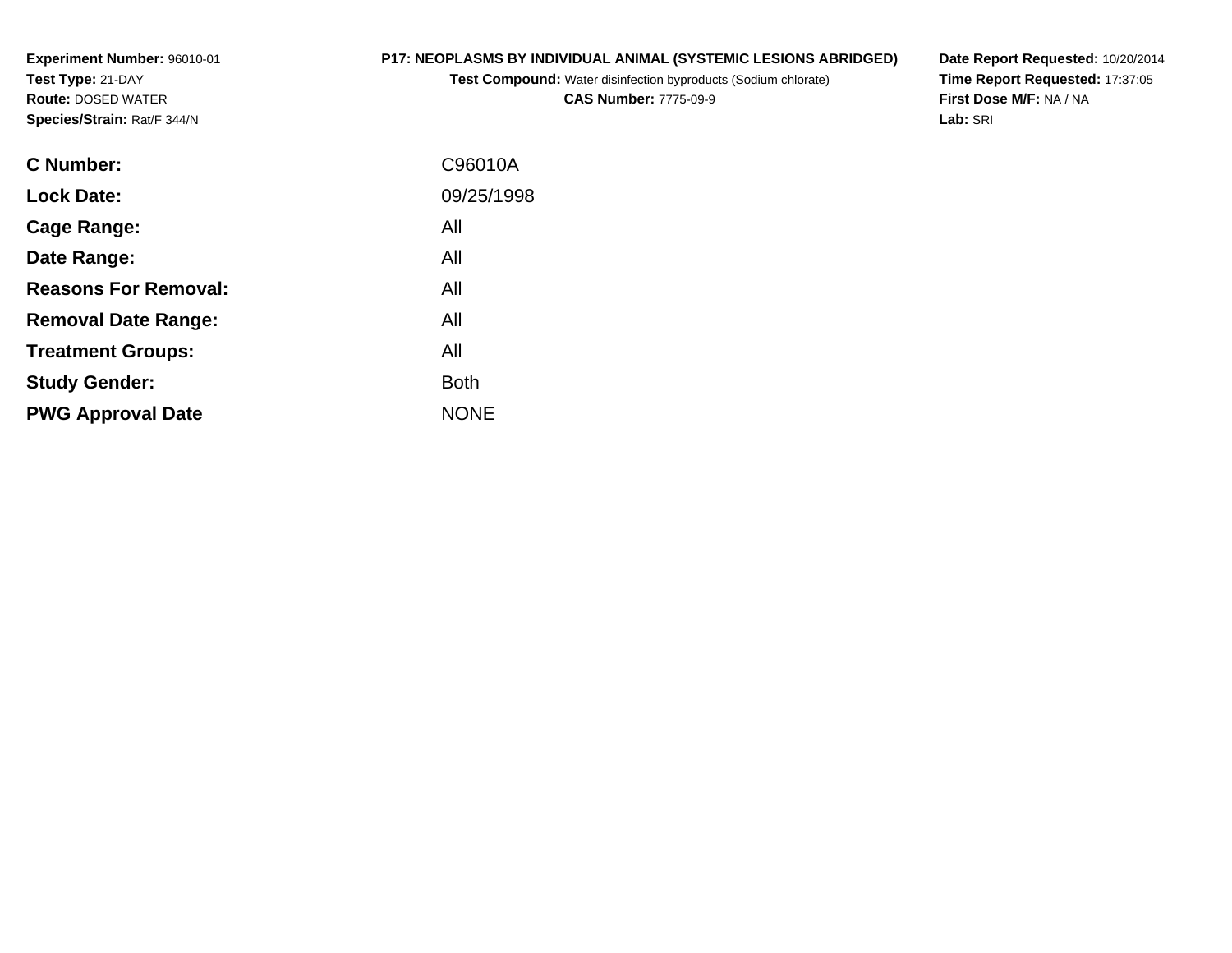**Test Compound:** Water disinfection byproducts (Sodium chlorate)

**CAS Number:** 7775-09-9

**Date Report Requested:** 10/20/2014**Time Report Requested:** 17:37:05**First Dose M/F:** NA / NA**Lab:** SRI

## **Experiment Number:** 96010-01**Test Type:** 21-DAY **Route:** DOSED WATER**Species/Strain:** Rat/F 344/N

| F 344/N Rat Male<br>0 MG/L   | DAY ON TEST<br><b>ANIMAL ID</b> | 0<br>$\boldsymbol{\theta}$<br>$\overline{\mathbf{c}}$<br>$\overline{c}$<br>$\mathbf 0$<br>$\mathbf 0$<br>$\mathbf 0$<br>0<br>1 | 0<br>$\boldsymbol{\theta}$<br>$\boldsymbol{2}$<br>$\overline{\mathbf{c}}$<br>$\mathbf 0$<br>$\mathbf 0$<br>$\mathbf 0$<br>0<br>$\overline{2}$ | 0<br>$\pmb{\theta}$<br>$\frac{2}{2}$<br>$\mathbf 0$<br>$\mathbf 0$<br>$\mathbf 0$<br>0<br>3 | $\boldsymbol{\theta}$<br>$\boldsymbol{\theta}$<br>$\frac{2}{2}$<br>$\mathbf 0$<br>$\mathbf 0$<br>$\mathbf 0$<br>0<br>4 | $\boldsymbol{\theta}$<br>$\boldsymbol{\theta}$<br>$\frac{2}{2}$<br>$\mathbf 0$<br>$\mathbf 0$<br>$\mathbf 0$<br>$\pmb{0}$<br>5 | 0<br>$\boldsymbol{\theta}$<br>$\frac{2}{2}$<br>$\mathbf 0$<br>$\mathbf 0$<br>$\Omega$<br>0<br>6 | 0<br>$\boldsymbol{\theta}$<br>$\frac{2}{2}$<br>$\mathbf 0$<br>$\mathbf 0$<br>$\mathbf 0$<br>0<br>$\overline{7}$ | 0<br>$\boldsymbol{\theta}$<br>$\frac{2}{2}$<br>$\mathbf 0$<br>$\Omega$<br>$\Omega$<br>0<br>8 | 0<br>$\boldsymbol{\theta}$<br>$\frac{2}{2}$<br>$\overline{0}$<br>$\mathbf 0$<br>$\mathbf 0$<br>0<br>$\boldsymbol{9}$ | 0<br>0<br>$\boldsymbol{2}$<br>$\overline{\mathbf{c}}$<br>$\overline{0}$<br>$\mathbf 0$<br>$\mathbf 0$<br>1<br>$\mathbf 0$ | <i><b>*TOTALS</b></i> |
|------------------------------|---------------------------------|--------------------------------------------------------------------------------------------------------------------------------|-----------------------------------------------------------------------------------------------------------------------------------------------|---------------------------------------------------------------------------------------------|------------------------------------------------------------------------------------------------------------------------|--------------------------------------------------------------------------------------------------------------------------------|-------------------------------------------------------------------------------------------------|-----------------------------------------------------------------------------------------------------------------|----------------------------------------------------------------------------------------------|----------------------------------------------------------------------------------------------------------------------|---------------------------------------------------------------------------------------------------------------------------|-----------------------|
| <b>Alimentary System</b>     |                                 |                                                                                                                                |                                                                                                                                               |                                                                                             |                                                                                                                        |                                                                                                                                |                                                                                                 |                                                                                                                 |                                                                                              |                                                                                                                      |                                                                                                                           |                       |
| Esophagus                    |                                 | +                                                                                                                              | $\ddot{}$                                                                                                                                     | +                                                                                           | +                                                                                                                      | +                                                                                                                              | +                                                                                               | +                                                                                                               | +                                                                                            | +                                                                                                                    | +                                                                                                                         | 10                    |
| Intestine Large, Cecum       |                                 | +                                                                                                                              | +                                                                                                                                             | $\ddot{}$                                                                                   | $\ddot{}$                                                                                                              | $\ddot{}$                                                                                                                      | +                                                                                               | +                                                                                                               | +                                                                                            | +                                                                                                                    | $\ddot{}$                                                                                                                 | 10                    |
| Intestine Large, Colon       |                                 | $\ddot{}$                                                                                                                      | +                                                                                                                                             | $\ddot{}$                                                                                   | $\ddot{}$                                                                                                              | $\ddot{}$                                                                                                                      | $\ddot{}$                                                                                       | $\ddot{}$                                                                                                       | +                                                                                            | $\ddot{}$                                                                                                            | $\ddot{}$                                                                                                                 | 10                    |
| Intestine Large, Rectum      |                                 | $\ddot{}$                                                                                                                      | $\ddot{}$                                                                                                                                     | +                                                                                           | $\ddot{}$                                                                                                              | +                                                                                                                              | $\ddot{}$                                                                                       | $\ddot{}$                                                                                                       | +                                                                                            | $\ddot{}$                                                                                                            | $\ddot{}$                                                                                                                 | 10                    |
| Intestine Small, Duodenum    |                                 | $\ddot{}$                                                                                                                      | $+$                                                                                                                                           | $\ddot{}$                                                                                   | $\ddot{}$                                                                                                              | $\ddot{}$                                                                                                                      | $+$                                                                                             | $\ddot{}$                                                                                                       | $\ddot{}$                                                                                    | $\ddot{}$                                                                                                            | $\ddot{}$                                                                                                                 | 10                    |
| Intestine Small, Ileum       |                                 | +                                                                                                                              | $\ddot{}$                                                                                                                                     | $\ddot{}$                                                                                   | +                                                                                                                      | +                                                                                                                              | $\ddot{}$                                                                                       | $\ddot{}$                                                                                                       | $\ddot{}$                                                                                    | $\ddot{}$                                                                                                            | $\ddot{}$                                                                                                                 | 10                    |
| Intestine Small, Jejunum     |                                 | +                                                                                                                              | $\pm$                                                                                                                                         | +                                                                                           | +                                                                                                                      | +                                                                                                                              | $\ddot{}$                                                                                       | +                                                                                                               | +                                                                                            | $\ddot{}$                                                                                                            | +                                                                                                                         | 10                    |
| Liver                        |                                 | $\ddot{}$                                                                                                                      | $\ddot{}$                                                                                                                                     | $\ddot{}$                                                                                   | $\ddot{}$                                                                                                              | $\ddot{}$                                                                                                                      | $\ddot{}$                                                                                       | $\ddot{}$                                                                                                       | $\ddot{}$                                                                                    | $\ddot{}$                                                                                                            | $\ddot{}$                                                                                                                 | 10                    |
| Pancreas                     |                                 | +                                                                                                                              | $\ddot{}$                                                                                                                                     | $\ddot{}$                                                                                   | +                                                                                                                      | $\ddot{}$                                                                                                                      | $\ddot{}$                                                                                       | $\ddot{}$                                                                                                       | +                                                                                            | +                                                                                                                    | +                                                                                                                         | 10                    |
| Salivary Glands              |                                 | +                                                                                                                              | +                                                                                                                                             | $\ddot{}$                                                                                   | $\ddot{}$                                                                                                              | $\ddot{}$                                                                                                                      | $\ddot{}$                                                                                       | $\ddot{}$                                                                                                       | $\ddot{}$                                                                                    | $\ddot{}$                                                                                                            | $\ddot{}$                                                                                                                 | 10                    |
| Stomach, Forestomach         |                                 | $\ddot{}$                                                                                                                      | +                                                                                                                                             | +                                                                                           | +                                                                                                                      | +                                                                                                                              | +                                                                                               | $\ddot{}$                                                                                                       | $\ddot{}$                                                                                    | $\ddot{}$                                                                                                            | $\ddot{}$                                                                                                                 | 10                    |
| Stomach, Glandular           |                                 | $\ddot{}$                                                                                                                      |                                                                                                                                               | $\ddot{}$                                                                                   | $\ddot{}$                                                                                                              | $\ddot{}$                                                                                                                      |                                                                                                 | ÷                                                                                                               | $\ddot{}$                                                                                    | $\ddot{}$                                                                                                            | $\ddot{}$                                                                                                                 | 10                    |
| <b>Cardiovascular System</b> |                                 |                                                                                                                                |                                                                                                                                               |                                                                                             |                                                                                                                        |                                                                                                                                |                                                                                                 |                                                                                                                 |                                                                                              |                                                                                                                      |                                                                                                                           |                       |
| <b>Blood Vessel</b>          |                                 | +                                                                                                                              | +                                                                                                                                             | +                                                                                           | +                                                                                                                      | +                                                                                                                              | +                                                                                               | +                                                                                                               | +                                                                                            | ٠                                                                                                                    | +                                                                                                                         | 10                    |
| Heart                        |                                 | $\ddot{}$                                                                                                                      |                                                                                                                                               | +                                                                                           |                                                                                                                        |                                                                                                                                |                                                                                                 |                                                                                                                 |                                                                                              | $\ddot{}$                                                                                                            | $\ddot{}$                                                                                                                 | 10                    |
| <b>Endocrine System</b>      |                                 |                                                                                                                                |                                                                                                                                               |                                                                                             |                                                                                                                        |                                                                                                                                |                                                                                                 |                                                                                                                 |                                                                                              |                                                                                                                      |                                                                                                                           |                       |
| <b>Adrenal Cortex</b>        |                                 | +                                                                                                                              | +                                                                                                                                             | +                                                                                           | +                                                                                                                      | +                                                                                                                              | +                                                                                               | +                                                                                                               | +                                                                                            | +                                                                                                                    | +                                                                                                                         | 10                    |
| Adrenal Medulla              |                                 | +                                                                                                                              | +                                                                                                                                             | +                                                                                           | +                                                                                                                      | +                                                                                                                              | +                                                                                               | +                                                                                                               | +                                                                                            | +                                                                                                                    | $\ddot{}$                                                                                                                 | 10                    |
| Parathyroid Gland            |                                 | +                                                                                                                              | $\pm$                                                                                                                                         | +                                                                                           | +                                                                                                                      | $\ddot{}$                                                                                                                      | M                                                                                               | $\ddot{}$                                                                                                       | $\ddot{}$                                                                                    | +                                                                                                                    | +                                                                                                                         | 9                     |
| <b>Pituitary Gland</b>       |                                 | ٠                                                                                                                              |                                                                                                                                               |                                                                                             | +                                                                                                                      | $\ddot{}$                                                                                                                      | +                                                                                               | $\ddot{}$                                                                                                       | M                                                                                            | +                                                                                                                    | +                                                                                                                         | 9                     |

\* ..Total animals with tissue examined microscopically; Total animals with tumor **M** . Missing tissue M ..Missing tissue

+ ..Tissue examined microscopically

I ..Insufficient tissue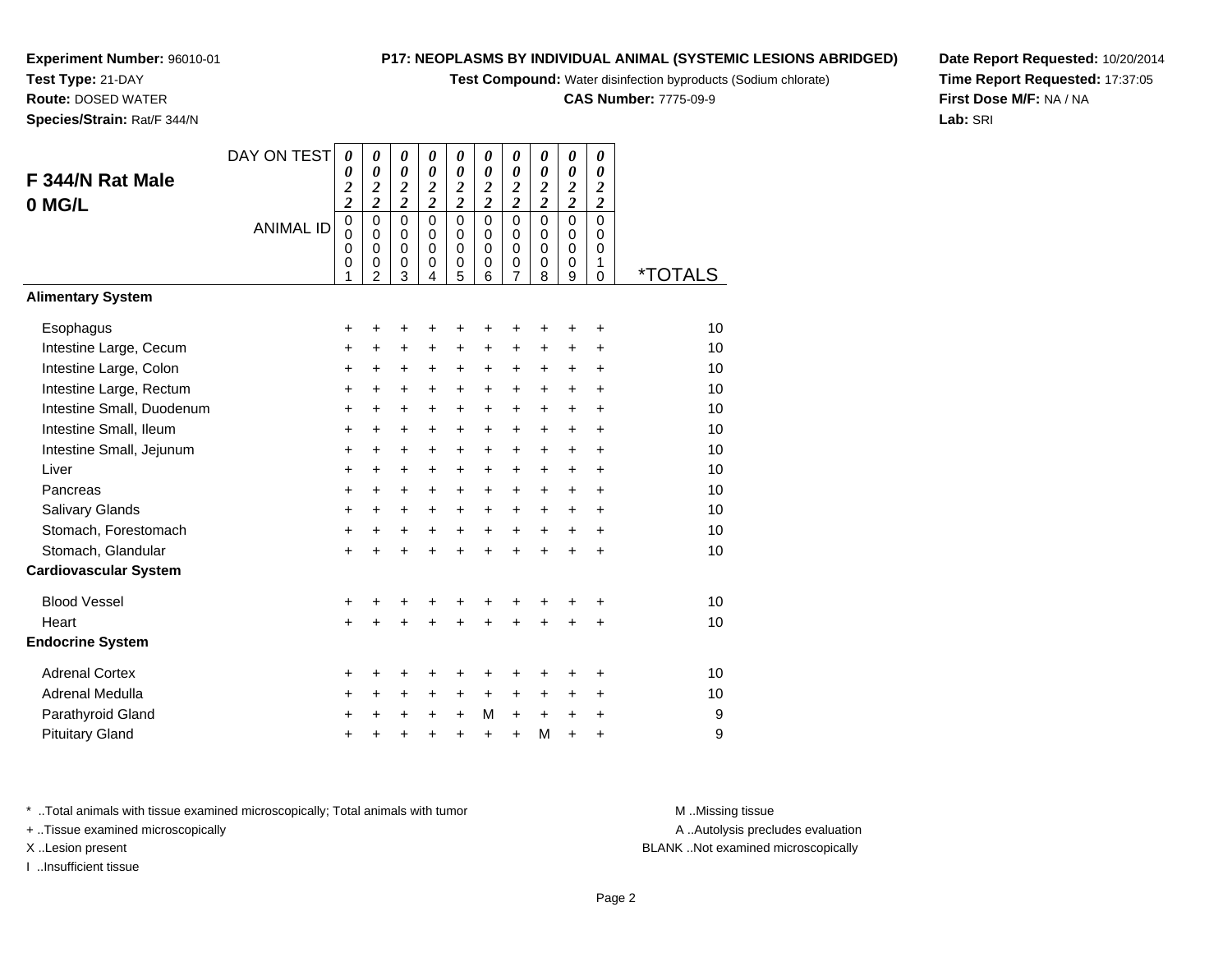**Test Compound:** Water disinfection byproducts (Sodium chlorate)

**CAS Number:** 7775-09-9

**Date Report Requested:** 10/20/2014**Time Report Requested:** 17:37:05**First Dose M/F:** NA / NA**Lab:** SRI

**Experiment Number:** 96010-01**Test Type:** 21-DAY **Route:** DOSED WATER**Species/Strain:** Rat/F 344/N

| F 344/N Rat Male<br>0 MG/L                         | DAY ON TEST<br><b>ANIMAL ID</b> | 0<br>0<br>$\overline{\mathbf{c}}$<br>$\overline{\mathbf{c}}$<br>$\pmb{0}$<br>$\mathbf 0$<br>0<br>0<br>1 | 0<br>0<br>$\boldsymbol{2}$<br>$\overline{2}$<br>$\mathbf 0$<br>0<br>0<br>0<br>$\overline{c}$ | 0<br>$\boldsymbol{\theta}$<br>$\boldsymbol{2}$<br>$\overline{c}$<br>$\mathbf 0$<br>$\pmb{0}$<br>0<br>$\pmb{0}$<br>3 | $\boldsymbol{\theta}$<br>0<br>$\boldsymbol{2}$<br>$\overline{2}$<br>$\mathbf 0$<br>0<br>0<br>$\mathbf 0$<br>4 | 0<br>0<br>$\boldsymbol{2}$<br>$\overline{c}$<br>$\mathbf 0$<br>0<br>0<br>$\boldsymbol{0}$<br>5 | 0<br>$\boldsymbol{\theta}$<br>$\boldsymbol{2}$<br>$\overline{\mathbf{c}}$<br>$\mathbf 0$<br>$\mathbf 0$<br>0<br>$\mathbf 0$<br>6 | 0<br>$\boldsymbol{\theta}$<br>$\boldsymbol{2}$<br>$\overline{\mathbf{c}}$<br>$\mathbf 0$<br>0<br>0<br>$\,0\,$<br>$\overline{7}$ | 0<br>$\boldsymbol{\theta}$<br>$\boldsymbol{2}$<br>$\overline{\mathbf{c}}$<br>$\Omega$<br>$\Omega$<br>0<br>$\mathbf 0$<br>8 | $\boldsymbol{\theta}$<br>$\boldsymbol{\theta}$<br>$\boldsymbol{2}$<br>$\overline{\mathbf{c}}$<br>$\mathbf 0$<br>$\pmb{0}$<br>$\mathbf 0$<br>$\pmb{0}$<br>$\boldsymbol{9}$ | 0<br>0<br>2<br>$\boldsymbol{2}$<br>$\mathbf 0$<br>0<br>0<br>1<br>0 | <i><b>*TOTALS</b></i> |
|----------------------------------------------------|---------------------------------|---------------------------------------------------------------------------------------------------------|----------------------------------------------------------------------------------------------|---------------------------------------------------------------------------------------------------------------------|---------------------------------------------------------------------------------------------------------------|------------------------------------------------------------------------------------------------|----------------------------------------------------------------------------------------------------------------------------------|---------------------------------------------------------------------------------------------------------------------------------|----------------------------------------------------------------------------------------------------------------------------|---------------------------------------------------------------------------------------------------------------------------------------------------------------------------|--------------------------------------------------------------------|-----------------------|
| <b>Thyroid Gland</b><br><b>General Body System</b> |                                 | $\ddot{}$                                                                                               | $\ddot{}$                                                                                    | $\ddot{}$                                                                                                           | $\ddot{}$                                                                                                     | $\ddot{}$                                                                                      | $\ddot{}$                                                                                                                        | $\ddot{}$                                                                                                                       | $\ddot{}$                                                                                                                  | $+$                                                                                                                                                                       | $\ddot{}$                                                          | 10                    |
| <b>NONE</b><br><b>Genital System</b>               |                                 |                                                                                                         |                                                                                              |                                                                                                                     |                                                                                                               |                                                                                                |                                                                                                                                  |                                                                                                                                 |                                                                                                                            |                                                                                                                                                                           |                                                                    |                       |
| Epididymis                                         |                                 | +                                                                                                       | +                                                                                            | +                                                                                                                   | +                                                                                                             | +                                                                                              | +                                                                                                                                | +                                                                                                                               | +                                                                                                                          | +                                                                                                                                                                         | +                                                                  | 10                    |
| <b>Preputial Gland</b>                             |                                 | +                                                                                                       | $\ddot{}$                                                                                    | $\ddot{}$                                                                                                           | $\ddot{}$                                                                                                     | +                                                                                              | $\ddot{}$                                                                                                                        | $\ddot{}$                                                                                                                       | $\pm$                                                                                                                      | +                                                                                                                                                                         | +                                                                  | 10                    |
| Prostate                                           |                                 | +                                                                                                       | +                                                                                            | +                                                                                                                   | +                                                                                                             | $\ddot{}$                                                                                      | +                                                                                                                                | $\ddot{}$                                                                                                                       | $\ddot{}$                                                                                                                  | $\ddot{}$                                                                                                                                                                 | $\ddot{}$                                                          | 10                    |
| <b>Seminal Vesicle</b>                             |                                 | +                                                                                                       | +                                                                                            | +                                                                                                                   | $\ddot{}$                                                                                                     | $\ddot{}$                                                                                      | $\ddot{}$                                                                                                                        | $+$                                                                                                                             | $\ddot{}$                                                                                                                  | $\ddot{}$                                                                                                                                                                 | $\ddot{}$                                                          | 10                    |
| <b>Testes</b>                                      |                                 | $\ddot{}$                                                                                               | +                                                                                            | $\ddot{}$                                                                                                           | ÷                                                                                                             | $\ddot{}$                                                                                      | $\ddot{}$                                                                                                                        | $\ddot{}$                                                                                                                       | $\ddot{}$                                                                                                                  | $\ddot{}$                                                                                                                                                                 | $\ddot{}$                                                          | 10                    |
| <b>Hematopoietic System</b>                        |                                 |                                                                                                         |                                                                                              |                                                                                                                     |                                                                                                               |                                                                                                |                                                                                                                                  |                                                                                                                                 |                                                                                                                            |                                                                                                                                                                           |                                                                    |                       |
| <b>Bone Marrow</b>                                 |                                 | $\ddot{}$                                                                                               | +                                                                                            | +                                                                                                                   | +                                                                                                             | +                                                                                              | +                                                                                                                                | +                                                                                                                               | +                                                                                                                          | +                                                                                                                                                                         | +                                                                  | 10                    |
| Lymph Node                                         |                                 |                                                                                                         |                                                                                              |                                                                                                                     | +                                                                                                             |                                                                                                |                                                                                                                                  |                                                                                                                                 |                                                                                                                            | +                                                                                                                                                                         |                                                                    | 2                     |
| Lymph Node, Mandibular                             |                                 | M                                                                                                       | M                                                                                            | $\ddot{}$                                                                                                           | M                                                                                                             | M                                                                                              | М                                                                                                                                | M                                                                                                                               | м                                                                                                                          | M                                                                                                                                                                         | M                                                                  | $\mathbf{1}$          |
| Lymph Node, Mesenteric                             |                                 | +                                                                                                       | +                                                                                            | $\ddot{}$                                                                                                           | $\ddot{}$                                                                                                     | $\ddot{}$                                                                                      | +                                                                                                                                | +                                                                                                                               | +                                                                                                                          | $\ddot{}$                                                                                                                                                                 | +                                                                  | 10                    |
| Spleen                                             |                                 | +                                                                                                       | +                                                                                            | +                                                                                                                   | $\ddot{}$                                                                                                     | $\ddot{}$                                                                                      | +                                                                                                                                | $\ddot{}$                                                                                                                       | +                                                                                                                          | +                                                                                                                                                                         | +                                                                  | 10                    |
| Thymus                                             |                                 | $\ddot{}$                                                                                               | +                                                                                            | +                                                                                                                   |                                                                                                               | $\ddot{}$                                                                                      |                                                                                                                                  | $\ddot{}$                                                                                                                       | $\ddot{}$                                                                                                                  | $\ddot{}$                                                                                                                                                                 | $\ddot{}$                                                          | 10                    |
| <b>Integumentary System</b>                        |                                 |                                                                                                         |                                                                                              |                                                                                                                     |                                                                                                               |                                                                                                |                                                                                                                                  |                                                                                                                                 |                                                                                                                            |                                                                                                                                                                           |                                                                    |                       |
| Mammary Gland                                      |                                 | +                                                                                                       | +                                                                                            | +                                                                                                                   |                                                                                                               |                                                                                                |                                                                                                                                  | +                                                                                                                               | +                                                                                                                          | +                                                                                                                                                                         | +                                                                  | 10                    |
| Skin                                               |                                 | +                                                                                                       |                                                                                              | +                                                                                                                   |                                                                                                               |                                                                                                |                                                                                                                                  | +                                                                                                                               | +                                                                                                                          | +                                                                                                                                                                         | ٠                                                                  | 10                    |
| <b>Musculoskeletal System</b>                      |                                 |                                                                                                         |                                                                                              |                                                                                                                     |                                                                                                               |                                                                                                |                                                                                                                                  |                                                                                                                                 |                                                                                                                            |                                                                                                                                                                           |                                                                    |                       |

\* ..Total animals with tissue examined microscopically; Total animals with tumor **M** . Missing tissue M ..Missing tissue

+ ..Tissue examined microscopically

I ..Insufficient tissue

A ..Autolysis precludes evaluation

X ..Lesion present BLANK ..Not examined microscopically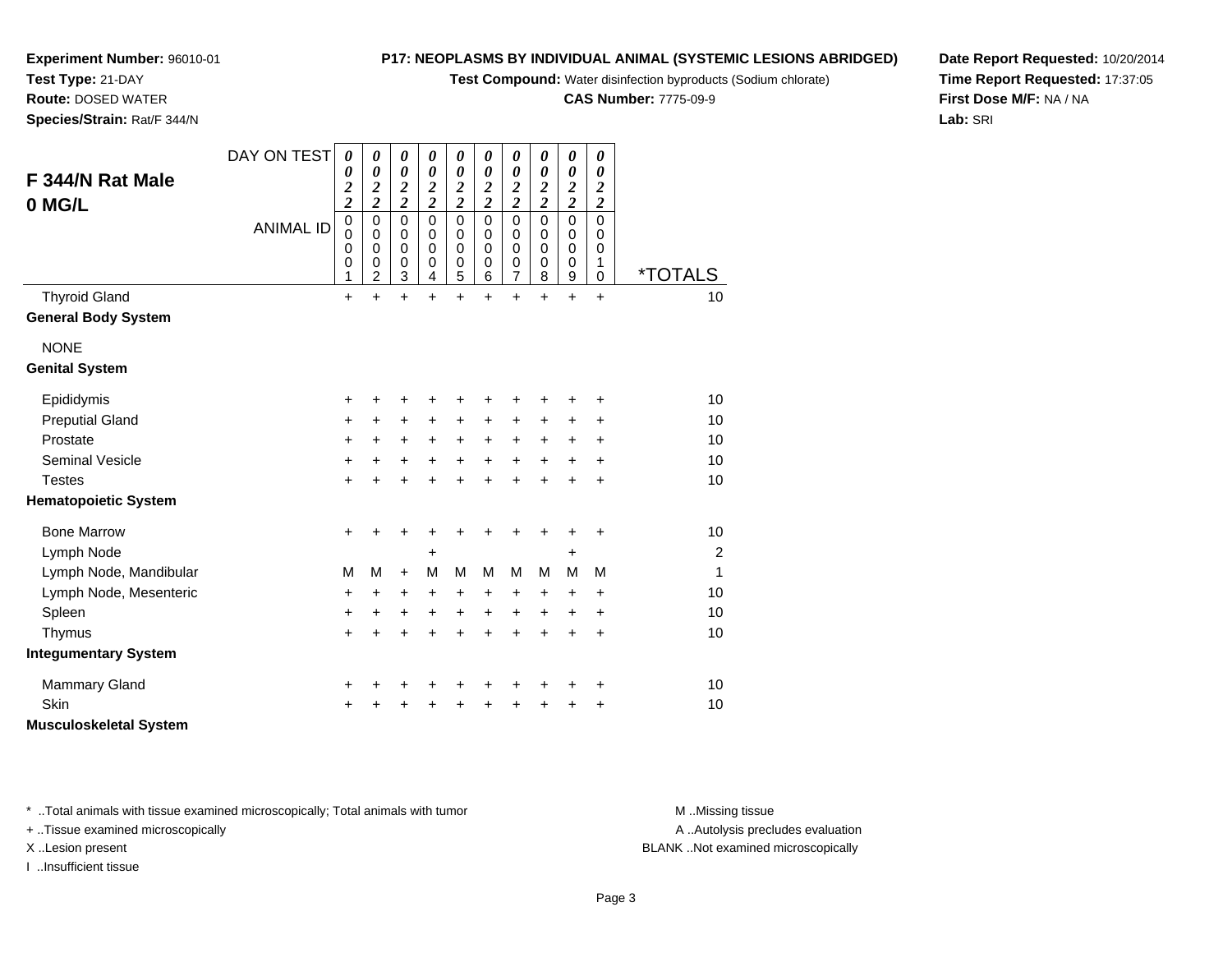**Test Compound:** Water disinfection byproducts (Sodium chlorate)

**CAS Number:** 7775-09-9

**Date Report Requested:** 10/20/2014**Time Report Requested:** 17:37:05**First Dose M/F:** NA / NA**Lab:** SRI

| Species/Strain: Rat/F 344/N  |                  |                                                     |                                    |                                        |                                                       |                                     |                                                   |                                     |                                                     |                                                |                                     |                       |
|------------------------------|------------------|-----------------------------------------------------|------------------------------------|----------------------------------------|-------------------------------------------------------|-------------------------------------|---------------------------------------------------|-------------------------------------|-----------------------------------------------------|------------------------------------------------|-------------------------------------|-----------------------|
| F 344/N Rat Male<br>0 MG/L   | DAY ON TEST      | 0<br>0<br>$\overline{\mathbf{c}}$<br>$\overline{2}$ | 0<br>0<br>$\frac{2}{2}$            | 0<br>0<br>2<br>$\overline{\mathbf{c}}$ | 0<br>0<br>$\boldsymbol{2}$<br>$\overline{\mathbf{c}}$ | 0<br>0<br>2<br>$\boldsymbol{2}$     | 0<br>$\boldsymbol{\theta}$<br>2<br>$\overline{c}$ | 0<br>0<br>2<br>$\boldsymbol{2}$     | 0<br>0<br>$\overline{\mathbf{2}}$<br>$\overline{c}$ | 0<br>0<br>$\boldsymbol{2}$<br>$\boldsymbol{2}$ | 0<br>0<br>2<br>$\boldsymbol{2}$     |                       |
|                              | <b>ANIMAL ID</b> | 0<br>0<br>0<br>0                                    | 0<br>0<br>0<br>0<br>$\mathfrak{p}$ | $\Omega$<br>$\Omega$<br>0<br>0<br>3    | $\Omega$<br>0<br>$\mathbf 0$<br>0<br>4                | $\Omega$<br>0<br>$\Omega$<br>0<br>5 | $\Omega$<br>0<br>$\mathbf 0$<br>$\mathbf 0$<br>6  | $\Omega$<br>0<br>$\Omega$<br>0<br>7 | $\Omega$<br>0<br>0<br>0<br>8                        | $\Omega$<br>0<br>$\Omega$<br>0<br>9            | $\Omega$<br>0<br>0<br>1<br>$\Omega$ | <i><b>*TOTALS</b></i> |
| <b>Bone</b>                  |                  | $+$                                                 | +                                  | +                                      | +                                                     | +                                   | $\ddot{}$                                         | $\ddot{}$                           | $\ddot{}$                                           | $\ddot{}$                                      | $\ddot{}$                           | 10                    |
| <b>Nervous System</b>        |                  |                                                     |                                    |                                        |                                                       |                                     |                                                   |                                     |                                                     |                                                |                                     |                       |
| <b>Brain</b>                 |                  | $\pm$                                               | +                                  |                                        |                                                       |                                     |                                                   | ÷                                   | $\div$                                              | $\div$                                         | $\ddot{}$                           | 10                    |
| <b>Respiratory System</b>    |                  |                                                     |                                    |                                        |                                                       |                                     |                                                   |                                     |                                                     |                                                |                                     |                       |
| Lung                         |                  | ÷                                                   | ٠                                  | +                                      | ٠                                                     | +                                   | ÷                                                 |                                     |                                                     | ÷                                              | ÷                                   | 10                    |
| Nose                         |                  | $+$                                                 | $+$                                | $\pm$                                  | $\ddot{}$                                             | $\ddot{}$                           | $\ddot{}$                                         | $\ddot{}$                           | $\pm$                                               | $\ddot{}$                                      | $\ddot{}$                           | 10                    |
| Trachea                      |                  | $\pm$                                               | +                                  | +                                      | +                                                     | $\ddot{}$                           | $\ddot{}$                                         | $\pm$                               | $\pm$                                               | $\ddot{}$                                      | $\ddot{}$                           | 10                    |
| <b>Special Senses System</b> |                  |                                                     |                                    |                                        |                                                       |                                     |                                                   |                                     |                                                     |                                                |                                     |                       |
| <b>NONE</b>                  |                  |                                                     |                                    |                                        |                                                       |                                     |                                                   |                                     |                                                     |                                                |                                     |                       |
| <b>Urinary System</b>        |                  |                                                     |                                    |                                        |                                                       |                                     |                                                   |                                     |                                                     |                                                |                                     |                       |

| Kidney                  |  | + + + + + + + + + + |  |  |  |  | 10 |
|-------------------------|--|---------------------|--|--|--|--|----|
| Urinary Bladder         |  | + + + + + + + + + + |  |  |  |  | 10 |
| <b>SYSTEMIC LESIONS</b> |  |                     |  |  |  |  |    |
| Multiple Organ          |  | + + + + + + + + + + |  |  |  |  | 10 |

\* ..Total animals with tissue examined microscopically; Total animals with tumor **M** . Missing tissue M ..Missing tissue

+ ..Tissue examined microscopically

**Experiment Number:** 96010-01

**Test Type:** 21-DAY**Route:** DOSED WATER

I ..Insufficient tissue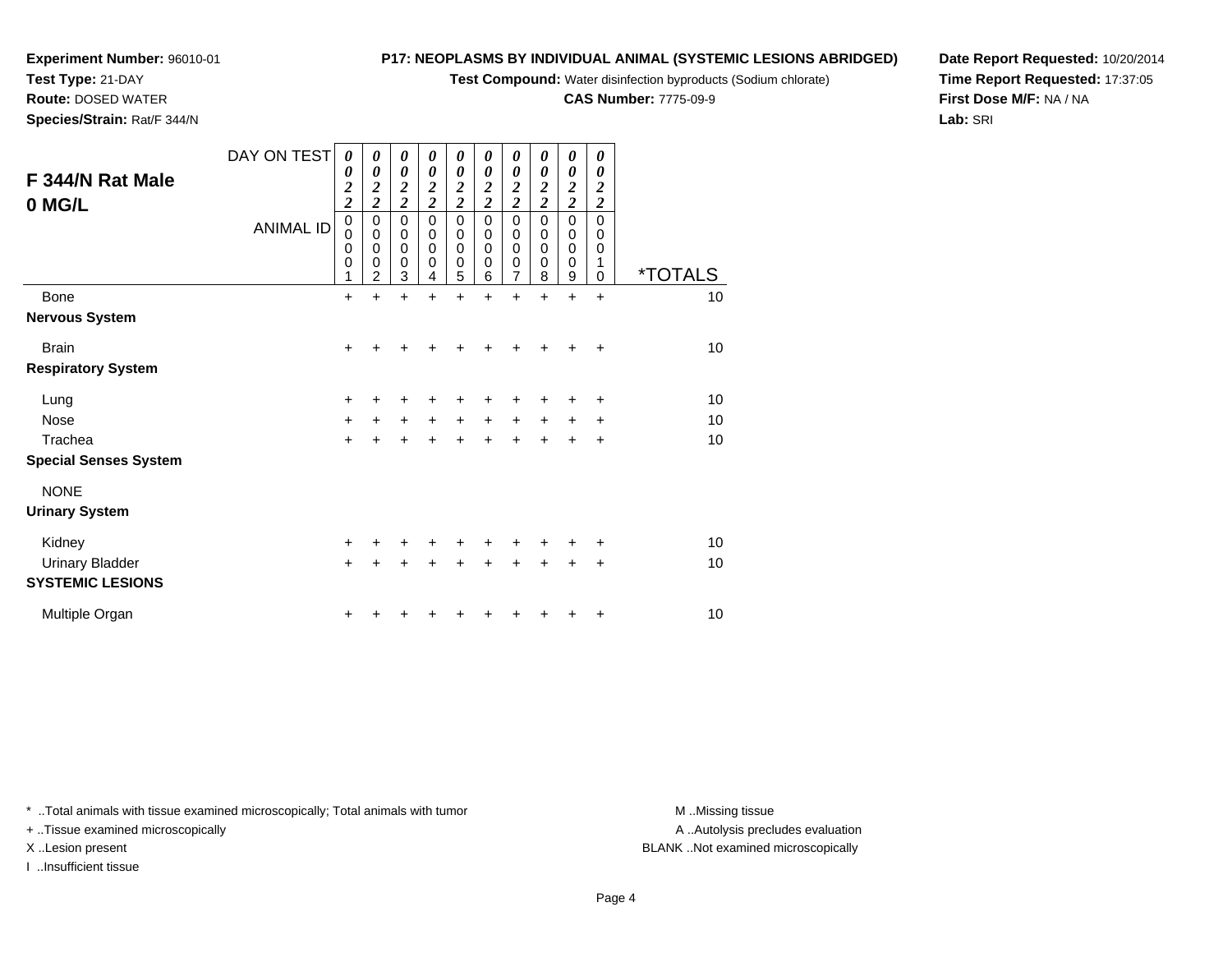| Experiment Number: 96010-01<br>Test Type: 21-DAY<br>Route: DOSED WATER<br>Species/Strain: Rat/F 344/N |                                 | P17: NEOPLASMS BY INDIVIDUAL ANIMAL (SYSTEMIC LESIONS ABRIDGED)<br>Test Compound: Water disinfection byproducts (Sodium chlorate)<br><b>CAS Number: 7775-09-9</b> | Date Report Requested: 10/20/2014<br>Time Report Requested: 17:37:05<br>First Dose M/F: NA / NA<br>Lab: SRI |
|-------------------------------------------------------------------------------------------------------|---------------------------------|-------------------------------------------------------------------------------------------------------------------------------------------------------------------|-------------------------------------------------------------------------------------------------------------|
| F 344/N Rat Male<br><b>125 MG/L</b>                                                                   | DAY ON TEST<br><b>ANIMAL ID</b> | <i><b>*TOTALS</b></i>                                                                                                                                             |                                                                                                             |
| <b>Alimentary System</b>                                                                              |                                 |                                                                                                                                                                   |                                                                                                             |
| <b>NONE</b><br><b>Cardiovascular System</b>                                                           |                                 |                                                                                                                                                                   |                                                                                                             |
| <b>NONE</b><br><b>Endocrine System</b>                                                                |                                 |                                                                                                                                                                   |                                                                                                             |
| <b>NONE</b><br><b>General Body System</b>                                                             |                                 |                                                                                                                                                                   |                                                                                                             |
| <b>NONE</b><br><b>Genital System</b>                                                                  |                                 |                                                                                                                                                                   |                                                                                                             |
| <b>NONE</b><br><b>Hematopoietic System</b>                                                            |                                 |                                                                                                                                                                   |                                                                                                             |
| <b>NONE</b><br><b>Integumentary System</b>                                                            |                                 |                                                                                                                                                                   |                                                                                                             |
| <b>NONE</b><br><b>Musculoskeletal System</b>                                                          |                                 |                                                                                                                                                                   |                                                                                                             |
| <b>NONE</b><br><b>Nervous System</b>                                                                  |                                 |                                                                                                                                                                   |                                                                                                             |
| <b>NONE</b>                                                                                           |                                 |                                                                                                                                                                   |                                                                                                             |
|                                                                                                       |                                 |                                                                                                                                                                   |                                                                                                             |

\* ..Total animals with tissue examined microscopically; Total animals with tumor M..Missing tissue M

+ ..Tissue examined microscopically

I ..Insufficient tissue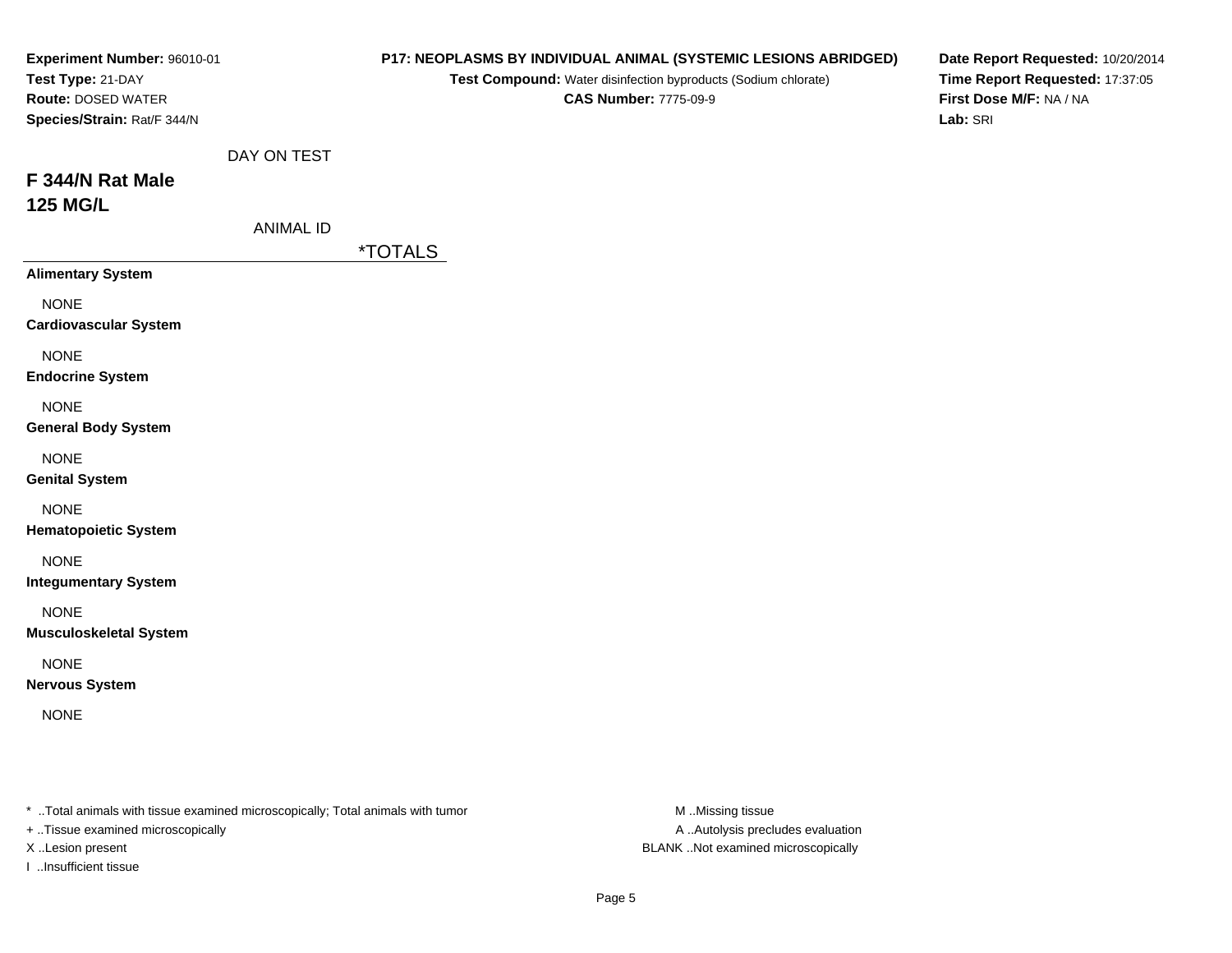| Experiment Number: 96010-01<br>Test Type: 21-DAY<br><b>Route: DOSED WATER</b><br>Species/Strain: Rat/F 344/N |                  | P17: NEOPLASMS BY INDIVIDUAL ANIMAL (SYSTEMIC LESIONS ABRIDGED)<br>Test Compound: Water disinfection byproducts (Sodium chlorate)<br><b>CAS Number: 7775-09-9</b> | Date Report Requested: 10/20/2014<br>Time Report Requested: 17:37:05<br>First Dose M/F: NA / NA<br>Lab: SRI |
|--------------------------------------------------------------------------------------------------------------|------------------|-------------------------------------------------------------------------------------------------------------------------------------------------------------------|-------------------------------------------------------------------------------------------------------------|
|                                                                                                              | DAY ON TEST      |                                                                                                                                                                   |                                                                                                             |
| F 344/N Rat Male                                                                                             |                  |                                                                                                                                                                   |                                                                                                             |
| <b>125 MG/L</b>                                                                                              |                  |                                                                                                                                                                   |                                                                                                             |
|                                                                                                              | <b>ANIMAL ID</b> |                                                                                                                                                                   |                                                                                                             |
|                                                                                                              |                  | <i><b>*TOTALS</b></i>                                                                                                                                             |                                                                                                             |
| <b>Respiratory System</b>                                                                                    |                  |                                                                                                                                                                   |                                                                                                             |
| <b>NONE</b><br><b>Special Senses System</b>                                                                  |                  |                                                                                                                                                                   |                                                                                                             |
| <b>NONE</b><br><b>Urinary System</b>                                                                         |                  |                                                                                                                                                                   |                                                                                                             |
| <b>NONE</b><br><b>SYSTEMIC LESIONS</b>                                                                       |                  |                                                                                                                                                                   |                                                                                                             |
| Multiple Organ                                                                                               |                  | 0                                                                                                                                                                 |                                                                                                             |

\* ..Total animals with tissue examined microscopically; Total animals with tumor M..Missing tissue M ..Missing tissue

+ ..Tissue examined microscopically

I ..Insufficient tissue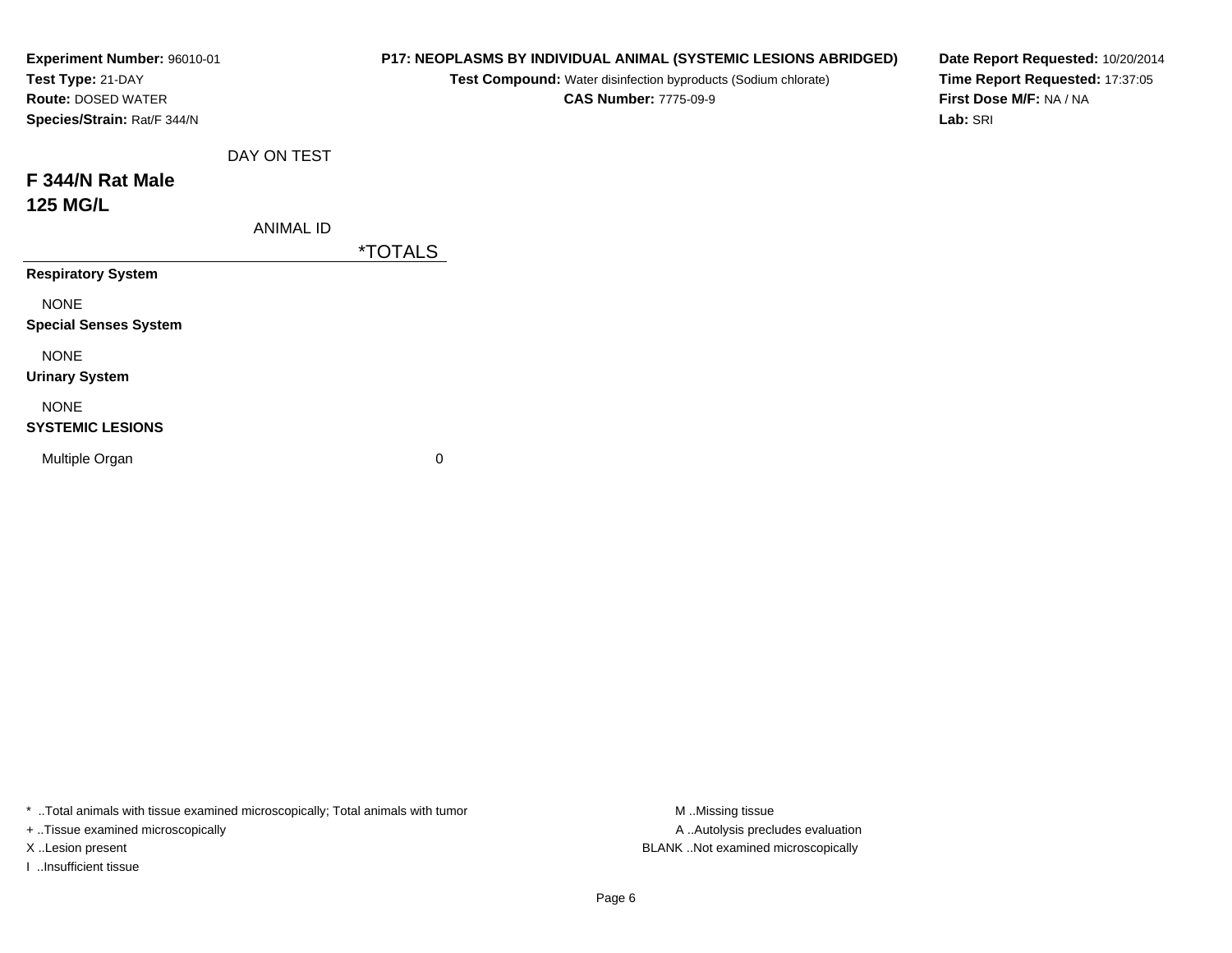**Test Compound:** Water disinfection byproducts (Sodium chlorate)

**CAS Number:** 7775-09-9

**Date Report Requested:** 10/20/2014**Time Report Requested:** 17:37:05**First Dose M/F:** NA / NA**Lab:** SRI

**Experiment Number:** 96010-01**Test Type:** 21-DAY **Route:** DOSED WATER**Species/Strain:** Rat/F 344/N

| F 344/N Rat Male<br><b>250 MG/L</b>                                         | DAY ON TEST<br><b>ANIMAL ID</b> | $\boldsymbol{\theta}$<br>0<br>$\boldsymbol{2}$<br>$\overline{c}$<br>$\pmb{0}$<br>$\mathbf 0$<br>$\pmb{0}$<br>$\overline{2}$<br>1 | 0<br>0<br>$\boldsymbol{2}$<br>$\overline{c}$<br>$\mathbf 0$<br>$\mathbf 0$<br>$\mathbf 0$<br>$\frac{2}{2}$ | 0<br>$\boldsymbol{\theta}$<br>$\frac{2}{2}$<br>$\mathbf 0$<br>$\pmb{0}$<br>$\mathbf 0$<br>$\frac{2}{3}$ | 0<br>$\boldsymbol{\theta}$<br>$\boldsymbol{2}$<br>$\overline{2}$<br>0<br>$\mathbf 0$<br>0<br>$\overline{\mathbf{c}}$<br>$\overline{4}$ | 0<br>$\boldsymbol{\theta}$<br>$\boldsymbol{2}$<br>$\overline{2}$<br>$\pmb{0}$<br>0<br>0<br>$\frac{2}{5}$ | 0<br>$\boldsymbol{\theta}$<br>$\frac{2}{2}$<br>$\pmb{0}$<br>0<br>$\,0\,$<br>$\overline{\mathbf{c}}$<br>6 | 0<br>$\boldsymbol{\theta}$<br>$\frac{2}{2}$<br>$\mathbf 0$<br>$\mathbf 0$<br>$\pmb{0}$<br>$rac{2}{7}$ | 0<br>$\boldsymbol{\theta}$<br>$\boldsymbol{2}$<br>$\overline{2}$<br>$\pmb{0}$<br>$\mathbf 0$<br>$\,0\,$<br>$\boldsymbol{2}$<br>8 | 0<br>$\boldsymbol{\theta}$<br>$\frac{2}{2}$<br>$\pmb{0}$<br>$\mathbf 0$<br>$\pmb{0}$<br>$\overline{c}$<br>9 | 0<br>0<br>$\overline{2}$<br>$\overline{2}$<br>$\mathbf 0$<br>0<br>0<br>3<br>0 | <i><b>*TOTALS</b></i> |
|-----------------------------------------------------------------------------|---------------------------------|----------------------------------------------------------------------------------------------------------------------------------|------------------------------------------------------------------------------------------------------------|---------------------------------------------------------------------------------------------------------|----------------------------------------------------------------------------------------------------------------------------------------|----------------------------------------------------------------------------------------------------------|----------------------------------------------------------------------------------------------------------|-------------------------------------------------------------------------------------------------------|----------------------------------------------------------------------------------------------------------------------------------|-------------------------------------------------------------------------------------------------------------|-------------------------------------------------------------------------------|-----------------------|
| <b>Alimentary System</b>                                                    |                                 |                                                                                                                                  |                                                                                                            |                                                                                                         |                                                                                                                                        |                                                                                                          |                                                                                                          |                                                                                                       |                                                                                                                                  |                                                                                                             |                                                                               |                       |
| Liver<br><b>Cardiovascular System</b>                                       |                                 | $\ddot{}$                                                                                                                        | $\ddot{}$                                                                                                  |                                                                                                         |                                                                                                                                        |                                                                                                          |                                                                                                          |                                                                                                       |                                                                                                                                  |                                                                                                             |                                                                               | $\overline{c}$        |
| <b>NONE</b><br><b>Endocrine System</b>                                      |                                 |                                                                                                                                  |                                                                                                            |                                                                                                         |                                                                                                                                        |                                                                                                          |                                                                                                          |                                                                                                       |                                                                                                                                  |                                                                                                             |                                                                               |                       |
| <b>Adrenal Cortex</b><br><b>Thyroid Gland</b><br><b>General Body System</b> |                                 | $\ddot{}$                                                                                                                        |                                                                                                            |                                                                                                         | +                                                                                                                                      |                                                                                                          |                                                                                                          |                                                                                                       |                                                                                                                                  |                                                                                                             |                                                                               | 1<br>10               |
| <b>NONE</b><br><b>Genital System</b>                                        |                                 |                                                                                                                                  |                                                                                                            |                                                                                                         |                                                                                                                                        |                                                                                                          |                                                                                                          |                                                                                                       |                                                                                                                                  |                                                                                                             |                                                                               |                       |
| <b>NONE</b><br><b>Hematopoietic System</b>                                  |                                 |                                                                                                                                  |                                                                                                            |                                                                                                         |                                                                                                                                        |                                                                                                          |                                                                                                          |                                                                                                       |                                                                                                                                  |                                                                                                             |                                                                               |                       |
| Lymph Node<br><b>Integumentary System</b>                                   |                                 |                                                                                                                                  |                                                                                                            | $\pm$                                                                                                   |                                                                                                                                        |                                                                                                          | +                                                                                                        |                                                                                                       | $\ddot{}$                                                                                                                        |                                                                                                             | M                                                                             | 5                     |
| <b>NONE</b><br><b>Musculoskeletal System</b>                                |                                 |                                                                                                                                  |                                                                                                            |                                                                                                         |                                                                                                                                        |                                                                                                          |                                                                                                          |                                                                                                       |                                                                                                                                  |                                                                                                             |                                                                               |                       |
| <b>NONE</b><br><b>Nervous System</b>                                        |                                 |                                                                                                                                  |                                                                                                            |                                                                                                         |                                                                                                                                        |                                                                                                          |                                                                                                          |                                                                                                       |                                                                                                                                  |                                                                                                             |                                                                               |                       |

\* ..Total animals with tissue examined microscopically; Total animals with tumor **M** . Missing tissue M ..Missing tissue

+ ..Tissue examined microscopically

I ..Insufficient tissue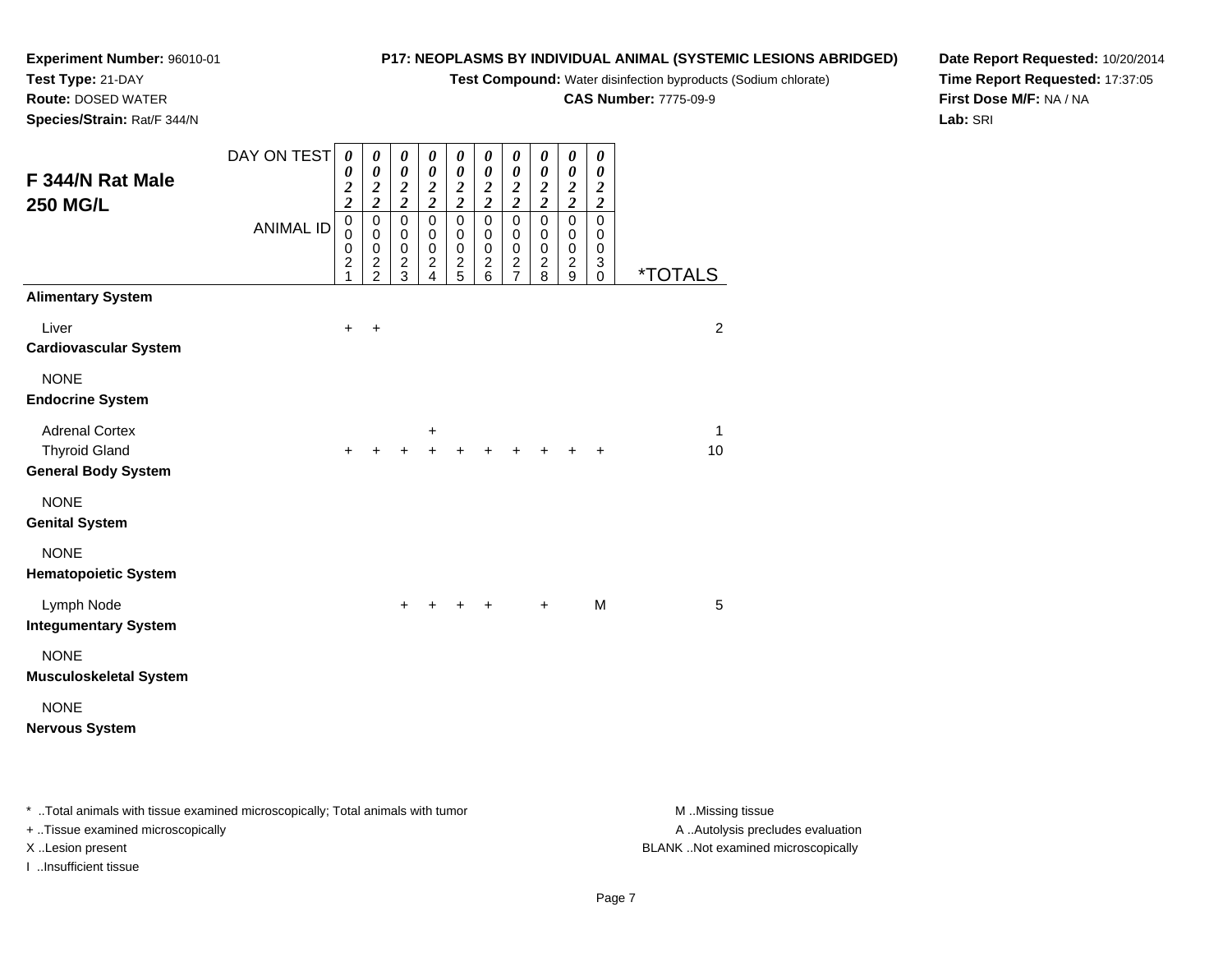**Test Compound:** Water disinfection byproducts (Sodium chlorate)

**CAS Number:** 7775-09-9

**Date Report Requested:** 10/20/2014**Time Report Requested:** 17:37:05**First Dose M/F:** NA / NA**Lab:** SRI

**Test Type:** 21-DAY **Route:** DOSED WATER**Species/Strain:** Rat/F 344/N

**Experiment Number:** 96010-01

| F 344/N Rat Male<br><b>250 MG/L</b>      | DAY ON TEST<br><b>ANIMAL ID</b> | 0<br>0<br>$\overline{\mathbf{c}}$<br>$\overline{\mathbf{c}}$<br>$\mathbf 0$<br>0<br>$\mathbf 0$<br>$\overline{\mathbf{c}}$ | 0<br>$\boldsymbol{\theta}$<br>$\boldsymbol{2}$<br>$\overline{2}$<br>0<br>$\mathbf 0$<br>$\mathbf 0$<br>$\boldsymbol{2}$<br>$\mathfrak{p}$ | 0<br>0<br>$\overline{\mathbf{c}}$<br>$\overline{2}$<br>0<br>$\pmb{0}$<br>$\mathbf 0$<br>$\frac{2}{3}$ | 0<br>0<br>2<br>$\boldsymbol{2}$<br>0<br>0<br>$\mathbf 0$<br>$\overline{c}$<br>4 | 0<br>0<br>$\boldsymbol{2}$<br>$\overline{2}$<br>0<br>0<br>$\mathbf 0$<br>$\frac{2}{5}$ | 0<br>0<br>$\boldsymbol{2}$<br>$\overline{c}$<br>0<br>0<br>0<br>$\overline{c}$<br>6 | 0<br>0<br>$\boldsymbol{2}$<br>$\overline{c}$<br>0<br>0<br>$\mathbf 0$<br>$\frac{2}{7}$ | 0<br>0<br>2<br>$\overline{2}$<br>0<br>0<br>0<br>$\overline{\mathbf{c}}$<br>8 | 0<br>0<br>$\boldsymbol{2}$<br>$\overline{\mathbf{c}}$<br>0<br>0<br>0<br>$\overline{c}$<br>9 | 0<br>0<br>2<br>2<br>0<br>0<br>0<br>3<br>$\Omega$ | <i><b>*TOTALS</b></i> |
|------------------------------------------|---------------------------------|----------------------------------------------------------------------------------------------------------------------------|-------------------------------------------------------------------------------------------------------------------------------------------|-------------------------------------------------------------------------------------------------------|---------------------------------------------------------------------------------|----------------------------------------------------------------------------------------|------------------------------------------------------------------------------------|----------------------------------------------------------------------------------------|------------------------------------------------------------------------------|---------------------------------------------------------------------------------------------|--------------------------------------------------|-----------------------|
| <b>NONE</b><br><b>Respiratory System</b> |                                 |                                                                                                                            |                                                                                                                                           |                                                                                                       |                                                                                 |                                                                                        |                                                                                    |                                                                                        |                                                                              |                                                                                             |                                                  |                       |
| Lung<br><b>Special Senses System</b>     |                                 |                                                                                                                            | $\ddot{}$                                                                                                                                 | $\ddot{}$                                                                                             |                                                                                 |                                                                                        | $+$                                                                                | $\overline{+}$                                                                         |                                                                              |                                                                                             |                                                  | $\overline{4}$        |
| <b>NONE</b><br><b>Urinary System</b>     |                                 |                                                                                                                            |                                                                                                                                           |                                                                                                       |                                                                                 |                                                                                        |                                                                                    |                                                                                        |                                                                              |                                                                                             |                                                  |                       |
| Kidney<br><b>SYSTEMIC LESIONS</b>        |                                 |                                                                                                                            | +                                                                                                                                         |                                                                                                       |                                                                                 |                                                                                        |                                                                                    |                                                                                        |                                                                              |                                                                                             |                                                  | 1                     |
| Multiple Organ                           |                                 | +                                                                                                                          |                                                                                                                                           |                                                                                                       |                                                                                 |                                                                                        |                                                                                    |                                                                                        |                                                                              | ٠                                                                                           | ٠                                                | 10                    |

\* ..Total animals with tissue examined microscopically; Total animals with tumor **M** . Missing tissue M ..Missing tissue

+ ..Tissue examined microscopically

I ..Insufficient tissue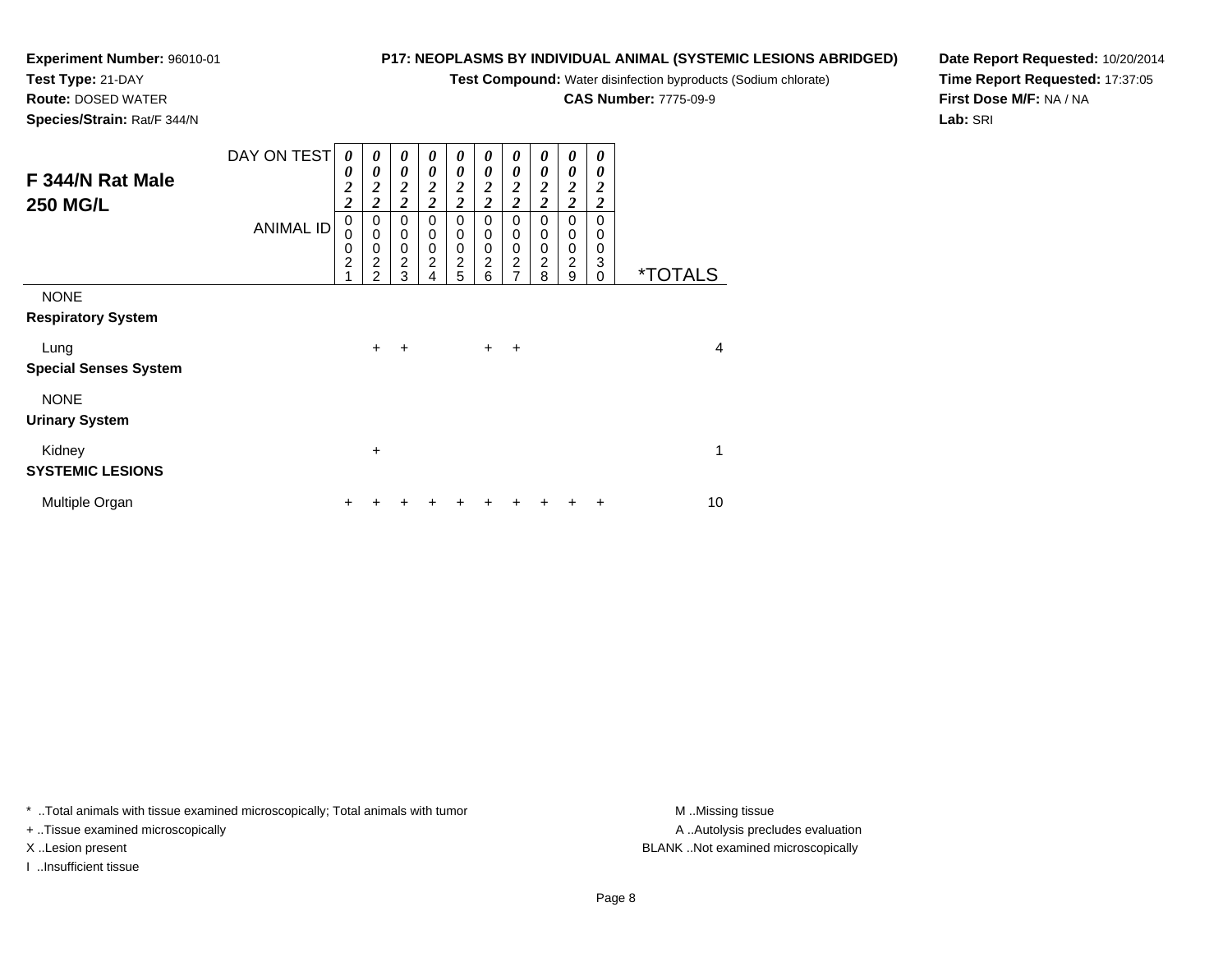**Test Compound:** Water disinfection byproducts (Sodium chlorate)

**CAS Number:** 7775-09-9

**Date Report Requested:** 10/20/2014**Time Report Requested:** 17:37:05**First Dose M/F:** NA / NA**Lab:** SRI

**Experiment Number:** 96010-01**Test Type:** 21-DAY **Route:** DOSED WATER**Species/Strain:** Rat/F 344/N

| F 344/N Rat Male                                                               | DAY ON TEST      | $\boldsymbol{\theta}$<br>$\boldsymbol{\theta}$<br>$\frac{2}{2}$ | 0<br>$\pmb{\theta}$<br>$\boldsymbol{2}$                                          | 0<br>$\pmb{\theta}$<br>$\overline{\mathbf{c}}$                                             | $\pmb{\theta}$<br>$\pmb{\theta}$<br>$\frac{2}{2}$               | $\boldsymbol{\theta}$<br>$\boldsymbol{\theta}$<br>$\frac{2}{2}$         | $\boldsymbol{\theta}$<br>$\pmb{\theta}$<br>$\frac{2}{2}$                | 0<br>$\pmb{\theta}$<br>$\boldsymbol{2}$                                                                | 0<br>$\boldsymbol{\theta}$<br>$\boldsymbol{2}$                                             | $\pmb{\theta}$<br>$\pmb{\theta}$<br>$\frac{2}{2}$             | $\pmb{\theta}$<br>$\pmb{\theta}$<br>$\boldsymbol{2}$                             |                       |
|--------------------------------------------------------------------------------|------------------|-----------------------------------------------------------------|----------------------------------------------------------------------------------|--------------------------------------------------------------------------------------------|-----------------------------------------------------------------|-------------------------------------------------------------------------|-------------------------------------------------------------------------|--------------------------------------------------------------------------------------------------------|--------------------------------------------------------------------------------------------|---------------------------------------------------------------|----------------------------------------------------------------------------------|-----------------------|
| <b>500 MG/L</b>                                                                | <b>ANIMAL ID</b> | $\pmb{0}$<br>$\mathbf 0$<br>$\pmb{0}$<br>3<br>1                 | $\overline{2}$<br>$\pmb{0}$<br>$\mathbf 0$<br>$\mathbf 0$<br>3<br>$\overline{2}$ | $\overline{\mathbf{c}}$<br>$\mathsf 0$<br>$\pmb{0}$<br>0<br>$\ensuremath{\mathsf{3}}$<br>3 | $\pmb{0}$<br>$\mathbf 0$<br>0<br>$\ensuremath{\mathsf{3}}$<br>4 | $\mathbf 0$<br>$\pmb{0}$<br>$\pmb{0}$<br>$\ensuremath{\mathsf{3}}$<br>5 | $\pmb{0}$<br>$\mathbf 0$<br>$\pmb{0}$<br>$\ensuremath{\mathsf{3}}$<br>6 | $\overline{2}$<br>$\pmb{0}$<br>$\mathbf 0$<br>$\pmb{0}$<br>$\ensuremath{\mathsf{3}}$<br>$\overline{7}$ | $\overline{\mathbf{c}}$<br>$\mathsf 0$<br>0<br>$\pmb{0}$<br>$\ensuremath{\mathsf{3}}$<br>8 | $\pmb{0}$<br>$\pmb{0}$<br>0<br>$\ensuremath{\mathsf{3}}$<br>9 | $\overline{2}$<br>$\pmb{0}$<br>$\mathbf 0$<br>0<br>$\overline{4}$<br>$\mathbf 0$ | <i><b>*TOTALS</b></i> |
| <b>Alimentary System</b>                                                       |                  |                                                                 |                                                                                  |                                                                                            |                                                                 |                                                                         |                                                                         |                                                                                                        |                                                                                            |                                                               |                                                                                  |                       |
| <b>NONE</b><br><b>Cardiovascular System</b>                                    |                  |                                                                 |                                                                                  |                                                                                            |                                                                 |                                                                         |                                                                         |                                                                                                        |                                                                                            |                                                               |                                                                                  |                       |
| <b>NONE</b><br><b>Endocrine System</b>                                         |                  |                                                                 |                                                                                  |                                                                                            |                                                                 |                                                                         |                                                                         |                                                                                                        |                                                                                            |                                                               |                                                                                  |                       |
| <b>Thyroid Gland</b><br><b>General Body System</b>                             |                  | $\ddot{}$                                                       | $\ddot{}$                                                                        |                                                                                            |                                                                 |                                                                         | +                                                                       | +                                                                                                      | $\pm$                                                                                      | $\pm$                                                         | $\ddot{}$                                                                        | 10                    |
| <b>NONE</b><br><b>Genital System</b>                                           |                  |                                                                 |                                                                                  |                                                                                            |                                                                 |                                                                         |                                                                         |                                                                                                        |                                                                                            |                                                               |                                                                                  |                       |
| <b>NONE</b><br><b>Hematopoietic System</b>                                     |                  |                                                                 |                                                                                  |                                                                                            |                                                                 |                                                                         |                                                                         |                                                                                                        |                                                                                            |                                                               |                                                                                  |                       |
| Lymph Node<br><b>Integumentary System</b>                                      |                  |                                                                 |                                                                                  |                                                                                            | $\ddot{}$                                                       |                                                                         | $\ddot{}$                                                               |                                                                                                        |                                                                                            |                                                               | $\ddot{}$                                                                        | 5                     |
| <b>NONE</b><br><b>Musculoskeletal System</b>                                   |                  |                                                                 |                                                                                  |                                                                                            |                                                                 |                                                                         |                                                                         |                                                                                                        |                                                                                            |                                                               |                                                                                  |                       |
| <b>NONE</b><br><b>Nervous System</b>                                           |                  |                                                                 |                                                                                  |                                                                                            |                                                                 |                                                                         |                                                                         |                                                                                                        |                                                                                            |                                                               |                                                                                  |                       |
| <b>NONE</b>                                                                    |                  |                                                                 |                                                                                  |                                                                                            |                                                                 |                                                                         |                                                                         |                                                                                                        |                                                                                            |                                                               |                                                                                  |                       |
| * Total animals with tissue examined microscopically; Total animals with tumor |                  |                                                                 |                                                                                  |                                                                                            |                                                                 |                                                                         |                                                                         |                                                                                                        |                                                                                            |                                                               |                                                                                  | M Missing tissue      |

+ ..Tissue examined microscopically

I ..Insufficient tissue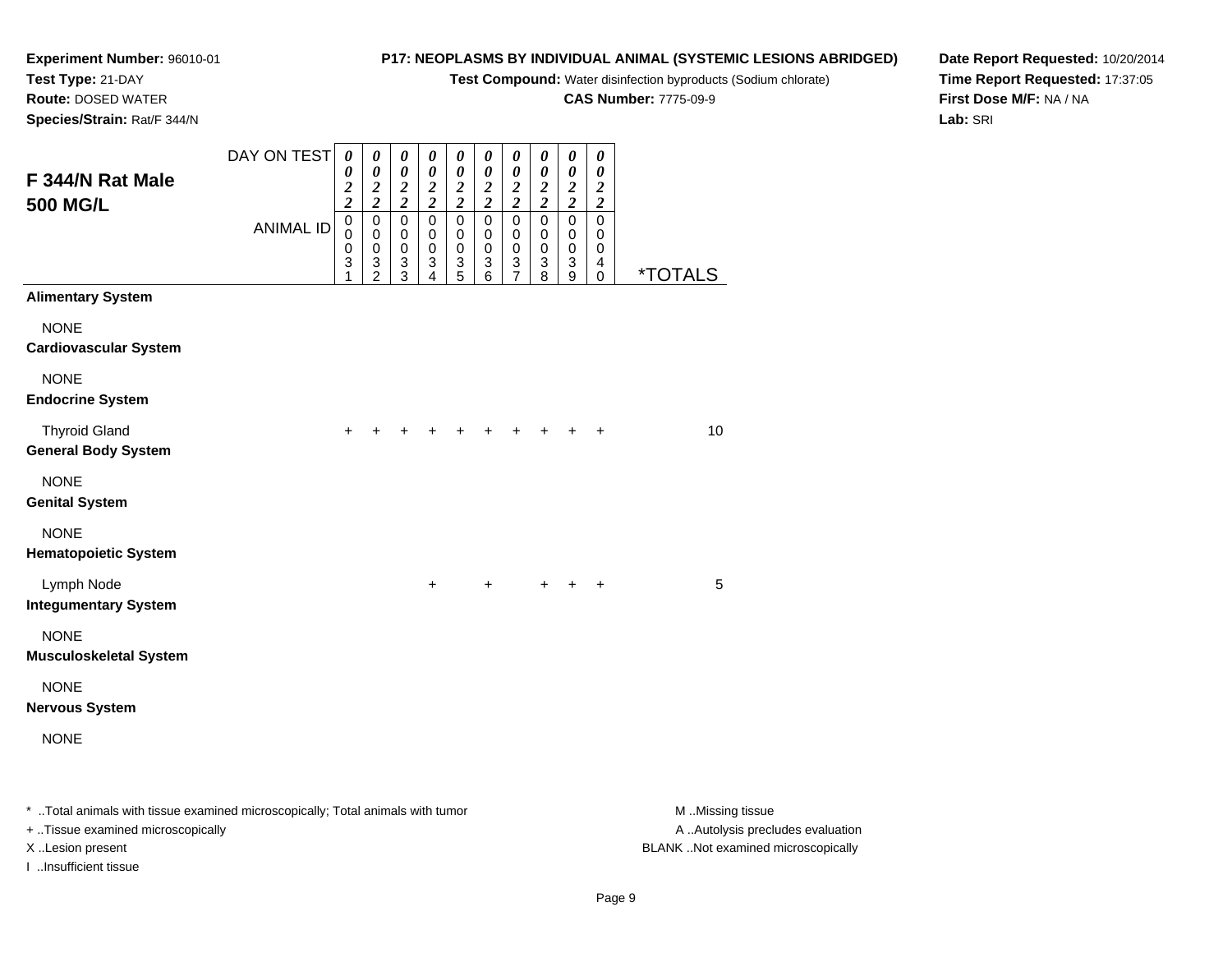**Test Compound:** Water disinfection byproducts (Sodium chlorate)

**CAS Number:** 7775-09-9

**Date Report Requested:** 10/20/2014**Time Report Requested:** 17:37:05**First Dose M/F:** NA / NA**Lab:** SRI

 **Route:** DOSED WATER **Species/Strain:** Rat/F 344/NDAY ON TEST **F 344/N Rat Male500 MG/L***0 0 20 0 20 0 20 0 2*

**Experiment Number:** 96010-01

**Test Type:** 21-DAY

|                              | <b>ANIMAL ID</b> | 0<br>0<br>0<br>3<br>$\overline{A}$ | 0<br>$\mathbf 0$<br>$\mathbf 0$<br>3<br>2 | 0<br>$\mathbf 0$<br>$\pmb{0}$<br>3<br>3 | 0<br>$\mathbf 0$<br>$\pmb{0}$<br>3<br>4 | 0<br>$\mathbf 0$<br>$\pmb{0}$<br>3<br>5 | 0<br>$\mathbf 0$<br>$\pmb{0}$<br>3<br>6 | 0<br>$\mathbf 0$<br>$\mathbf 0$<br>$\mathbf{3}$<br>7 | 0<br>0<br>$\mathbf 0$<br>3<br>8 | 0<br>$\mathbf 0$<br>$\mathbf 0$<br>$\mathbf{3}$<br>9 | 0<br>$\Omega$<br>0<br>4<br>0 | <i><b>*TOTALS</b></i> |    |
|------------------------------|------------------|------------------------------------|-------------------------------------------|-----------------------------------------|-----------------------------------------|-----------------------------------------|-----------------------------------------|------------------------------------------------------|---------------------------------|------------------------------------------------------|------------------------------|-----------------------|----|
| <b>Respiratory System</b>    |                  |                                    |                                           |                                         |                                         |                                         |                                         |                                                      |                                 |                                                      |                              |                       |    |
| Lung                         |                  |                                    |                                           | $\ddot{}$                               | ÷                                       |                                         |                                         | $\ddot{}$                                            | +                               | $\ddot{}$                                            |                              |                       | 5  |
| <b>Special Senses System</b> |                  |                                    |                                           |                                         |                                         |                                         |                                         |                                                      |                                 |                                                      |                              |                       |    |
| <b>NONE</b>                  |                  |                                    |                                           |                                         |                                         |                                         |                                         |                                                      |                                 |                                                      |                              |                       |    |
| <b>Urinary System</b>        |                  |                                    |                                           |                                         |                                         |                                         |                                         |                                                      |                                 |                                                      |                              |                       |    |
| <b>NONE</b>                  |                  |                                    |                                           |                                         |                                         |                                         |                                         |                                                      |                                 |                                                      |                              |                       |    |
| <b>SYSTEMIC LESIONS</b>      |                  |                                    |                                           |                                         |                                         |                                         |                                         |                                                      |                                 |                                                      |                              |                       |    |
| Multiple Organ               |                  | +                                  |                                           |                                         |                                         |                                         |                                         |                                                      |                                 |                                                      | ÷                            |                       | 10 |

*0 2*

\* ..Total animals with tissue examined microscopically; Total animals with tumor **M** ...Missing tissue M ...Missing tissue

+ ..Tissue examined microscopically

I ..Insufficient tissue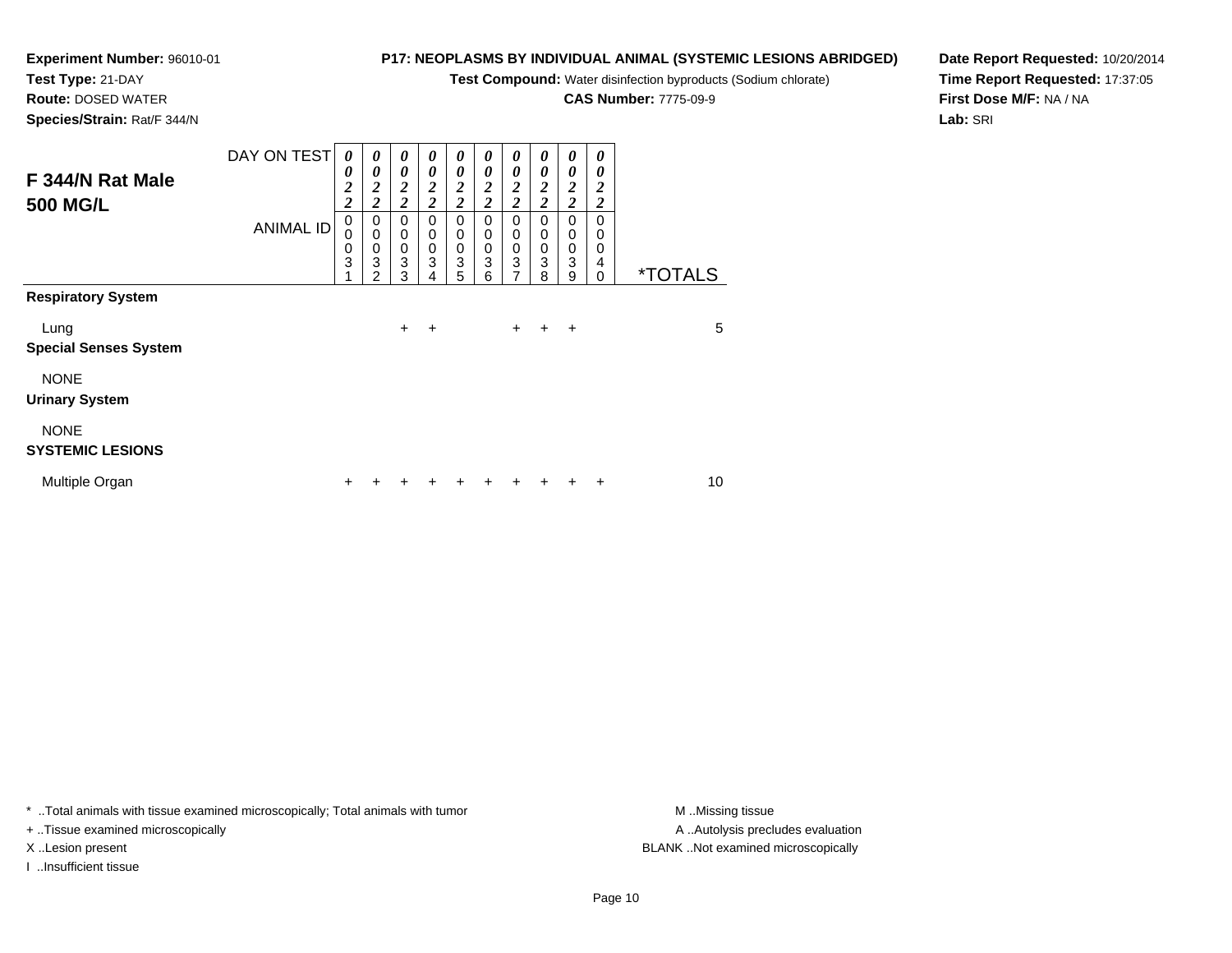**Test Compound:** Water disinfection byproducts (Sodium chlorate)

**CAS Number:** 7775-09-9

**Date Report Requested:** 10/20/2014**Time Report Requested:** 17:37:05**First Dose M/F:** NA / NA**Lab:** SRI

**Experiment Number:** 96010-01**Test Type:** 21-DAY **Route:** DOSED WATER**Species/Strain:** Rat/F 344/N

| F 344/N Rat Male<br><b>1000MG/L</b>                                                                                                                                                                                            | DAY ON TEST                                                                                                    | $\boldsymbol{\theta}$<br>0<br>$\frac{2}{2}$ | $\pmb{\theta}$<br>$\boldsymbol{\theta}$<br>$\frac{2}{2}$ | $\pmb{\theta}$<br>$\pmb{\theta}$<br>$\frac{2}{2}$ | $\boldsymbol{\theta}$<br>$\boldsymbol{\theta}$<br>$\frac{2}{2}$ | $\boldsymbol{\theta}$<br>$\boldsymbol{\theta}$<br>$\frac{2}{2}$               | $\boldsymbol{\theta}$<br>$\pmb{\theta}$<br>$\frac{2}{2}$                  | 0<br>$\pmb{\theta}$<br>$\frac{2}{2}$                              | $\boldsymbol{\theta}$<br>$\boldsymbol{\theta}$<br>$\frac{2}{2}$ | 0<br>$\pmb{\theta}$<br>$\frac{2}{2}$       | $\boldsymbol{\theta}$<br>$\boldsymbol{\theta}$<br>$\frac{2}{2}$ |                |
|--------------------------------------------------------------------------------------------------------------------------------------------------------------------------------------------------------------------------------|----------------------------------------------------------------------------------------------------------------|---------------------------------------------|----------------------------------------------------------|---------------------------------------------------|-----------------------------------------------------------------|-------------------------------------------------------------------------------|---------------------------------------------------------------------------|-------------------------------------------------------------------|-----------------------------------------------------------------|--------------------------------------------|-----------------------------------------------------------------|----------------|
|                                                                                                                                                                                                                                | <b>ANIMAL ID</b>                                                                                               | $\pmb{0}$<br>0<br>$\mathbf 0$<br>4<br>1     | $\pmb{0}$<br>$\mathbf 0$<br>$\pmb{0}$<br>$\frac{4}{2}$   | $\overline{0}$<br>0<br>$\pmb{0}$<br>4<br>3        | $\overline{0}$<br>0<br>$\pmb{0}$<br>$\overline{4}$<br>4         | $\overline{0}$<br>0<br>$\pmb{0}$<br>$\overline{\mathbf{4}}$<br>$\overline{5}$ | $\overline{0}$<br>0<br>$\pmb{0}$<br>$\begin{array}{c} 4 \\ 6 \end{array}$ | $\mathbf 0$<br>0<br>$\pmb{0}$<br>$\overline{4}$<br>$\overline{7}$ | $\pmb{0}$<br>0<br>$\mathbf 0$<br>$\overline{\mathbf{4}}$<br>8   | $\overline{0}$<br>0<br>$\pmb{0}$<br>4<br>9 | $\pmb{0}$<br>0<br>$\mathbf 0$<br>5<br>$\mathbf 0$               | <u>*TOTALS</u> |
| <b>Alimentary System</b>                                                                                                                                                                                                       |                                                                                                                |                                             |                                                          |                                                   |                                                                 |                                                                               |                                                                           |                                                                   |                                                                 |                                            |                                                                 |                |
| <b>NONE</b><br><b>Cardiovascular System</b>                                                                                                                                                                                    |                                                                                                                |                                             |                                                          |                                                   |                                                                 |                                                                               |                                                                           |                                                                   |                                                                 |                                            |                                                                 |                |
| <b>NONE</b><br><b>Endocrine System</b>                                                                                                                                                                                         |                                                                                                                |                                             |                                                          |                                                   |                                                                 |                                                                               |                                                                           |                                                                   |                                                                 |                                            |                                                                 |                |
| <b>Thyroid Gland</b><br><b>General Body System</b>                                                                                                                                                                             |                                                                                                                |                                             |                                                          |                                                   |                                                                 |                                                                               |                                                                           |                                                                   |                                                                 |                                            |                                                                 | 10             |
| <b>NONE</b><br><b>Genital System</b>                                                                                                                                                                                           |                                                                                                                |                                             |                                                          |                                                   |                                                                 |                                                                               |                                                                           |                                                                   |                                                                 |                                            |                                                                 |                |
| <b>NONE</b><br><b>Hematopoietic System</b>                                                                                                                                                                                     |                                                                                                                |                                             |                                                          |                                                   |                                                                 |                                                                               |                                                                           |                                                                   |                                                                 |                                            |                                                                 |                |
| Lymph Node<br><b>Integumentary System</b>                                                                                                                                                                                      |                                                                                                                | $+$                                         |                                                          | $\ddot{}$                                         |                                                                 |                                                                               | +                                                                         | +                                                                 |                                                                 | $\ddot{}$                                  | +                                                               | $\overline{7}$ |
| <b>NONE</b><br><b>Musculoskeletal System</b>                                                                                                                                                                                   |                                                                                                                |                                             |                                                          |                                                   |                                                                 |                                                                               |                                                                           |                                                                   |                                                                 |                                            |                                                                 |                |
| <b>NONE</b><br><b>Nervous System</b>                                                                                                                                                                                           |                                                                                                                |                                             |                                                          |                                                   |                                                                 |                                                                               |                                                                           |                                                                   |                                                                 |                                            |                                                                 |                |
| <b>NONE</b>                                                                                                                                                                                                                    |                                                                                                                |                                             |                                                          |                                                   |                                                                 |                                                                               |                                                                           |                                                                   |                                                                 |                                            |                                                                 |                |
| The fact the second control of the second second second second second second second second second second second second second second second second second second second second second second second second second second secon | and and an international continuity. The fact the continuity of the contribution of the contribution of the co |                                             |                                                          |                                                   |                                                                 |                                                                               |                                                                           |                                                                   |                                                                 |                                            |                                                                 | $A \cup B$     |

..Total animals with tissue examined microscopically; Total animals with tumor M ..Missing tissue M ..Missing tissue A ..Autolysis precludes evaluation + ..Tissue examined microscopically X ..Lesion present BLANK ..Not examined microscopicallyI ..Insufficient tissue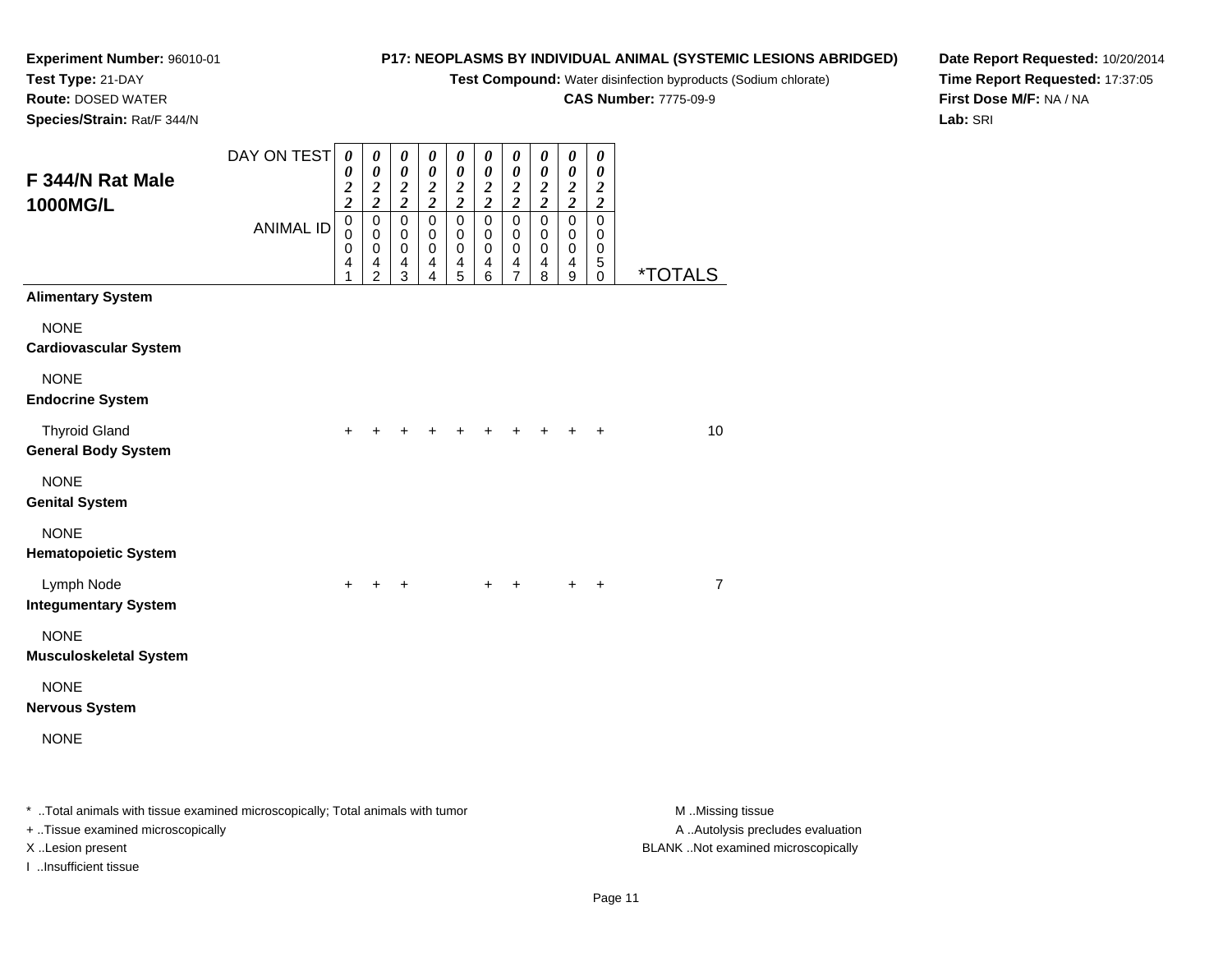**Test Compound:** Water disinfection byproducts (Sodium chlorate)

**CAS Number:** 7775-09-9

**Date Report Requested:** 10/20/2014**Time Report Requested:** 17:37:05**First Dose M/F:** NA / NA**Lab:** SRI

| Species/Strain: Rat/F 344/N            |                  |                                                              |                                                       |                                                       |                                                       |                                                                                  |                                                       |                                                                                             |                                                       |                                                              |                                     |                       |                |
|----------------------------------------|------------------|--------------------------------------------------------------|-------------------------------------------------------|-------------------------------------------------------|-------------------------------------------------------|----------------------------------------------------------------------------------|-------------------------------------------------------|---------------------------------------------------------------------------------------------|-------------------------------------------------------|--------------------------------------------------------------|-------------------------------------|-----------------------|----------------|
| F 344/N Rat Male<br><b>1000MG/L</b>    | DAY ON TEST      | 0<br>0<br>$\overline{\mathbf{c}}$<br>$\overline{\mathbf{c}}$ | 0<br>0<br>$\boldsymbol{2}$<br>$\overline{\mathbf{c}}$ | 0<br>0<br>$\boldsymbol{2}$<br>$\overline{\mathbf{c}}$ | 0<br>0<br>$\boldsymbol{2}$<br>$\overline{\mathbf{c}}$ | 0<br>$\boldsymbol{\theta}$<br>$\overline{\mathbf{c}}$<br>$\overline{\mathbf{c}}$ | 0<br>0<br>$\boldsymbol{2}$<br>$\overline{\mathbf{c}}$ | $\boldsymbol{\theta}$<br>$\boldsymbol{\theta}$<br>$\overline{\mathbf{c}}$<br>$\overline{2}$ | 0<br>0<br>$\boldsymbol{2}$<br>$\overline{\mathbf{c}}$ | 0<br>0<br>$\overline{\mathbf{c}}$<br>$\overline{\mathbf{c}}$ | 0<br>0<br>2<br>$\overline{2}$       |                       |                |
|                                        | <b>ANIMAL ID</b> | 0<br>0<br>0<br>4                                             | 0<br>0<br>0<br>4<br>2                                 | $\mathbf 0$<br>0<br>$\mathbf 0$<br>4<br>3             | 0<br>0<br>$\mathbf 0$<br>4<br>4                       | $\mathbf 0$<br>0<br>$\mathbf 0$<br>4<br>5                                        | 0<br>0<br>$\mathbf 0$<br>4<br>6                       | $\mathbf 0$<br>$\boldsymbol{0}$<br>$\mathbf 0$<br>4<br>$\overline{7}$                       | 0<br>$\boldsymbol{0}$<br>$\mathbf 0$<br>4<br>8        | $\mathbf 0$<br>0<br>$\mathbf 0$<br>$\overline{4}$<br>9       | $\Omega$<br>0<br>0<br>5<br>$\Omega$ | <i><b>*TOTALS</b></i> |                |
| <b>Respiratory System</b>              |                  |                                                              |                                                       |                                                       |                                                       |                                                                                  |                                                       |                                                                                             |                                                       |                                                              |                                     |                       |                |
| Lung<br><b>Special Senses System</b>   |                  |                                                              |                                                       |                                                       |                                                       | +                                                                                | $\ddot{}$                                             | $+$                                                                                         |                                                       | $\ddot{}$                                                    |                                     |                       | $\overline{4}$ |
| <b>NONE</b><br><b>Urinary System</b>   |                  |                                                              |                                                       |                                                       |                                                       |                                                                                  |                                                       |                                                                                             |                                                       |                                                              |                                     |                       |                |
| <b>NONE</b><br><b>SYSTEMIC LESIONS</b> |                  |                                                              |                                                       |                                                       |                                                       |                                                                                  |                                                       |                                                                                             |                                                       |                                                              |                                     |                       |                |
| Multiple Organ                         |                  |                                                              |                                                       |                                                       |                                                       |                                                                                  |                                                       |                                                                                             |                                                       |                                                              | ٠                                   | 10                    |                |

\* ..Total animals with tissue examined microscopically; Total animals with tumor **M** . Missing tissue M ..Missing tissue

+ ..Tissue examined microscopically

**Experiment Number:** 96010-01

**Test Type:** 21-DAY**Route:** DOSED WATER

I ..Insufficient tissue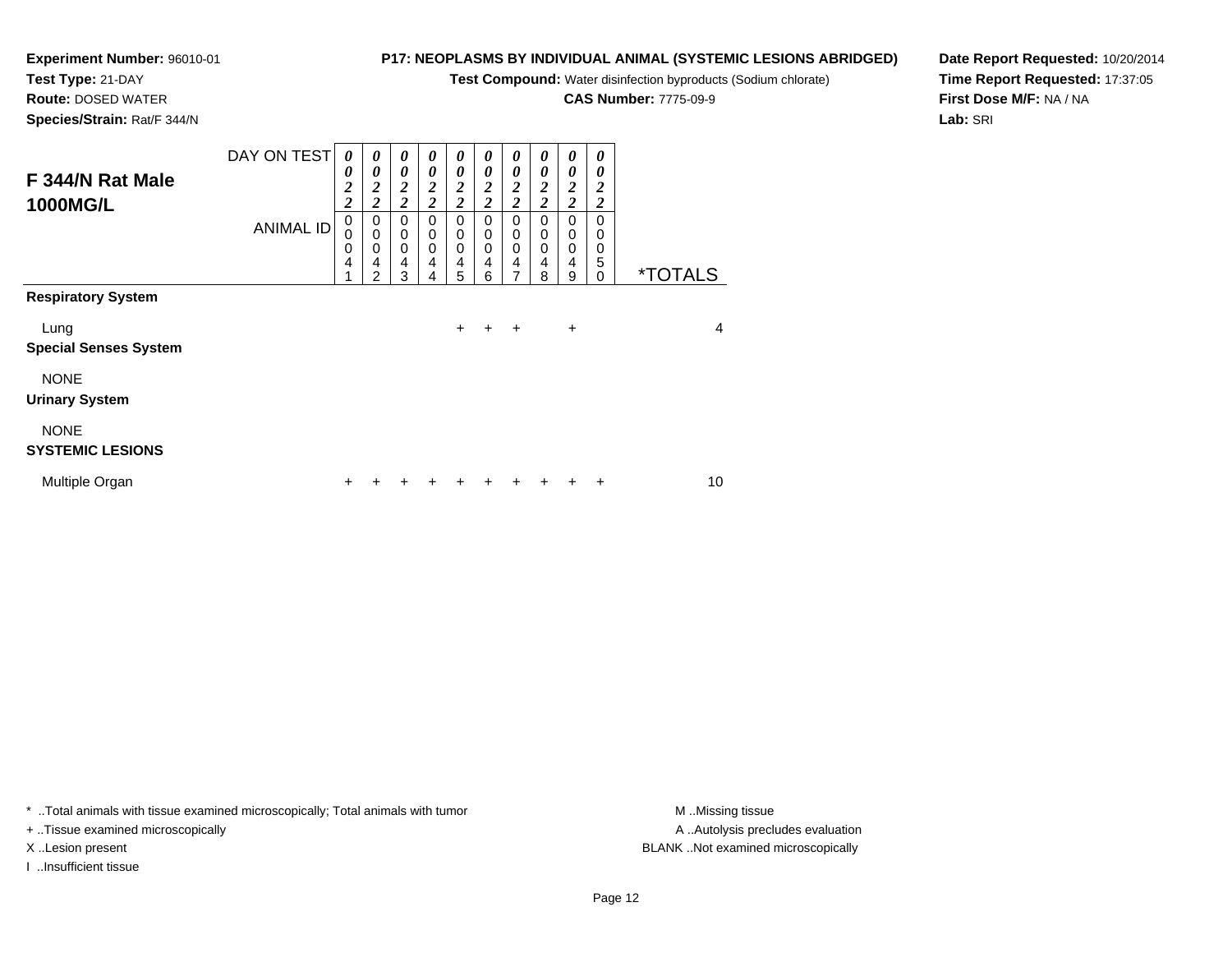**Test Compound:** Water disinfection byproducts (Sodium chlorate)

**CAS Number:** 7775-09-9

**Date Report Requested:** 10/20/2014**Time Report Requested:** 17:37:05**First Dose M/F:** NA / NA**Lab:** SRI

**Experiment Number:** 96010-01**Test Type:** 21-DAY **Route:** DOSED WATER**Species/Strain:** Rat/F 344/N

| F 344/N Rat Male<br><b>2000MG/L</b> | DAY ON TEST<br><b>ANIMAL ID</b> | 0<br>0<br>$\overline{\mathbf{c}}$<br>$\overline{\mathbf{c}}$<br>$\overline{0}$<br>0 | 0<br>0<br>$\overline{\mathbf{2}}$<br>$\overline{c}$<br>$\mathbf 0$<br>$\Omega$ | 0<br>$\boldsymbol{\theta}$<br>$\overline{\mathbf{c}}$<br>$\overline{\mathbf{c}}$<br>$\mathbf 0$<br>$\Omega$ | 0<br>0<br>$\overline{\mathbf{c}}$<br>$\overline{2}$<br>$\mathbf 0$<br>$\Omega$ | 0<br>0<br>$\overline{2}$<br>$\overline{\mathbf{c}}$<br>$\overline{0}$<br>0 | $\boldsymbol{\theta}$<br>$\boldsymbol{\theta}$<br>$\boldsymbol{2}$<br>$\overline{\mathbf{c}}$<br>$\mathbf 0$<br>$\Omega$ | 0<br>0<br>$\boldsymbol{2}$<br>$\overline{c}$<br>$\overline{0}$<br>0 | 0<br>0<br>$\boldsymbol{2}$<br>$\overline{\mathbf{c}}$<br>$\mathbf 0$<br>0 | $\boldsymbol{\theta}$<br>$\boldsymbol{\theta}$<br>$\overline{\mathbf{c}}$<br>$\overline{c}$<br>$\Omega$<br>$\Omega$ | 0<br>0<br>$\boldsymbol{2}$<br>$\overline{\mathbf{c}}$<br>$\Omega$<br>0 |                       |
|-------------------------------------|---------------------------------|-------------------------------------------------------------------------------------|--------------------------------------------------------------------------------|-------------------------------------------------------------------------------------------------------------|--------------------------------------------------------------------------------|----------------------------------------------------------------------------|--------------------------------------------------------------------------------------------------------------------------|---------------------------------------------------------------------|---------------------------------------------------------------------------|---------------------------------------------------------------------------------------------------------------------|------------------------------------------------------------------------|-----------------------|
|                                     |                                 | $\pmb{0}$<br>5<br>1                                                                 | $\mathbf 0$<br>5<br>$\overline{2}$                                             | $\mathbf 0$<br>5<br>3                                                                                       | $\mathbf 0$<br>5<br>4                                                          | $\mathbf 0$<br>5<br>5                                                      | $\mathbf 0$<br>5<br>6                                                                                                    | $\mathbf 0$<br>5<br>7                                               | 0<br>5<br>8                                                               | $\mathbf 0$<br>5<br>9                                                                                               | $\mathbf 0$<br>6<br>$\mathbf 0$                                        | <i><b>*TOTALS</b></i> |
| <b>Alimentary System</b>            |                                 |                                                                                     |                                                                                |                                                                                                             |                                                                                |                                                                            |                                                                                                                          |                                                                     |                                                                           |                                                                                                                     |                                                                        |                       |
| Esophagus                           |                                 | $\ddot{}$                                                                           | $\ddot{}$                                                                      | M                                                                                                           | +                                                                              | +                                                                          | +                                                                                                                        | +                                                                   | +                                                                         | +                                                                                                                   | $\ddot{}$                                                              | 9                     |
| Intestine Large, Cecum              |                                 | $\ddot{}$                                                                           | $\ddot{}$                                                                      | +                                                                                                           | +                                                                              | +                                                                          | $\ddot{}$                                                                                                                | $\ddot{}$                                                           | $\ddot{}$                                                                 | $\ddot{}$                                                                                                           | +                                                                      | 10                    |
| Intestine Large, Colon              |                                 | +                                                                                   | $\ddot{}$                                                                      | +                                                                                                           | $\ddot{}$                                                                      | +                                                                          | $\ddot{}$                                                                                                                | +                                                                   | $\ddot{}$                                                                 | +                                                                                                                   | +                                                                      | 10                    |
| Intestine Large, Rectum             |                                 | $\ddot{}$                                                                           | $\ddot{}$                                                                      | +                                                                                                           | $+$                                                                            | +                                                                          | $\ddot{}$                                                                                                                | $\ddot{}$                                                           | $\ddot{}$                                                                 | $\ddot{}$                                                                                                           | $\ddot{}$                                                              | 10                    |
| Intestine Small, Duodenum           |                                 | $\ddot{}$                                                                           | $\ddot{}$                                                                      | +                                                                                                           | $\ddot{}$                                                                      | +                                                                          | $\ddot{}$                                                                                                                | +                                                                   | $\ddot{}$                                                                 | $\ddot{}$                                                                                                           | $\ddot{}$                                                              | 10                    |
| Intestine Small, Ileum              |                                 | $\ddot{}$                                                                           | $\ddot{}$                                                                      | +                                                                                                           | $\ddot{}$                                                                      | +                                                                          | $\ddot{}$                                                                                                                | $\ddot{}$                                                           | $\ddot{}$                                                                 | $\ddot{}$                                                                                                           | $\ddot{}$                                                              | 10                    |
| Intestine Small, Jejunum            |                                 | +                                                                                   | $\ddot{}$                                                                      | +                                                                                                           | $\ddot{}$                                                                      | +                                                                          | +                                                                                                                        | $\ddot{}$                                                           | +                                                                         | $\ddot{}$                                                                                                           | $\ddot{}$                                                              | 10                    |
| Liver                               |                                 | $\ddot{}$                                                                           | +                                                                              | +                                                                                                           | $\ddot{}$                                                                      | +                                                                          | $\ddot{}$                                                                                                                | +                                                                   | $\ddot{}$                                                                 | $\ddot{}$                                                                                                           | +                                                                      | 10                    |
| Pancreas                            |                                 | $\ddot{}$                                                                           | $\ddot{}$                                                                      | +                                                                                                           | $\ddot{}$                                                                      | +                                                                          | $\ddot{}$                                                                                                                | $\ddot{}$                                                           | $\ddot{}$                                                                 | $\ddot{}$                                                                                                           | $\ddot{}$                                                              | 10                    |
| <b>Salivary Glands</b>              |                                 | +                                                                                   | $\ddot{}$                                                                      | +                                                                                                           | $\ddot{}$                                                                      | $\ddot{}$                                                                  | +                                                                                                                        | +                                                                   | $\ddot{}$                                                                 | $\ddot{}$                                                                                                           | +                                                                      | 10                    |
| Stomach, Forestomach                |                                 | +                                                                                   | $\ddot{}$                                                                      | $\ddot{}$                                                                                                   | $\ddot{}$                                                                      | $\ddot{}$                                                                  | $\ddot{}$                                                                                                                | $\ddot{}$                                                           | $\ddot{}$                                                                 | $\ddot{}$                                                                                                           | $\ddot{}$                                                              | 10                    |
| Stomach, Glandular                  |                                 | $\ddot{}$                                                                           | $\ddot{}$                                                                      | $\ddot{}$                                                                                                   | $\ddot{}$                                                                      | $\ddot{}$                                                                  | $\ddot{}$                                                                                                                | $\ddot{}$                                                           | $\ddot{}$                                                                 | $\ddot{}$                                                                                                           | $\ddot{}$                                                              | 10                    |
| <b>Cardiovascular System</b>        |                                 |                                                                                     |                                                                                |                                                                                                             |                                                                                |                                                                            |                                                                                                                          |                                                                     |                                                                           |                                                                                                                     |                                                                        |                       |
| <b>Blood Vessel</b>                 |                                 | +                                                                                   |                                                                                |                                                                                                             |                                                                                | +                                                                          | +                                                                                                                        | +                                                                   | +                                                                         |                                                                                                                     | +                                                                      | 10                    |
| Heart                               |                                 | $\ddot{}$                                                                           |                                                                                | $\ddot{}$                                                                                                   | ÷                                                                              | $\ddot{}$                                                                  | $\ddot{}$                                                                                                                | $\ddot{}$                                                           | $\ddot{}$                                                                 |                                                                                                                     | $\ddot{}$                                                              | 10                    |
| <b>Endocrine System</b>             |                                 |                                                                                     |                                                                                |                                                                                                             |                                                                                |                                                                            |                                                                                                                          |                                                                     |                                                                           |                                                                                                                     |                                                                        |                       |
| <b>Adrenal Cortex</b>               |                                 | +                                                                                   |                                                                                |                                                                                                             |                                                                                |                                                                            | +                                                                                                                        |                                                                     | +                                                                         |                                                                                                                     | +                                                                      | 10                    |
| Adrenal Medulla                     |                                 | +                                                                                   | +                                                                              | +                                                                                                           | $\ddot{}$                                                                      | $\ddot{}$                                                                  | $\ddot{}$                                                                                                                | $\ddot{}$                                                           | $\ddot{}$                                                                 | $\ddot{}$                                                                                                           | +                                                                      | 10                    |
| Islets, Pancreatic                  |                                 | $\ddot{}$                                                                           |                                                                                |                                                                                                             |                                                                                |                                                                            |                                                                                                                          |                                                                     |                                                                           |                                                                                                                     |                                                                        | 1                     |
| Parathyroid Gland                   |                                 | +                                                                                   |                                                                                | +                                                                                                           |                                                                                | +                                                                          | +                                                                                                                        | +                                                                   | +                                                                         | +                                                                                                                   | +                                                                      | 10                    |

\* ..Total animals with tissue examined microscopically; Total animals with tumor **M** . Missing tissue M ..Missing tissue

+ ..Tissue examined microscopically

I ..Insufficient tissue

A ..Autolysis precludes evaluation

X ..Lesion present BLANK ..Not examined microscopically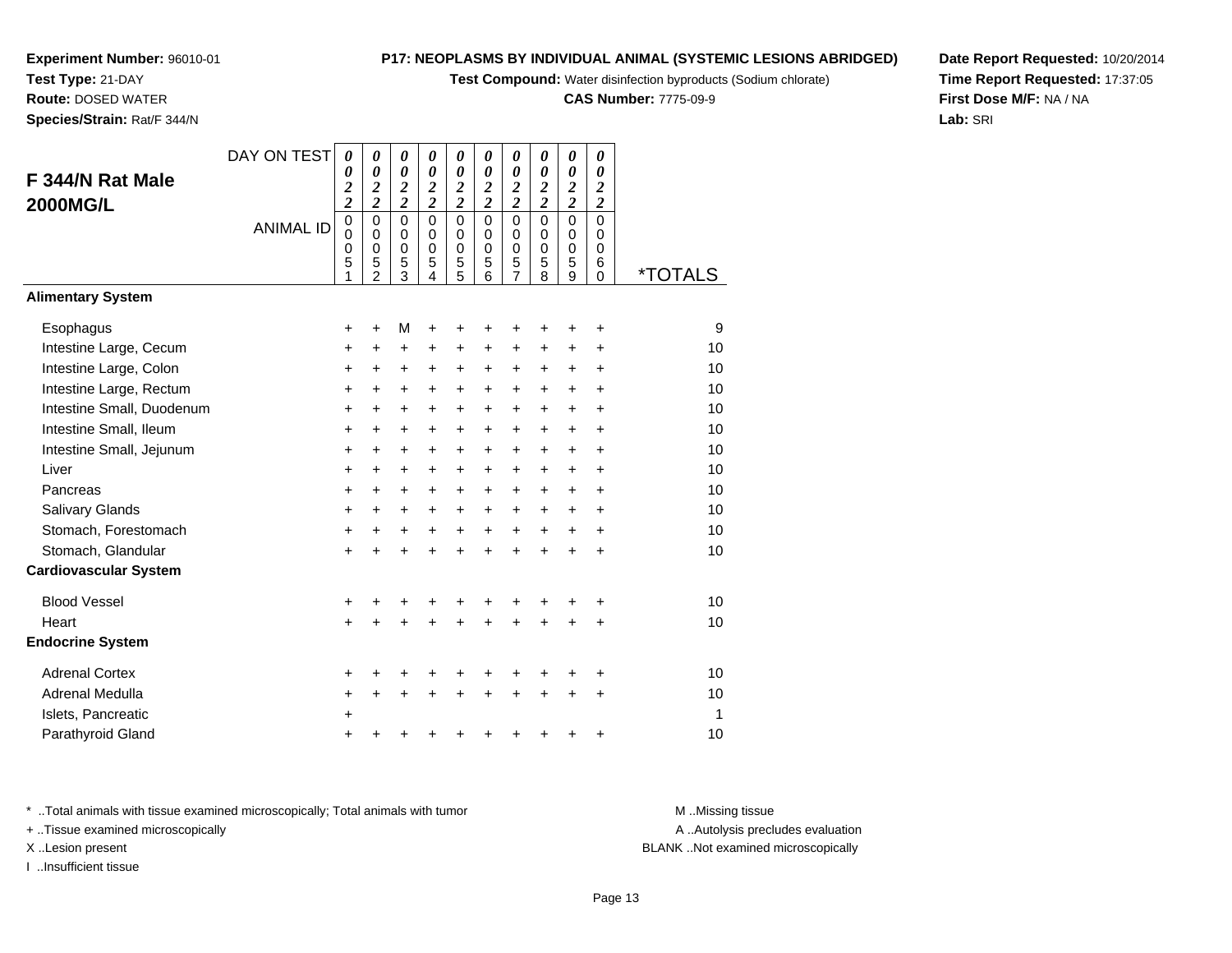**Test Compound:** Water disinfection byproducts (Sodium chlorate)

**CAS Number:** 7775-09-9

**Date Report Requested:** 10/20/2014**Time Report Requested:** 17:37:06**First Dose M/F:** NA / NA**Lab:** SRI

**Experiment Number:** 96010-01**Test Type:** 21-DAY **Route:** DOSED WATER**Species/Strain:** Rat/F 344/N

| F 344/N Rat Male<br><b>2000MG/L</b> | DAY ON TEST<br><b>ANIMAL ID</b> | 0<br>0<br>$\overline{\mathbf{c}}$<br>$\overline{\mathbf{c}}$<br>0<br>0<br>0<br>5 | 0<br>0<br>$\boldsymbol{2}$<br>$\overline{2}$<br>$\mathbf 0$<br>$\mathbf 0$<br>$\mathbf 0$<br>5 | 0<br>0<br>$\overline{\mathbf{c}}$<br>$\overline{2}$<br>$\mathbf 0$<br>$\mathbf 0$<br>$\mathbf 0$<br>5 | 0<br>0<br>$\overline{2}$<br>$\overline{\mathbf{c}}$<br>$\Omega$<br>$\Omega$<br>$\mathbf 0$<br>5 | 0<br>$\boldsymbol{\theta}$<br>$\boldsymbol{2}$<br>$\overline{\mathbf{c}}$<br>$\mathbf 0$<br>0<br>$\pmb{0}$<br>$\frac{5}{5}$ | 0<br>0<br>$\boldsymbol{2}$<br>$\overline{2}$<br>$\Omega$<br>0<br>$\mathbf 0$<br>5 | $\boldsymbol{\theta}$<br>0<br>$\overline{\mathbf{c}}$<br>$\overline{\mathbf{c}}$<br>$\mathbf 0$<br>0<br>$\begin{array}{c} 0 \\ 5 \\ 7 \end{array}$ | 0<br>0<br>$\overline{\mathbf{c}}$<br>$\overline{2}$<br>0<br>0<br>$\mathbf 0$<br>5 | 0<br>0<br>$\boldsymbol{2}$<br>$\overline{c}$<br>$\mathbf 0$<br>$\mathbf 0$<br>$\mathbf 0$<br>5 | 0<br>$\boldsymbol{\theta}$<br>2<br>$\overline{\mathbf{c}}$<br>$\Omega$<br>$\Omega$<br>$\mathbf 0$<br>6 |                       |
|-------------------------------------|---------------------------------|----------------------------------------------------------------------------------|------------------------------------------------------------------------------------------------|-------------------------------------------------------------------------------------------------------|-------------------------------------------------------------------------------------------------|-----------------------------------------------------------------------------------------------------------------------------|-----------------------------------------------------------------------------------|----------------------------------------------------------------------------------------------------------------------------------------------------|-----------------------------------------------------------------------------------|------------------------------------------------------------------------------------------------|--------------------------------------------------------------------------------------------------------|-----------------------|
|                                     |                                 | 1                                                                                | $\overline{c}$                                                                                 | 3                                                                                                     | 4                                                                                               |                                                                                                                             | 6                                                                                 |                                                                                                                                                    | 8                                                                                 | 9                                                                                              | 0                                                                                                      | <i><b>*TOTALS</b></i> |
| <b>Pituitary Gland</b>              |                                 | +                                                                                | $\ddot{}$                                                                                      | $\ddot{}$                                                                                             | +                                                                                               | $\ddot{}$                                                                                                                   | $\ddot{}$                                                                         | +                                                                                                                                                  | $\pm$                                                                             | +                                                                                              | $\ddot{}$                                                                                              | 10                    |
| <b>Thyroid Gland</b>                |                                 | $\ddot{}$                                                                        |                                                                                                | +                                                                                                     | Ŧ.                                                                                              | $\ddot{}$                                                                                                                   | $\ddot{}$                                                                         | $\ddot{}$                                                                                                                                          | +                                                                                 | +                                                                                              | $\ddot{}$                                                                                              | 10                    |
| <b>General Body System</b>          |                                 |                                                                                  |                                                                                                |                                                                                                       |                                                                                                 |                                                                                                                             |                                                                                   |                                                                                                                                                    |                                                                                   |                                                                                                |                                                                                                        |                       |
| <b>NONE</b>                         |                                 |                                                                                  |                                                                                                |                                                                                                       |                                                                                                 |                                                                                                                             |                                                                                   |                                                                                                                                                    |                                                                                   |                                                                                                |                                                                                                        |                       |
| <b>Genital System</b>               |                                 |                                                                                  |                                                                                                |                                                                                                       |                                                                                                 |                                                                                                                             |                                                                                   |                                                                                                                                                    |                                                                                   |                                                                                                |                                                                                                        |                       |
| Epididymis                          |                                 | +                                                                                | ٠                                                                                              | ٠                                                                                                     | +                                                                                               | +                                                                                                                           |                                                                                   | +                                                                                                                                                  |                                                                                   | +                                                                                              | +                                                                                                      | 10                    |
| <b>Preputial Gland</b>              |                                 | +                                                                                | +                                                                                              | +                                                                                                     | +                                                                                               | $\ddot{}$                                                                                                                   | +                                                                                 | +                                                                                                                                                  | +                                                                                 | +                                                                                              | ٠                                                                                                      | 10                    |
| Prostate                            |                                 | +                                                                                | $\ddot{}$                                                                                      | $\ddot{}$                                                                                             | $\ddot{}$                                                                                       | $\ddot{}$                                                                                                                   | $\ddot{}$                                                                         | $\ddot{}$                                                                                                                                          | +                                                                                 | $\ddot{}$                                                                                      | $\ddot{}$                                                                                              | 10                    |
| <b>Seminal Vesicle</b>              |                                 | +                                                                                | $\ddot{}$                                                                                      | +                                                                                                     | +                                                                                               | $\ddot{}$                                                                                                                   | $\ddot{}$                                                                         | $\ddot{}$                                                                                                                                          | $+$                                                                               | $\ddot{}$                                                                                      | $\ddot{}$                                                                                              | 10                    |
| <b>Testes</b>                       |                                 | $\ddot{}$                                                                        |                                                                                                | +                                                                                                     | +                                                                                               | $\ddot{}$                                                                                                                   | ÷                                                                                 | $\ddot{}$                                                                                                                                          | +                                                                                 | $\ddot{}$                                                                                      | $\ddot{}$                                                                                              | 10                    |
| <b>Hematopoietic System</b>         |                                 |                                                                                  |                                                                                                |                                                                                                       |                                                                                                 |                                                                                                                             |                                                                                   |                                                                                                                                                    |                                                                                   |                                                                                                |                                                                                                        |                       |
| <b>Bone Marrow</b>                  |                                 | $\ddot{}$                                                                        | +                                                                                              | +                                                                                                     | +                                                                                               | +                                                                                                                           | ٠                                                                                 | ٠                                                                                                                                                  | +                                                                                 | +                                                                                              | +                                                                                                      | 10                    |
| Lymph Node                          |                                 |                                                                                  | $\ddot{}$                                                                                      | $\ddot{}$                                                                                             |                                                                                                 | +                                                                                                                           | $\ddot{}$                                                                         |                                                                                                                                                    |                                                                                   | +                                                                                              | +                                                                                                      | 6                     |
| Lymph Node, Mandibular              |                                 | М                                                                                | М                                                                                              | M                                                                                                     | м                                                                                               | M                                                                                                                           | м                                                                                 | M                                                                                                                                                  | М                                                                                 | M                                                                                              | M                                                                                                      | $\mathbf 0$           |
| Lymph Node, Mesenteric              |                                 | +                                                                                | +                                                                                              | +                                                                                                     | +                                                                                               | +                                                                                                                           | +                                                                                 | +                                                                                                                                                  | +                                                                                 | +                                                                                              | +                                                                                                      | 10                    |
| Spleen                              |                                 | +                                                                                | +                                                                                              | +                                                                                                     | +                                                                                               | +                                                                                                                           | $\ddot{}$                                                                         | +                                                                                                                                                  | $\pm$                                                                             | $\pm$                                                                                          | +                                                                                                      | 10                    |
| Thymus                              |                                 | $\pm$                                                                            |                                                                                                | $\ddot{}$                                                                                             | +                                                                                               | $\ddot{}$                                                                                                                   | ÷                                                                                 | +                                                                                                                                                  | +                                                                                 | +                                                                                              | $\ddot{}$                                                                                              | 10                    |
| <b>Integumentary System</b>         |                                 |                                                                                  |                                                                                                |                                                                                                       |                                                                                                 |                                                                                                                             |                                                                                   |                                                                                                                                                    |                                                                                   |                                                                                                |                                                                                                        |                       |
| <b>Mammary Gland</b>                |                                 | +                                                                                |                                                                                                | +                                                                                                     | +                                                                                               | М                                                                                                                           |                                                                                   | +                                                                                                                                                  |                                                                                   |                                                                                                | ٠                                                                                                      | 9                     |
| Skin                                |                                 | +                                                                                |                                                                                                | +                                                                                                     | +                                                                                               | +                                                                                                                           | +                                                                                 | +                                                                                                                                                  | +                                                                                 | +                                                                                              | +                                                                                                      | 10                    |

\* ..Total animals with tissue examined microscopically; Total animals with tumor **M** . Missing tissue M ..Missing tissue

+ ..Tissue examined microscopically

I ..Insufficient tissue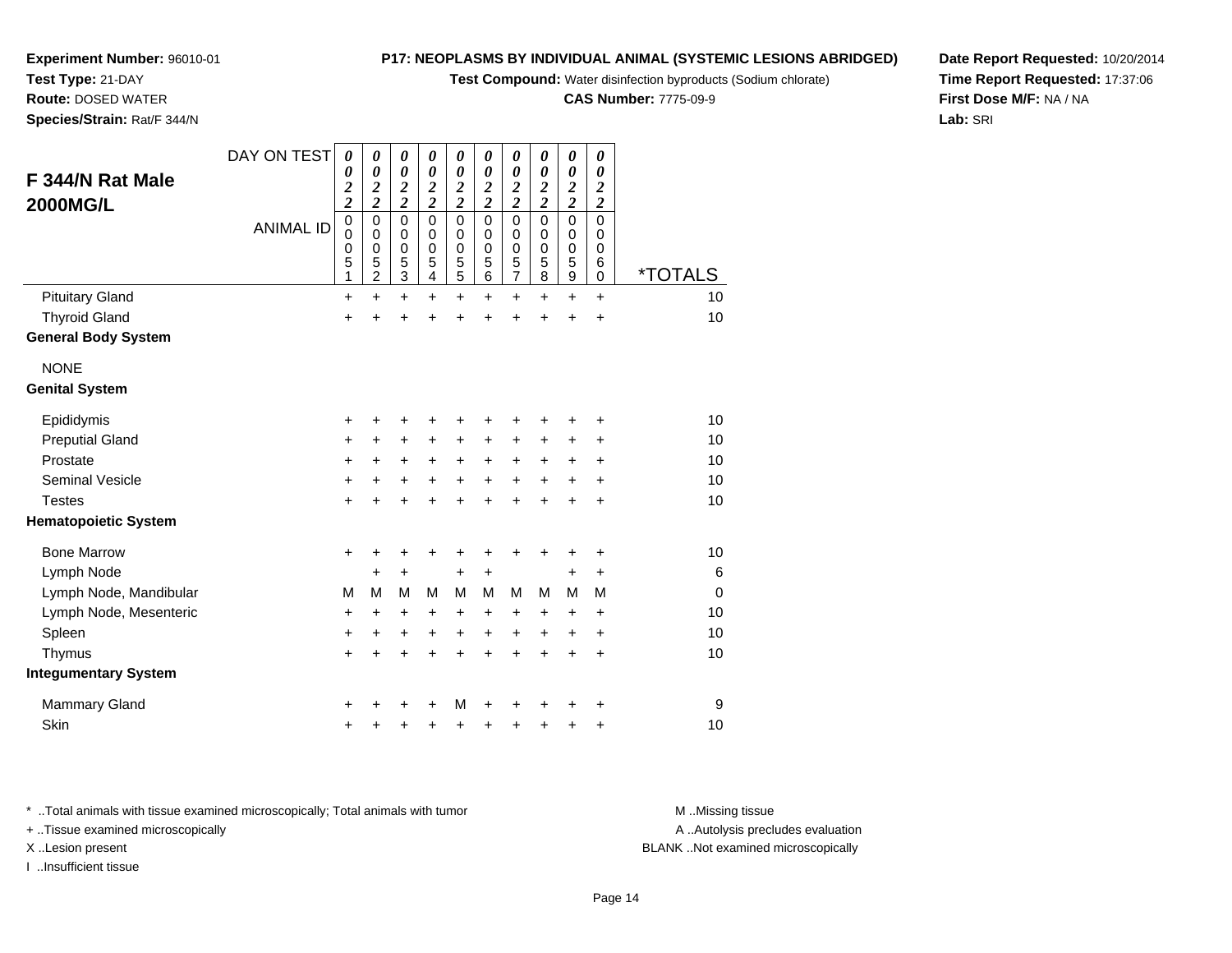**Test Compound:** Water disinfection byproducts (Sodium chlorate)

**CAS Number:** 7775-09-9

**Date Report Requested:** 10/20/2014**Time Report Requested:** 17:37:06**First Dose M/F:** NA / NA**Lab:** SRI

| Species/Strain: Rat/F 344/N         |                                                  |  |  |
|-------------------------------------|--------------------------------------------------|--|--|
| F 344/N Rat Male<br><b>2000MG/L</b> |                                                  |  |  |
|                                     | ANIMAL ID $\begin{bmatrix} 0 \\ 0 \end{bmatrix}$ |  |  |

**Experiment Number:** 96010-01

**Test Type:** 21-DAY**Route:** DOSED WATER

| F 344/N Rat Male<br><b>2000MG/L</b> | DAY ON TEST<br><b>ANIMAL ID</b> | 0<br>0<br>$\boldsymbol{2}$<br>$\overline{\mathbf{c}}$<br>$\mathbf 0$<br>$\mathbf 0$<br>$\mathbf 0$<br>5 | $\boldsymbol{\theta}$<br>0<br>$\frac{2}{2}$<br>$\pmb{0}$<br>0<br>$\mathbf 0$<br>5<br>$\overline{2}$ | 0<br>0<br>$\frac{2}{2}$<br>$\mathbf 0$<br>$\pmb{0}$<br>$\mathbf 0$<br>5<br>3 | 0<br>0<br>$\frac{2}{2}$<br>$\pmb{0}$<br>0<br>$\mathbf 0$<br>5<br>4 | 0<br>0<br>$\frac{2}{2}$<br>$\mathbf 0$<br>$\pmb{0}$<br>$\pmb{0}$<br>5<br>5 | 0<br>$\boldsymbol{\theta}$<br>$\frac{2}{2}$<br>$\mathbf 0$<br>$\mathbf 0$<br>$\mathbf 0$<br>5<br>6 | 0<br>0<br>$\frac{2}{2}$<br>0<br>0<br>0<br>5<br>7 | 0<br>$\boldsymbol{\theta}$<br>$\frac{2}{2}$<br>$\mathbf 0$<br>0<br>$\mathbf 0$<br>5<br>8 | 0<br>$\boldsymbol{\theta}$<br>$\frac{2}{2}$<br>$\mathbf 0$<br>0<br>$\mathbf 0$<br>5<br>9 | 0<br>0<br>$\boldsymbol{c}$<br>$\overline{\mathbf{c}}$<br>$\mathbf 0$<br>0<br>0<br>6<br>$\mathbf 0$ | <i><b>*TOTALS</b></i>   |
|-------------------------------------|---------------------------------|---------------------------------------------------------------------------------------------------------|-----------------------------------------------------------------------------------------------------|------------------------------------------------------------------------------|--------------------------------------------------------------------|----------------------------------------------------------------------------|----------------------------------------------------------------------------------------------------|--------------------------------------------------|------------------------------------------------------------------------------------------|------------------------------------------------------------------------------------------|----------------------------------------------------------------------------------------------------|-------------------------|
| <b>Musculoskeletal System</b>       |                                 |                                                                                                         |                                                                                                     |                                                                              |                                                                    |                                                                            |                                                                                                    |                                                  |                                                                                          |                                                                                          |                                                                                                    |                         |
| <b>Bone</b>                         |                                 | +                                                                                                       |                                                                                                     |                                                                              |                                                                    |                                                                            |                                                                                                    |                                                  |                                                                                          |                                                                                          | +                                                                                                  | 10                      |
| <b>Nervous System</b>               |                                 |                                                                                                         |                                                                                                     |                                                                              |                                                                    |                                                                            |                                                                                                    |                                                  |                                                                                          |                                                                                          |                                                                                                    |                         |
| <b>Brain</b>                        |                                 | $\ddot{}$                                                                                               |                                                                                                     |                                                                              | ٠                                                                  |                                                                            | +                                                                                                  | +                                                |                                                                                          |                                                                                          | +                                                                                                  | 10                      |
| <b>Respiratory System</b>           |                                 |                                                                                                         |                                                                                                     |                                                                              |                                                                    |                                                                            |                                                                                                    |                                                  |                                                                                          |                                                                                          |                                                                                                    |                         |
| Lung                                |                                 | +                                                                                                       |                                                                                                     | ٠                                                                            | +                                                                  | +                                                                          | +                                                                                                  | +                                                | +                                                                                        | +                                                                                        | +                                                                                                  | 10                      |
| <b>Nose</b>                         |                                 | $\ddot{}$                                                                                               | +                                                                                                   | $\ddot{}$                                                                    | $\ddot{}$                                                          | $\ddot{}$                                                                  | $\ddot{}$                                                                                          | $\ddot{}$                                        | $\ddot{}$                                                                                | $\ddot{}$                                                                                | $\ddot{}$                                                                                          | 10                      |
| Trachea                             |                                 | $\ddot{}$                                                                                               |                                                                                                     |                                                                              |                                                                    |                                                                            | $\ddot{}$                                                                                          | $\ddot{}$                                        | $\ddot{}$                                                                                |                                                                                          | $\ddot{}$                                                                                          | 10                      |
| <b>Special Senses System</b>        |                                 |                                                                                                         |                                                                                                     |                                                                              |                                                                    |                                                                            |                                                                                                    |                                                  |                                                                                          |                                                                                          |                                                                                                    |                         |
| <b>NONE</b>                         |                                 |                                                                                                         |                                                                                                     |                                                                              |                                                                    |                                                                            |                                                                                                    |                                                  |                                                                                          |                                                                                          |                                                                                                    |                         |
| <b>Urinary System</b>               |                                 |                                                                                                         |                                                                                                     |                                                                              |                                                                    |                                                                            |                                                                                                    |                                                  |                                                                                          |                                                                                          |                                                                                                    |                         |
| Kidney                              |                                 | $\ddot{}$                                                                                               |                                                                                                     |                                                                              |                                                                    |                                                                            | +                                                                                                  | +                                                |                                                                                          |                                                                                          | +                                                                                                  | 10                      |
| <b>Urinary Bladder</b>              |                                 | $\ddot{}$                                                                                               |                                                                                                     |                                                                              | $\div$                                                             | +                                                                          | $\ddot{}$                                                                                          | +                                                | $\ddot{}$                                                                                | +                                                                                        | +                                                                                                  | 10                      |
| <b>SYSTEMIC LESIONS</b>             |                                 |                                                                                                         |                                                                                                     |                                                                              |                                                                    |                                                                            |                                                                                                    |                                                  |                                                                                          |                                                                                          |                                                                                                    |                         |
| Multiple Organ                      |                                 | ٠                                                                                                       |                                                                                                     |                                                                              |                                                                    | +                                                                          | +                                                                                                  |                                                  |                                                                                          |                                                                                          |                                                                                                    | 10                      |
|                                     |                                 |                                                                                                         |                                                                                                     |                                                                              |                                                                    |                                                                            |                                                                                                    |                                                  |                                                                                          |                                                                                          |                                                                                                    | *** END OF MALE DATA*** |

\* ..Total animals with tissue examined microscopically; Total animals with tumor **M** ...Missing tissue M ...Missing tissue

+ ..Tissue examined microscopically

I ..Insufficient tissue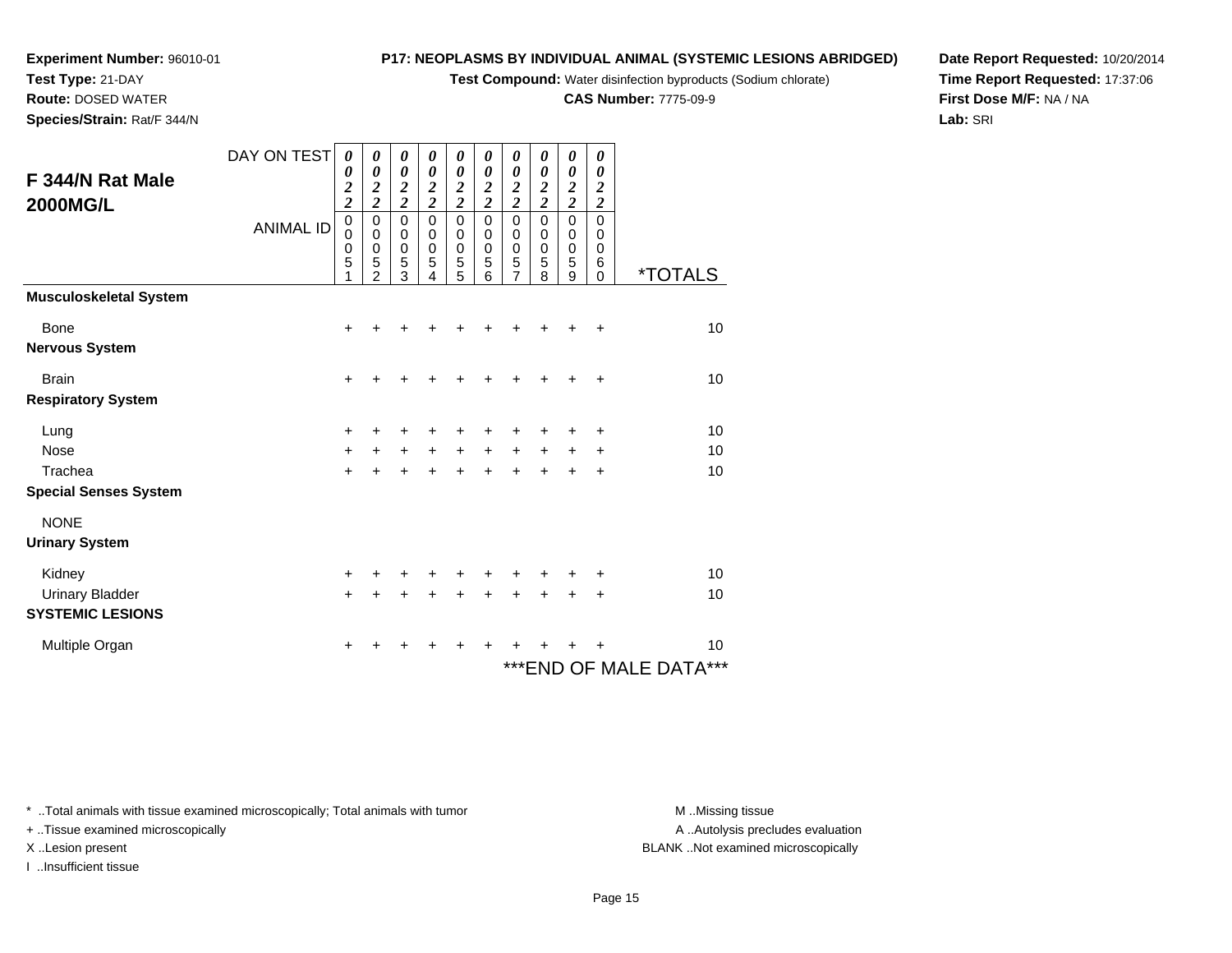# **Experiment Number:** 96010-01

**Test Type:** 21-DAY**Route:** DOSED WATER

**Species/Strain:** Rat/F 344/N

## **P17: NEOPLASMS BY INDIVIDUAL ANIMAL (SYSTEMIC LESIONS ABRIDGED)**

**Test Compound:** Water disinfection byproducts (Sodium chlorate)

**CAS Number:** 7775-09-9

**Date Report Requested:** 10/20/2014**Time Report Requested:** 17:37:06**First Dose M/F:** NA / NA**Lab:** SRI

| F 344/N Rat Female           | DAY ON TEST      | 0<br>0<br>$\overline{\mathbf{c}}$       | $\boldsymbol{\theta}$<br>$\boldsymbol{\theta}$<br>$\overline{\mathbf{c}}$ | 0<br>$\boldsymbol{\theta}$<br>$\overline{\mathbf{c}}$          | $\pmb{\theta}$<br>$\boldsymbol{\theta}$<br>$\overline{\mathbf{c}}$ | 0<br>$\boldsymbol{\theta}$<br>$\overline{\mathbf{c}}$ | $\boldsymbol{\theta}$<br>$\boldsymbol{\theta}$<br>$\overline{\mathbf{c}}$ | 0<br>0<br>$\overline{\mathbf{c}}$                         | 0<br>0<br>$\boldsymbol{2}$                   | 0<br>$\boldsymbol{\theta}$<br>$\overline{\mathbf{c}}$  | 0<br>0<br>$\boldsymbol{2}$             |                       |
|------------------------------|------------------|-----------------------------------------|---------------------------------------------------------------------------|----------------------------------------------------------------|--------------------------------------------------------------------|-------------------------------------------------------|---------------------------------------------------------------------------|-----------------------------------------------------------|----------------------------------------------|--------------------------------------------------------|----------------------------------------|-----------------------|
| 0 MG/L                       |                  | $\overline{\mathbf{c}}$                 | $\overline{c}$                                                            | $\overline{c}$                                                 | $\overline{\mathbf{c}}$                                            | $\overline{\mathbf{c}}$                               | $\overline{2}$                                                            | $\overline{c}$                                            | $\overline{2}$                               | $\overline{c}$                                         | $\overline{\mathbf{c}}$                |                       |
|                              | <b>ANIMAL ID</b> | $\mathbf 0$<br>$\pmb{0}$<br>0<br>6<br>1 | $\mathbf 0$<br>$\mathbf 0$<br>$\mathbf 0$<br>6<br>$\overline{2}$          | $\mathbf 0$<br>$\pmb{0}$<br>$\mathbf 0$<br>6<br>$\overline{3}$ | $\mathbf 0$<br>$\mathbf 0$<br>$\mathbf 0$<br>6<br>$\overline{4}$   | $\mathbf 0$<br>0<br>$\mathbf 0$<br>6<br>5             | $\overline{0}$<br>$\mathbf 0$<br>$\mathbf 0$<br>6<br>6                    | $\overline{0}$<br>0<br>$\mathbf 0$<br>6<br>$\overline{7}$ | $\overline{0}$<br>0<br>$\mathbf 0$<br>6<br>8 | $\overline{0}$<br>$\mathbf 0$<br>$\mathbf 0$<br>6<br>9 | $\mathbf 0$<br>0<br>0<br>7<br>$\Omega$ | <i><b>*TOTALS</b></i> |
| <b>Alimentary System</b>     |                  |                                         |                                                                           |                                                                |                                                                    |                                                       |                                                                           |                                                           |                                              |                                                        |                                        |                       |
| Esophagus                    |                  | +                                       | +                                                                         | +                                                              | +                                                                  | +                                                     | +                                                                         | ٠                                                         | ٠                                            | ٠                                                      | ÷                                      | 10                    |
| Intestine Large, Cecum       |                  | +                                       | +                                                                         | $\ddot{}$                                                      | +                                                                  | +                                                     | +                                                                         | +                                                         | $\ddot{}$                                    | $\ddot{}$                                              | $\ddot{}$                              | 10                    |
| Intestine Large, Colon       |                  | +                                       | $\ddot{}$                                                                 | $\ddot{}$                                                      | $\ddot{}$                                                          | $\ddot{}$                                             | $\ddot{}$                                                                 | $\ddot{}$                                                 | +                                            | $\ddot{}$                                              | $\ddot{}$                              | 10                    |
| Intestine Large, Rectum      |                  | $\ddot{}$                               | +                                                                         | +                                                              | +                                                                  | $\ddot{}$                                             | $\ddot{}$                                                                 | $\pm$                                                     | $\ddot{}$                                    | $\ddot{}$                                              | $\ddot{}$                              | 10                    |
| Intestine Small, Duodenum    |                  | +                                       | $\ddot{}$                                                                 | $\ddot{}$                                                      | $\ddot{}$                                                          | +                                                     | $\ddot{}$                                                                 | $\ddot{}$                                                 | $\ddot{}$                                    | $\ddot{}$                                              | $\ddot{}$                              | 10                    |
| Intestine Small, Ileum       |                  | +                                       | $\ddot{}$                                                                 | $\ddot{}$                                                      | $\ddot{}$                                                          | $\ddot{}$                                             | $\ddot{}$                                                                 | $+$                                                       | $+$                                          | $+$                                                    | $\ddot{}$                              | 10                    |
| Intestine Small, Jejunum     |                  | +                                       | $\ddot{}$                                                                 | $\ddot{}$                                                      | +                                                                  | $\ddot{}$                                             | $\ddot{}$                                                                 | $\ddot{}$                                                 | $\ddot{}$                                    | $\ddot{}$                                              | $\ddot{}$                              | 10                    |
| Liver                        |                  | $\ddot{}$                               | $\ddot{}$                                                                 | $\ddot{}$                                                      | $\ddot{}$                                                          | $\ddot{}$                                             | $\ddot{}$                                                                 | $\ddot{}$                                                 | $\ddot{}$                                    | $\ddot{}$                                              | $\ddot{}$                              | 10                    |
| Pancreas                     |                  | $\ddot{}$                               | $\ddot{}$                                                                 | $\ddot{}$                                                      | $\ddot{}$                                                          | $\ddot{}$                                             | $\ddot{}$                                                                 | $+$                                                       | $\ddot{}$                                    | $\ddot{}$                                              | $\ddot{}$                              | 10                    |
| Salivary Glands              |                  | +                                       | $\ddot{}$                                                                 | +                                                              | +                                                                  | +                                                     | $\ddot{}$                                                                 | $\ddot{}$                                                 | $\ddot{}$                                    | +                                                      | $\ddot{}$                              | 10                    |
| Stomach, Forestomach         |                  | +                                       | $\ddot{}$                                                                 | $\ddot{}$                                                      | $\ddot{}$                                                          | $\ddot{}$                                             | $\ddot{}$                                                                 | $\ddot{}$                                                 | $+$                                          | $\ddot{}$                                              | $\ddot{}$                              | 10                    |
| Stomach, Glandular           |                  | $\ddot{}$                               |                                                                           | $\ddot{}$                                                      | $\ddot{}$                                                          | $\ddot{}$                                             | $\ddot{}$                                                                 | $\ddot{}$                                                 | $\ddot{}$                                    | $\ddot{}$                                              | $\ddot{}$                              | 10                    |
| <b>Cardiovascular System</b> |                  |                                         |                                                                           |                                                                |                                                                    |                                                       |                                                                           |                                                           |                                              |                                                        |                                        |                       |
| <b>Blood Vessel</b>          |                  | +                                       | +                                                                         | +                                                              | +                                                                  | +                                                     | +                                                                         | +                                                         | +                                            |                                                        | +                                      | 10                    |
| Heart                        |                  | $\ddot{}$                               |                                                                           | Ŧ.                                                             | Ŧ.                                                                 | $\ddot{}$                                             | Ŧ.                                                                        | $\ddot{}$                                                 | $\ddot{}$                                    | $\ddot{}$                                              | $\ddot{}$                              | 10                    |
| <b>Endocrine System</b>      |                  |                                         |                                                                           |                                                                |                                                                    |                                                       |                                                                           |                                                           |                                              |                                                        |                                        |                       |
| <b>Adrenal Cortex</b>        |                  | +                                       | +                                                                         | +                                                              | +                                                                  | +                                                     | +                                                                         | +                                                         | ٠                                            | +                                                      | +                                      | 10                    |
| Adrenal Medulla              |                  | +                                       | +                                                                         | +                                                              | $\ddot{}$                                                          | $\ddot{}$                                             | $\ddot{}$                                                                 | $\ddot{}$                                                 | $\ddot{}$                                    | $\ddot{}$                                              | $\ddot{}$                              | 10                    |
| Parathyroid Gland            |                  | +                                       |                                                                           | $\ddot{}$                                                      | $\ddot{}$                                                          | M                                                     | м                                                                         | $\ddot{}$                                                 | $\ddot{}$                                    | $\ddot{}$                                              | $\ddot{}$                              | 8                     |
| <b>Pituitary Gland</b>       |                  | +                                       | +                                                                         | +                                                              | +                                                                  | +                                                     | $\ddot{}$                                                                 | +                                                         | +                                            | +                                                      | $\ddot{}$                              | 10                    |

\* ..Total animals with tissue examined microscopically; Total animals with tumor **M** . Missing tissue M ..Missing tissue

+ ..Tissue examined microscopically

I ..Insufficient tissue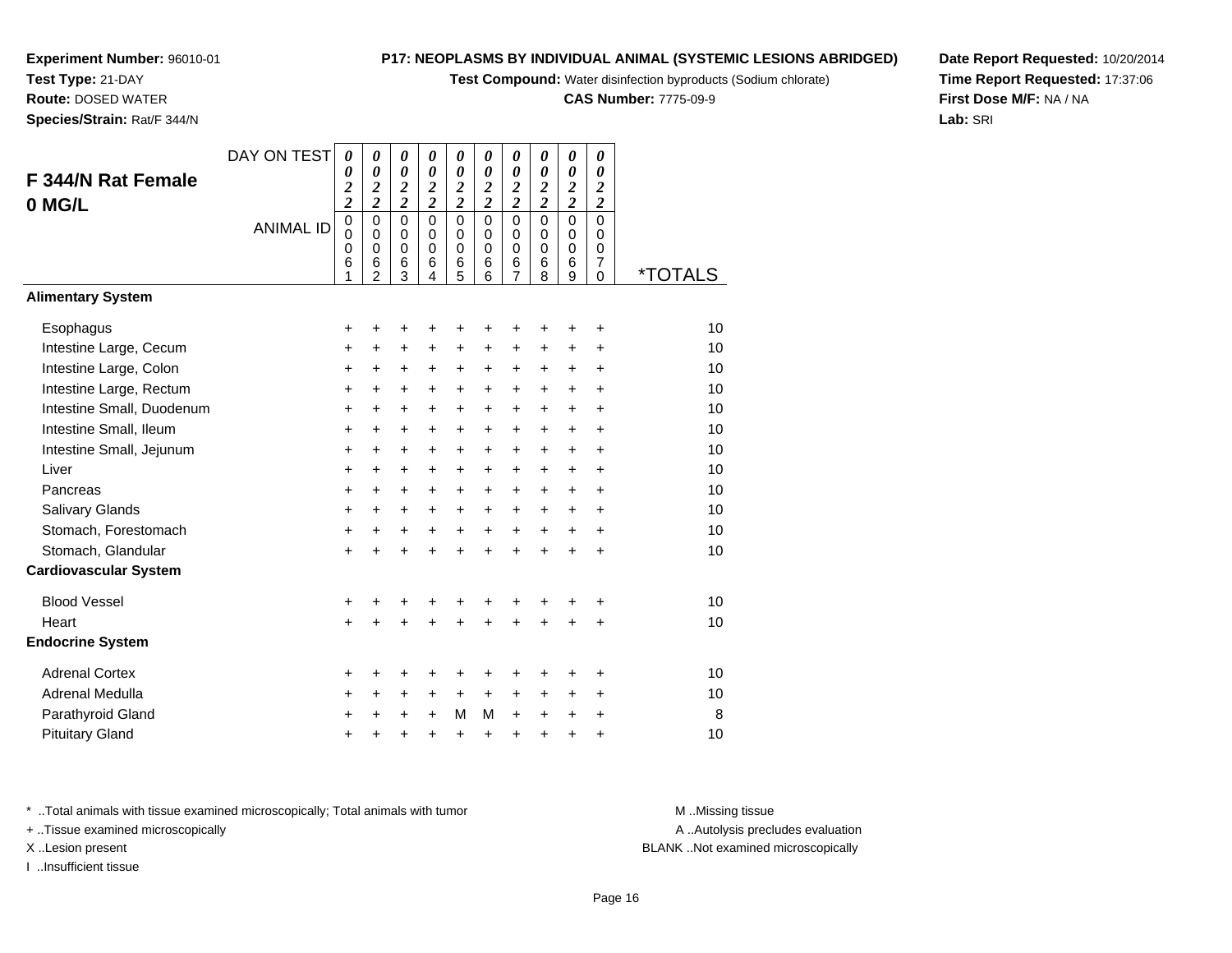**Test Compound:** Water disinfection byproducts (Sodium chlorate)

**CAS Number:** 7775-09-9

**Date Report Requested:** 10/20/2014**Time Report Requested:** 17:37:06**First Dose M/F:** NA / NA**Lab:** SRI

**Experiment Number:** 96010-01

| <b>F344/N Rat Female</b><br>0 MG/L | DAY ON TEST      | 0<br>0<br>$\overline{\mathbf{c}}$<br>$\overline{\mathbf{c}}$ | 0<br>0<br>2<br>$\boldsymbol{2}$                        | 0<br>$\boldsymbol{\theta}$<br>$\boldsymbol{2}$<br>$\overline{c}$ | 0<br>$\boldsymbol{\theta}$<br>2<br>$\overline{c}$ | 0<br>0<br>$\overline{\mathbf{c}}$<br>$\overline{\mathbf{c}}$ | 0<br>$\boldsymbol{\theta}$<br>$\boldsymbol{2}$<br>$\overline{\mathbf{c}}$ | 0<br>$\boldsymbol{\theta}$<br>$\boldsymbol{2}$<br>$\overline{\mathbf{c}}$ | 0<br>$\boldsymbol{\theta}$<br>$\boldsymbol{2}$<br>$\overline{\mathbf{c}}$ | 0<br>0<br>$\boldsymbol{2}$<br>$\overline{\mathbf{c}}$                  | 0<br>0<br>$\boldsymbol{2}$<br>$\boldsymbol{2}$                   |                       |
|------------------------------------|------------------|--------------------------------------------------------------|--------------------------------------------------------|------------------------------------------------------------------|---------------------------------------------------|--------------------------------------------------------------|---------------------------------------------------------------------------|---------------------------------------------------------------------------|---------------------------------------------------------------------------|------------------------------------------------------------------------|------------------------------------------------------------------|-----------------------|
|                                    | <b>ANIMAL ID</b> | $\pmb{0}$<br>0<br>0<br>$\,6$<br>$\mathbf{1}$                 | $\mathbf 0$<br>0<br>$\mathbf 0$<br>6<br>$\overline{c}$ | $\mathbf 0$<br>0<br>0<br>$\,6$<br>3                              | $\mathbf 0$<br>0<br>0<br>$\,6$<br>$\overline{4}$  | $\overline{0}$<br>0<br>0<br>6<br>$\overline{5}$              | $\mathbf 0$<br>0<br>$\Omega$<br>6<br>6                                    | $\mathbf 0$<br>0<br>$\mathbf 0$<br>6<br>7                                 | $\mathbf 0$<br>$\mathbf 0$<br>$\mathbf 0$<br>$6\phantom{1}6$<br>8         | $\mathbf 0$<br>0<br>$\mathbf 0$<br>$6\phantom{1}6$<br>$\boldsymbol{9}$ | $\mathbf 0$<br>$\mathbf 0$<br>$\mathbf 0$<br>$\overline{7}$<br>0 | <i><b>*TOTALS</b></i> |
| <b>Thyroid Gland</b>               |                  | $\ddot{}$                                                    | $\ddot{}$                                              | $\ddot{}$                                                        | $\ddot{}$                                         | $+$                                                          | $\ddot{}$                                                                 | $\ddot{}$                                                                 | $\ddot{}$                                                                 | $\ddot{}$                                                              | $\ddot{}$                                                        | 10                    |
| <b>General Body System</b>         |                  |                                                              |                                                        |                                                                  |                                                   |                                                              |                                                                           |                                                                           |                                                                           |                                                                        |                                                                  |                       |
| <b>NONE</b>                        |                  |                                                              |                                                        |                                                                  |                                                   |                                                              |                                                                           |                                                                           |                                                                           |                                                                        |                                                                  |                       |
| <b>Genital System</b>              |                  |                                                              |                                                        |                                                                  |                                                   |                                                              |                                                                           |                                                                           |                                                                           |                                                                        |                                                                  |                       |
| <b>Clitoral Gland</b>              |                  | +                                                            | ٠                                                      | +                                                                |                                                   | +                                                            |                                                                           |                                                                           |                                                                           |                                                                        | +                                                                | 10                    |
| Ovary                              |                  | +                                                            | +                                                      | +                                                                | +                                                 | $\ddot{}$                                                    | +                                                                         | +                                                                         | +                                                                         | +                                                                      | +                                                                | 10                    |
| <b>Uterus</b>                      |                  | $\ddot{}$                                                    | ÷                                                      | $\ddot{}$                                                        | $\ddot{}$                                         | $\ddot{}$                                                    | $\ddot{}$                                                                 | $\ddot{}$                                                                 | $\ddot{}$                                                                 | $\div$                                                                 | +                                                                | 10                    |
| <b>Hematopoietic System</b>        |                  |                                                              |                                                        |                                                                  |                                                   |                                                              |                                                                           |                                                                           |                                                                           |                                                                        |                                                                  |                       |
| <b>Bone Marrow</b>                 |                  | +                                                            | +                                                      | +                                                                | +                                                 | +                                                            | +                                                                         | +                                                                         |                                                                           | +                                                                      | +                                                                | 10                    |
| Lymph Node                         |                  | +                                                            | $\ddot{}$                                              | +                                                                | $\ddot{}$                                         | $\ddot{}$                                                    | +                                                                         |                                                                           |                                                                           | +                                                                      |                                                                  | $\overline{7}$        |
| Lymph Node, Mandibular             |                  | M                                                            | $\ddot{}$                                              | M                                                                | м                                                 | M                                                            | M                                                                         | M                                                                         | M                                                                         | M                                                                      | M                                                                | 1                     |
| Lymph Node, Mesenteric             |                  | +                                                            | +                                                      | +                                                                | +                                                 | +                                                            | +                                                                         | +                                                                         | $\ddot{}$                                                                 | +                                                                      | +                                                                | 10                    |
| Spleen                             |                  | $\ddot{}$                                                    | $\ddot{}$                                              | $\ddot{}$                                                        | $\ddot{}$                                         | $\ddot{}$                                                    | $\ddot{}$                                                                 | $\ddot{}$                                                                 | $\ddot{}$                                                                 | $\ddot{}$                                                              | +                                                                | 10                    |
| Thymus                             |                  | $+$                                                          | ÷                                                      | $\ddot{}$                                                        | $\ddot{}$                                         | $\ddot{}$                                                    | ÷                                                                         | $\ddot{}$                                                                 | $\ddot{}$                                                                 | +                                                                      | $\ddot{}$                                                        | 10                    |
| <b>Integumentary System</b>        |                  |                                                              |                                                        |                                                                  |                                                   |                                                              |                                                                           |                                                                           |                                                                           |                                                                        |                                                                  |                       |
| <b>Mammary Gland</b>               |                  | +                                                            | +                                                      | M                                                                |                                                   | +                                                            | +                                                                         |                                                                           |                                                                           |                                                                        | +                                                                | 9                     |
| Skin                               |                  | $+$                                                          | +                                                      | $\ddot{}$                                                        | $\div$                                            | $\pm$                                                        | +                                                                         | +                                                                         | +                                                                         | $\ddot{}$                                                              | +                                                                | 10                    |
| <b>Musculoskeletal System</b>      |                  |                                                              |                                                        |                                                                  |                                                   |                                                              |                                                                           |                                                                           |                                                                           |                                                                        |                                                                  |                       |
| <b>Bone</b>                        |                  | +                                                            | ٠                                                      | +                                                                |                                                   | +                                                            | ٠                                                                         | +                                                                         |                                                                           | ٠                                                                      | +                                                                | 10                    |

\* ..Total animals with tissue examined microscopically; Total animals with tumor **M** . Missing tissue M ..Missing tissue

+ ..Tissue examined microscopically

I ..Insufficient tissue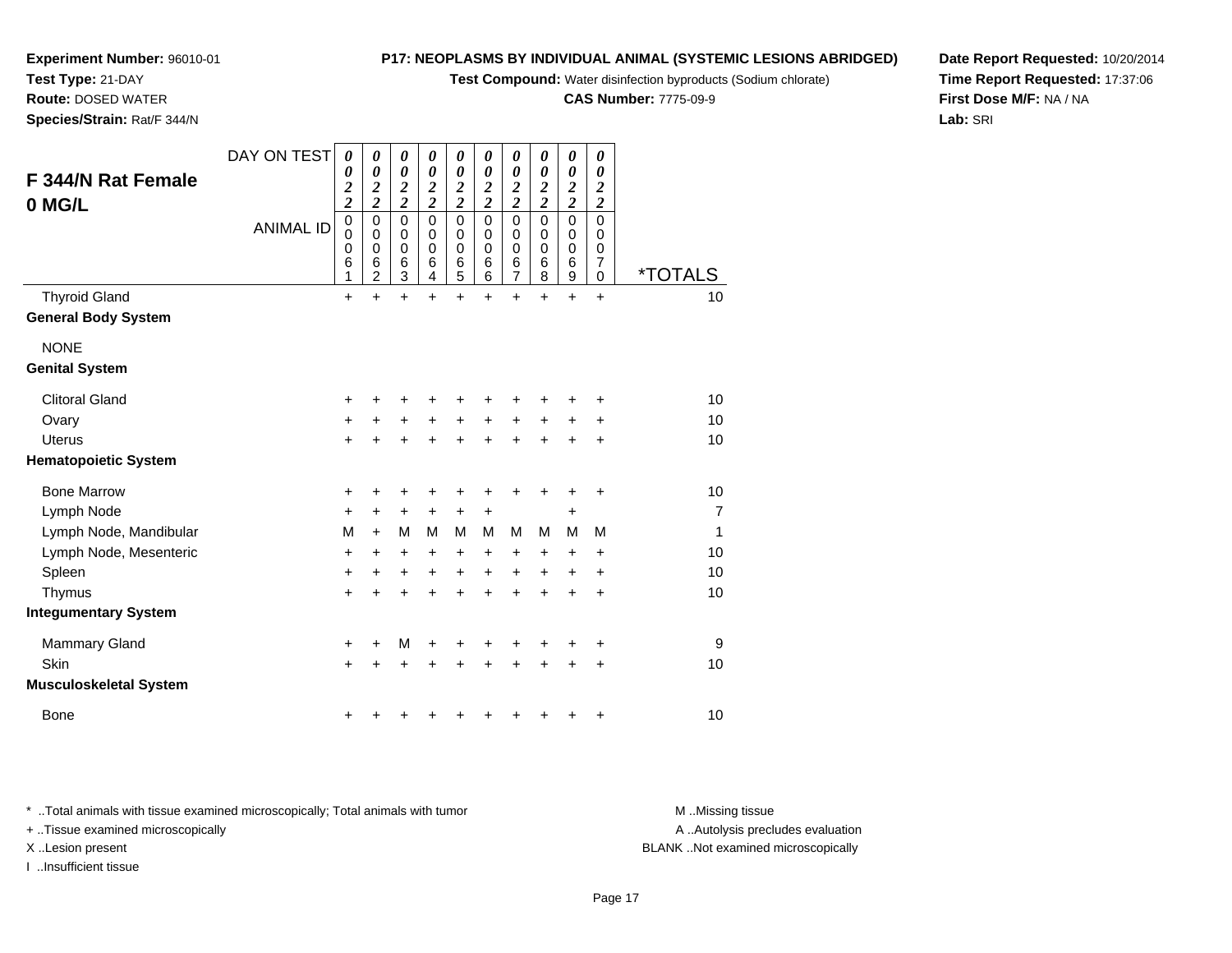**Test Compound:** Water disinfection byproducts (Sodium chlorate)

**CAS Number:** 7775-09-9

**Date Report Requested:** 10/20/2014**Time Report Requested:** 17:37:06**First Dose M/F:** NA / NA**Lab:** SRI

|                              | DAY ON TEST      | 0<br>0                                  | 0<br>0                                     | $\boldsymbol{\theta}$<br>0                   | $\boldsymbol{\theta}$<br>0                   | $\boldsymbol{\theta}$<br>0                   | $\boldsymbol{\theta}$<br>0        | 0<br>0                            | 0<br>0                            | $\boldsymbol{\theta}$<br>0         | $\boldsymbol{\theta}$<br>0 |                       |
|------------------------------|------------------|-----------------------------------------|--------------------------------------------|----------------------------------------------|----------------------------------------------|----------------------------------------------|-----------------------------------|-----------------------------------|-----------------------------------|------------------------------------|----------------------------|-----------------------|
| F 344/N Rat Female           |                  | $\boldsymbol{2}$                        | $\boldsymbol{2}$                           | $\boldsymbol{2}$                             | $\boldsymbol{2}$                             | $\boldsymbol{2}$                             | $\boldsymbol{2}$                  | 2                                 | $\boldsymbol{2}$                  | $\boldsymbol{2}$<br>$\overline{2}$ | $\boldsymbol{2}$           |                       |
| 0 MG/L                       | <b>ANIMAL ID</b> | $\overline{c}$<br>$\boldsymbol{0}$<br>0 | $\overline{c}$<br>$\pmb{0}$<br>$\mathbf 0$ | $\overline{c}$<br>$\mathbf 0$<br>$\mathbf 0$ | $\overline{c}$<br>$\mathbf 0$<br>$\mathbf 0$ | $\overline{c}$<br>$\mathbf 0$<br>$\mathbf 0$ | $\overline{\mathbf{2}}$<br>0<br>0 | $\overline{\mathbf{c}}$<br>0<br>0 | $\overline{\mathbf{c}}$<br>0<br>0 | $\pmb{0}$<br>0                     | $\overline{c}$<br>0<br>0   |                       |
|                              |                  | 0<br>6                                  | 0<br>6<br>2                                | $\mathbf 0$<br>6<br>3                        | $\mathbf 0$<br>6<br>4                        | $\mathbf 0$<br>$6\phantom{1}6$<br>5          | 0<br>6<br>6                       | $\mathbf 0$<br>6<br>7             | 0<br>6<br>8                       | $\mathbf 0$<br>6<br>9              | 0<br>7<br>0                | <i><b>*TOTALS</b></i> |
| <b>Nervous System</b>        |                  |                                         |                                            |                                              |                                              |                                              |                                   |                                   |                                   |                                    |                            |                       |
| <b>Brain</b>                 |                  | +                                       | +                                          | $\ddot{}$                                    | $\ddot{}$                                    | $\ddot{}$                                    | $\ddot{}$                         | $\ddot{}$                         | $\ddot{}$                         | $\ddot{+}$                         | $\ddot{}$                  | 10                    |
| <b>Respiratory System</b>    |                  |                                         |                                            |                                              |                                              |                                              |                                   |                                   |                                   |                                    |                            |                       |
| Lung                         |                  | +                                       | +                                          | $\ddot{}$                                    | $\ddot{}$                                    | +                                            | +                                 | +                                 | ٠                                 | $\ddot{}$                          | +                          | 10                    |
| <b>Nose</b>                  |                  | $\ddot{}$                               | $+$                                        | $\ddot{}$                                    | $+$                                          | $\ddot{}$                                    | $+$                               | $\ddot{}$                         | $+$                               | $\ddot{}$                          | +                          | 10                    |
| Trachea                      |                  | +                                       | +                                          | $\ddot{}$                                    | $\ddot{}$                                    | $\ddot{}$                                    | $\ddot{}$                         | +                                 | $\ddot{}$                         | +                                  | +                          | 10                    |
| <b>Special Senses System</b> |                  |                                         |                                            |                                              |                                              |                                              |                                   |                                   |                                   |                                    |                            |                       |
| <b>NONE</b>                  |                  |                                         |                                            |                                              |                                              |                                              |                                   |                                   |                                   |                                    |                            |                       |
| <b>Urinary System</b>        |                  |                                         |                                            |                                              |                                              |                                              |                                   |                                   |                                   |                                    |                            |                       |

| Kidney                                     | + + + + + + + + + + |  |  |  |  | 10 |
|--------------------------------------------|---------------------|--|--|--|--|----|
| Urinary Bladder<br><b>SYSTEMIC LESIONS</b> | + + + + + + + + + + |  |  |  |  | 10 |
| Multiple Organ                             | + + + + + + + + + + |  |  |  |  | 10 |

\* ..Total animals with tissue examined microscopically; Total animals with tumor **M** . Missing tissue M ..Missing tissue

+ ..Tissue examined microscopically

**Experiment Number:** 96010-01

**Test Type:** 21-DAY **Route:** DOSED WATER**Species/Strain:** Rat/F 344/N

I ..Insufficient tissue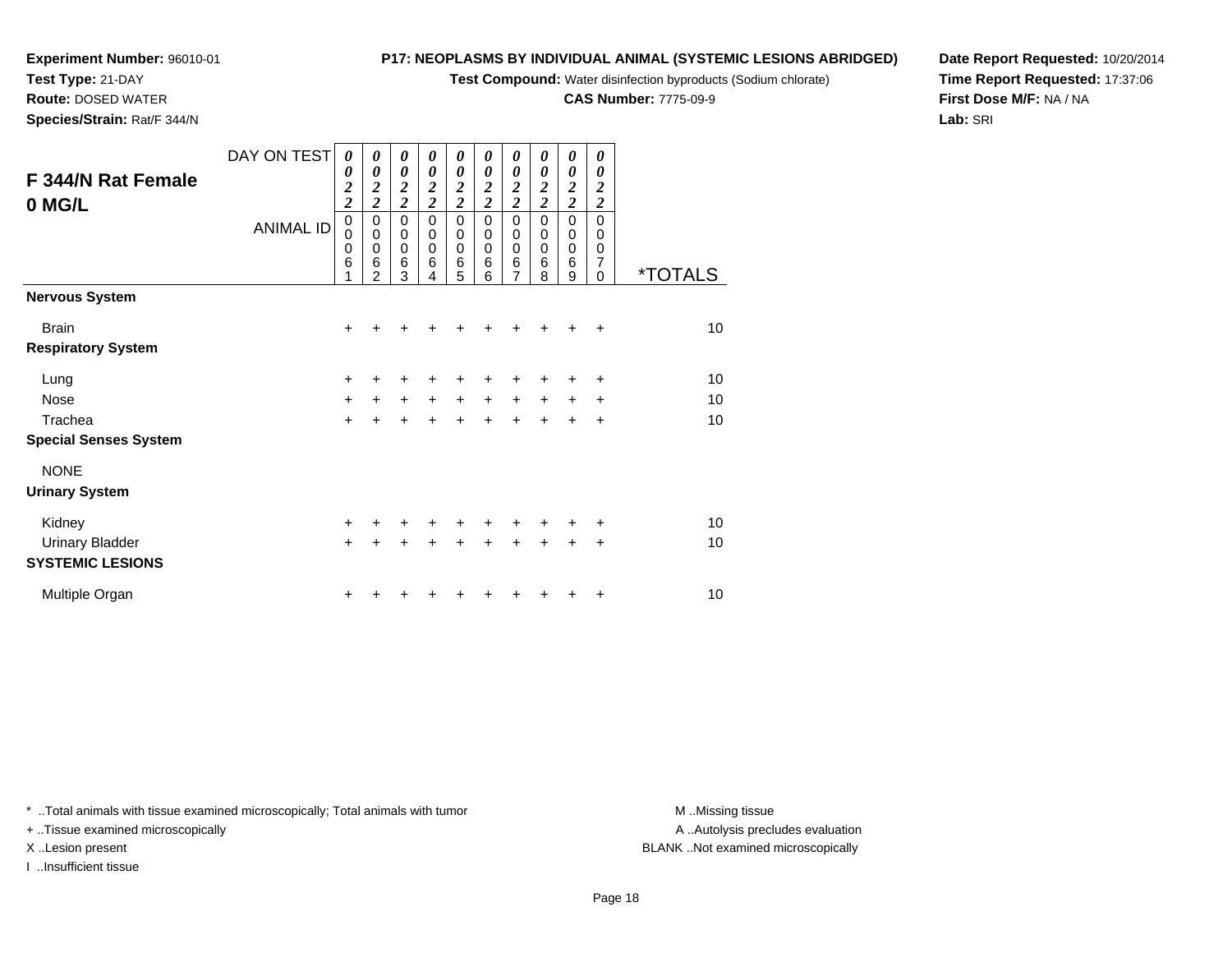**Test Compound:** Water disinfection byproducts (Sodium chlorate)

**CAS Number:** 7775-09-9

**Date Report Requested:** 10/20/2014**Time Report Requested:** 17:37:06**First Dose M/F:** NA / NA**Lab:** SRI

**Experiment Number:** 96010-01**Test Type:** 21-DAY **Route:** DOSED WATER**Species/Strain:** Rat/F 344/N

| F 344/N Rat Female<br><b>125 MG/L</b>                                       | DAY ON TEST      | 0<br>$\boldsymbol{\theta}$<br>$\boldsymbol{2}$<br>$\overline{\mathbf{c}}$ | 0<br>$\pmb{\theta}$<br>$\frac{2}{2}$                                        | 0<br>$\boldsymbol{\theta}$<br>$\frac{2}{2}$                | 0<br>$\boldsymbol{\theta}$<br>$\frac{2}{2}$                      | 0<br>$\boldsymbol{\theta}$<br>$\frac{2}{2}$                    | 0<br>$\boldsymbol{\theta}$<br>$\frac{2}{2}$              | 0<br>$\boldsymbol{\theta}$<br>$\frac{2}{2}$                       | 0<br>$\boldsymbol{\theta}$<br>$\frac{2}{2}$            | 0<br>$\boldsymbol{\theta}$<br>$\frac{2}{2}$            | 0<br>$\boldsymbol{\theta}$<br>$\boldsymbol{2}$<br>$\overline{2}$ |         |
|-----------------------------------------------------------------------------|------------------|---------------------------------------------------------------------------|-----------------------------------------------------------------------------|------------------------------------------------------------|------------------------------------------------------------------|----------------------------------------------------------------|----------------------------------------------------------|-------------------------------------------------------------------|--------------------------------------------------------|--------------------------------------------------------|------------------------------------------------------------------|---------|
|                                                                             | <b>ANIMAL ID</b> | $\pmb{0}$<br>$\mathbf 0$<br>$\boldsymbol{0}$<br>$\overline{7}$<br>1       | $\pmb{0}$<br>$\mathbf 0$<br>$\mathbf 0$<br>$\overline{7}$<br>$\overline{2}$ | $\pmb{0}$<br>$\pmb{0}$<br>$\pmb{0}$<br>$\overline{7}$<br>3 | $\mathbf 0$<br>$\mathbf 0$<br>$\mathbf 0$<br>$\overline{7}$<br>4 | $\mathbf 0$<br>$\mathbf 0$<br>$\pmb{0}$<br>$\overline{7}$<br>5 | $\pmb{0}$<br>$\,0\,$<br>$\pmb{0}$<br>$\overline{7}$<br>6 | $\pmb{0}$<br>0<br>$\pmb{0}$<br>$\boldsymbol{7}$<br>$\overline{7}$ | $\pmb{0}$<br>0<br>$\mathbf 0$<br>$\boldsymbol{7}$<br>8 | $\pmb{0}$<br>0<br>$\mathbf 0$<br>$\boldsymbol{7}$<br>9 | $\mathbf 0$<br>0<br>0<br>8<br>$\mathbf 0$                        | *TOTALS |
| <b>Alimentary System</b>                                                    |                  |                                                                           |                                                                             |                                                            |                                                                  |                                                                |                                                          |                                                                   |                                                        |                                                        |                                                                  |         |
| <b>NONE</b><br><b>Cardiovascular System</b>                                 |                  |                                                                           |                                                                             |                                                            |                                                                  |                                                                |                                                          |                                                                   |                                                        |                                                        |                                                                  |         |
| <b>NONE</b><br><b>Endocrine System</b>                                      |                  |                                                                           |                                                                             |                                                            |                                                                  |                                                                |                                                          |                                                                   |                                                        |                                                        |                                                                  |         |
| <b>Adrenal Cortex</b><br><b>Thyroid Gland</b><br><b>General Body System</b> |                  | $\ddot{}$                                                                 | +                                                                           |                                                            | $\ddot{}$                                                        | $+$                                                            | $+$                                                      | $\ddot{}$                                                         |                                                        |                                                        | $\ddot{}$                                                        | 1<br>10 |
| <b>NONE</b><br><b>Genital System</b>                                        |                  |                                                                           |                                                                             |                                                            |                                                                  |                                                                |                                                          |                                                                   |                                                        |                                                        |                                                                  |         |
| <b>NONE</b><br><b>Hematopoietic System</b>                                  |                  |                                                                           |                                                                             |                                                            |                                                                  |                                                                |                                                          |                                                                   |                                                        |                                                        |                                                                  |         |
| Lymph Node<br><b>Integumentary System</b>                                   |                  |                                                                           | $\ddot{}$                                                                   | $\ddot{}$                                                  | $+$                                                              | $\ddot{}$                                                      |                                                          |                                                                   |                                                        | $\ddot{}$                                              | $\ddot{}$                                                        | 6       |
| <b>NONE</b><br><b>Musculoskeletal System</b>                                |                  |                                                                           |                                                                             |                                                            |                                                                  |                                                                |                                                          |                                                                   |                                                        |                                                        |                                                                  |         |
| <b>NONE</b><br><b>Nervous System</b>                                        |                  |                                                                           |                                                                             |                                                            |                                                                  |                                                                |                                                          |                                                                   |                                                        |                                                        |                                                                  |         |

\* ..Total animals with tissue examined microscopically; Total animals with tumor **M** . Missing tissue M ..Missing tissue

+ ..Tissue examined microscopically

I ..Insufficient tissue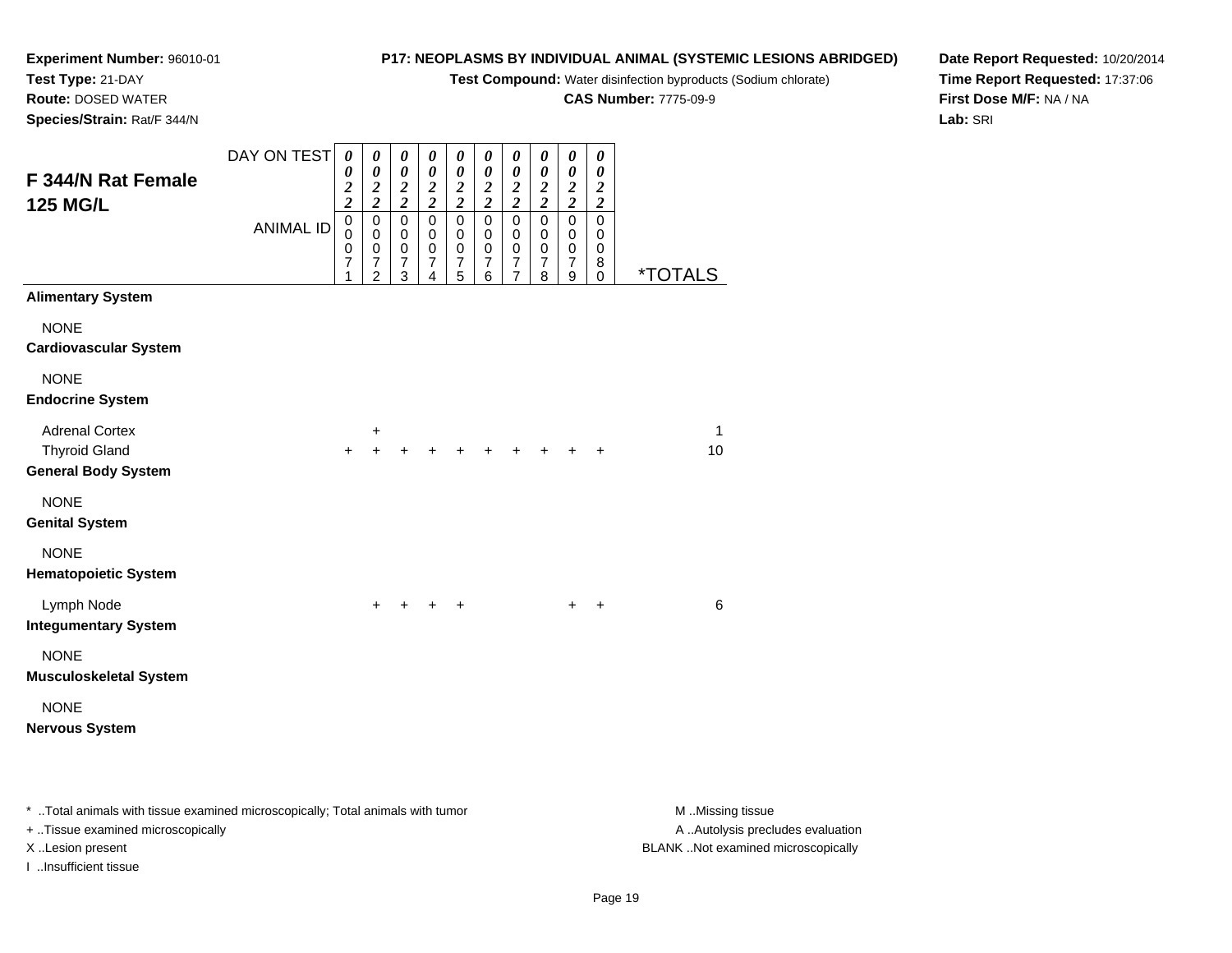**Test Compound:** Water disinfection byproducts (Sodium chlorate)

**CAS Number:** 7775-09-9

**Date Report Requested:** 10/20/2014**Time Report Requested:** 17:37:06**First Dose M/F:** NA / NA**Lab:** SRI

**Test Type:** 21-DAY **Route:** DOSED WATER**Species/Strain:** Rat/F 344/N

**Experiment Number:** 96010-01

|                                       | DAY ON TEST      | $\boldsymbol{\theta}$<br>0                | 0<br>0                                        | 0<br>0                                      | 0<br>0                               | 0<br>0                             | 0<br>0                             | 0<br>0                                      | 0<br>0                   | 0<br>0                                          | 0<br>0                               |                       |
|---------------------------------------|------------------|-------------------------------------------|-----------------------------------------------|---------------------------------------------|--------------------------------------|------------------------------------|------------------------------------|---------------------------------------------|--------------------------|-------------------------------------------------|--------------------------------------|-----------------------|
| F 344/N Rat Female<br><b>125 MG/L</b> |                  | $\overline{\mathbf{c}}$<br>$\overline{c}$ | $\boldsymbol{2}$<br>$\overline{2}$            | $\boldsymbol{2}$<br>$\overline{\mathbf{c}}$ | $\boldsymbol{2}$<br>$\boldsymbol{2}$ | $\boldsymbol{2}$<br>$\overline{c}$ | $\boldsymbol{2}$<br>$\overline{2}$ | $\boldsymbol{2}$<br>$\overline{\mathbf{c}}$ | 2<br>$\overline{2}$      | $\boldsymbol{2}$<br>$\overline{2}$              | $\boldsymbol{2}$<br>$\boldsymbol{2}$ |                       |
|                                       | <b>ANIMAL ID</b> | $\pmb{0}$<br>$\bar{0}$                    | $\pmb{0}$<br>$\overline{0}$                   | 0<br>$\pmb{0}$                              | 0<br>0                               | 0<br>0                             | 0<br>0                             | 0<br>0                                      | 0<br>0                   | 0<br>$\begin{smallmatrix}0\\0\end{smallmatrix}$ | 0<br>0                               |                       |
|                                       |                  | $\mathbf 0$<br>7<br>1                     | $\pmb{0}$<br>$\overline{7}$<br>$\overline{2}$ | $\mathbf 0$<br>$\overline{7}$<br>3          | $\mathbf 0$<br>$\overline{7}$<br>4   | 0<br>7<br>5                        | 0<br>$\overline{7}$<br>6           | $\mathbf 0$<br>$\overline{7}$<br>7          | 0<br>$\overline{7}$<br>8 | $\overline{7}$<br>9                             | 0<br>8<br>0                          | <i><b>*TOTALS</b></i> |
| <b>NONE</b>                           |                  |                                           |                                               |                                             |                                      |                                    |                                    |                                             |                          |                                                 |                                      |                       |
| <b>Respiratory System</b>             |                  |                                           |                                               |                                             |                                      |                                    |                                    |                                             |                          |                                                 |                                      |                       |
| Lung                                  |                  |                                           | $\ddot{}$                                     |                                             |                                      |                                    |                                    | +                                           |                          |                                                 | $\ddot{}$                            | 3                     |
| <b>Special Senses System</b>          |                  |                                           |                                               |                                             |                                      |                                    |                                    |                                             |                          |                                                 |                                      |                       |
| <b>NONE</b>                           |                  |                                           |                                               |                                             |                                      |                                    |                                    |                                             |                          |                                                 |                                      |                       |
| <b>Urinary System</b>                 |                  |                                           |                                               |                                             |                                      |                                    |                                    |                                             |                          |                                                 |                                      |                       |
| <b>NONE</b>                           |                  |                                           |                                               |                                             |                                      |                                    |                                    |                                             |                          |                                                 |                                      |                       |
| <b>SYSTEMIC LESIONS</b>               |                  |                                           |                                               |                                             |                                      |                                    |                                    |                                             |                          |                                                 |                                      |                       |
| Multiple Organ                        |                  | +                                         |                                               |                                             |                                      |                                    |                                    |                                             |                          |                                                 | ٠                                    | 10                    |

\* ..Total animals with tissue examined microscopically; Total animals with tumor **M** . Missing tissue M ..Missing tissue

+ ..Tissue examined microscopically

I ..Insufficient tissue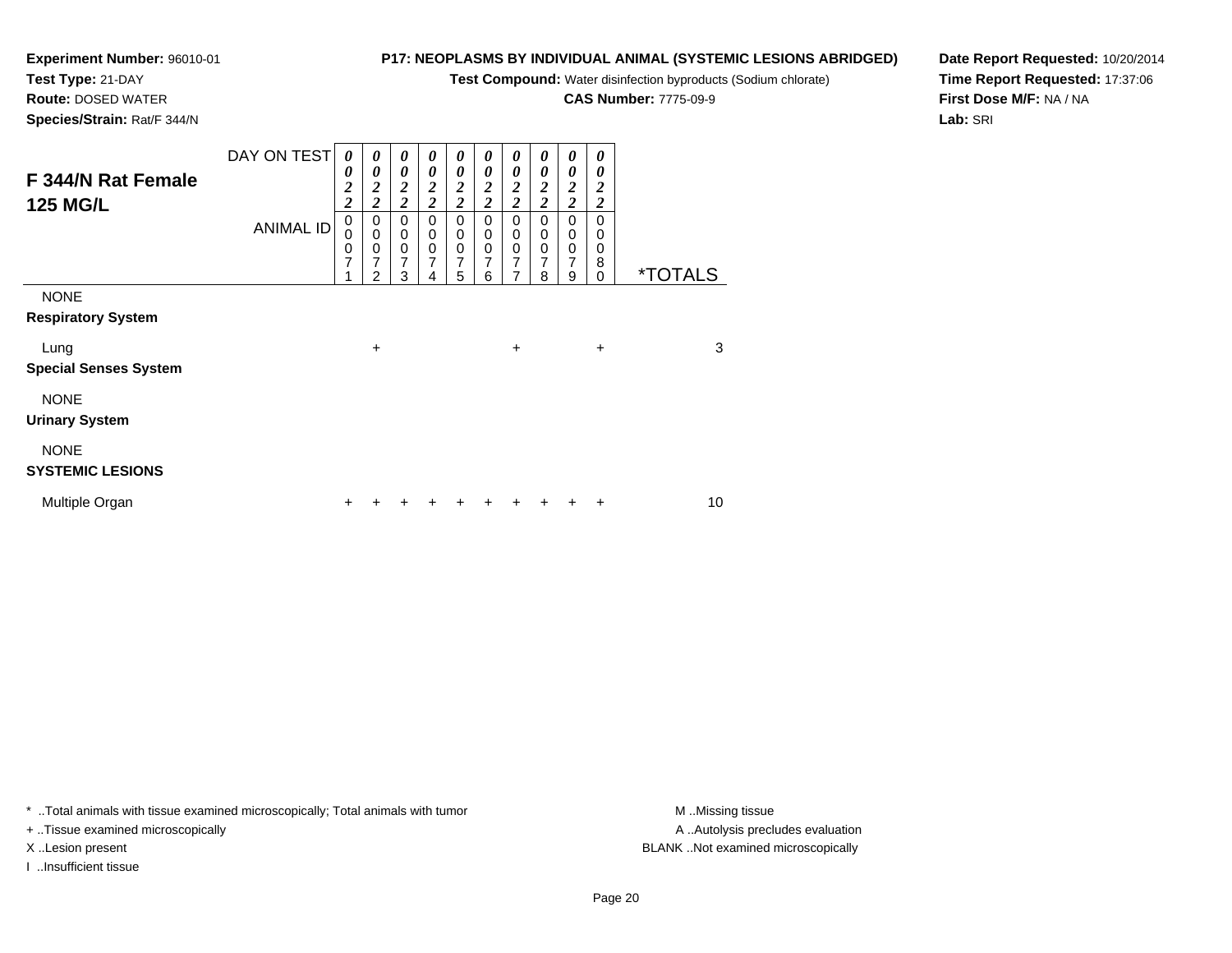**Test Compound:** Water disinfection byproducts (Sodium chlorate)

**CAS Number:** 7775-09-9

**Date Report Requested:** 10/20/2014**Time Report Requested:** 17:37:06**First Dose M/F:** NA / NA**Lab:** SRI

**Experiment Number:** 96010-01**Test Type:** 21-DAY **Route:** DOSED WATER**Species/Strain:** Rat/F 344/N

| F 344/N Rat Female<br><b>250 MG/L</b>              | DAY ON TEST      | $\boldsymbol{\theta}$<br>$\boldsymbol{\theta}$<br>$\boldsymbol{2}$ | $\pmb{\theta}$<br>$\boldsymbol{\theta}$<br>$\boldsymbol{2}$                | 0<br>$\pmb{\theta}$<br>$\boldsymbol{2}$                     | $\boldsymbol{\theta}$<br>$\boldsymbol{\theta}$<br>$\boldsymbol{2}$       | 0<br>$\pmb{\theta}$<br>$\boldsymbol{2}$                                 | 0<br>$\pmb{\theta}$<br>$\boldsymbol{2}$                                                     | 0<br>$\pmb{\theta}$<br>$\boldsymbol{2}$                                                    | 0<br>$\boldsymbol{\theta}$<br>$\boldsymbol{2}$                                                  | $\pmb{\theta}$<br>$\pmb{\theta}$<br>$\sqrt{2}$                              | $\boldsymbol{\theta}$<br>$\boldsymbol{\theta}$<br>$\frac{2}{2}$ |                       |
|----------------------------------------------------|------------------|--------------------------------------------------------------------|----------------------------------------------------------------------------|-------------------------------------------------------------|--------------------------------------------------------------------------|-------------------------------------------------------------------------|---------------------------------------------------------------------------------------------|--------------------------------------------------------------------------------------------|-------------------------------------------------------------------------------------------------|-----------------------------------------------------------------------------|-----------------------------------------------------------------|-----------------------|
|                                                    | <b>ANIMAL ID</b> | $\overline{\mathbf{c}}$<br>$\mathbf 0$<br>0<br>$\pmb{0}$<br>8<br>1 | $\boldsymbol{2}$<br>$\mathbf 0$<br>$\pmb{0}$<br>$\pmb{0}$<br>$\frac{8}{2}$ | $\boldsymbol{2}$<br>$\mathsf 0$<br>0<br>$\pmb{0}$<br>$^8_3$ | $\boldsymbol{2}$<br>$\overline{0}$<br>$\,0\,$<br>$\pmb{0}$<br>$_{4}^{8}$ | $\overline{\mathbf{c}}$<br>$\mathsf 0$<br>0<br>$\,0\,$<br>$\frac{8}{5}$ | $\overline{\mathbf{c}}$<br>$\overline{0}$<br>0<br>0<br>$\begin{matrix} 8 \\ 6 \end{matrix}$ | $\boldsymbol{2}$<br>$\mathsf 0$<br>0<br>$\pmb{0}$<br>$\begin{array}{c} 8 \\ 7 \end{array}$ | $\boldsymbol{2}$<br>$\mathbf 0$<br>0<br>$\pmb{0}$<br>$\begin{smallmatrix}8\\8\end{smallmatrix}$ | $\boldsymbol{2}$<br>$\overline{0}$<br>0<br>$\pmb{0}$<br>8<br>$\overline{9}$ | $\overline{0}$<br>0<br>$\pmb{0}$<br>9<br>$\mathbf 0$            | <i><b>*TOTALS</b></i> |
| <b>Alimentary System</b>                           |                  |                                                                    |                                                                            |                                                             |                                                                          |                                                                         |                                                                                             |                                                                                            |                                                                                                 |                                                                             |                                                                 |                       |
| <b>NONE</b><br><b>Cardiovascular System</b>        |                  |                                                                    |                                                                            |                                                             |                                                                          |                                                                         |                                                                                             |                                                                                            |                                                                                                 |                                                                             |                                                                 |                       |
| <b>NONE</b><br><b>Endocrine System</b>             |                  |                                                                    |                                                                            |                                                             |                                                                          |                                                                         |                                                                                             |                                                                                            |                                                                                                 |                                                                             |                                                                 |                       |
| <b>Thyroid Gland</b><br><b>General Body System</b> |                  | +                                                                  |                                                                            |                                                             |                                                                          |                                                                         |                                                                                             |                                                                                            |                                                                                                 | +                                                                           | $\ddot{}$                                                       | 10                    |
| <b>NONE</b><br><b>Genital System</b>               |                  |                                                                    |                                                                            |                                                             |                                                                          |                                                                         |                                                                                             |                                                                                            |                                                                                                 |                                                                             |                                                                 |                       |
| <b>Uterus</b><br><b>Hematopoietic System</b>       |                  |                                                                    |                                                                            |                                                             | +                                                                        |                                                                         |                                                                                             |                                                                                            |                                                                                                 |                                                                             |                                                                 | 1                     |
| Lymph Node<br><b>Integumentary System</b>          |                  | $\ddot{}$                                                          |                                                                            | $+$                                                         | $\ddot{}$                                                                | $\ddot{}$                                                               |                                                                                             |                                                                                            |                                                                                                 | $\ddot{}$                                                                   | $\ddot{}$                                                       | 6                     |
| <b>NONE</b><br><b>Musculoskeletal System</b>       |                  |                                                                    |                                                                            |                                                             |                                                                          |                                                                         |                                                                                             |                                                                                            |                                                                                                 |                                                                             |                                                                 |                       |
| <b>NONE</b><br><b>Nervous System</b>               |                  |                                                                    |                                                                            |                                                             |                                                                          |                                                                         |                                                                                             |                                                                                            |                                                                                                 |                                                                             |                                                                 |                       |
| <b>NONE</b>                                        |                  |                                                                    |                                                                            |                                                             |                                                                          |                                                                         |                                                                                             |                                                                                            |                                                                                                 |                                                                             |                                                                 |                       |
|                                                    |                  |                                                                    |                                                                            |                                                             |                                                                          |                                                                         |                                                                                             |                                                                                            |                                                                                                 |                                                                             |                                                                 |                       |

\* ..Total animals with tissue examined microscopically; Total animals with tumor **M** . Missing tissue M ..Missing tissue A ..Autolysis precludes evaluation + ..Tissue examined microscopically X ..Lesion present BLANK ..Not examined microscopicallyI ..Insufficient tissue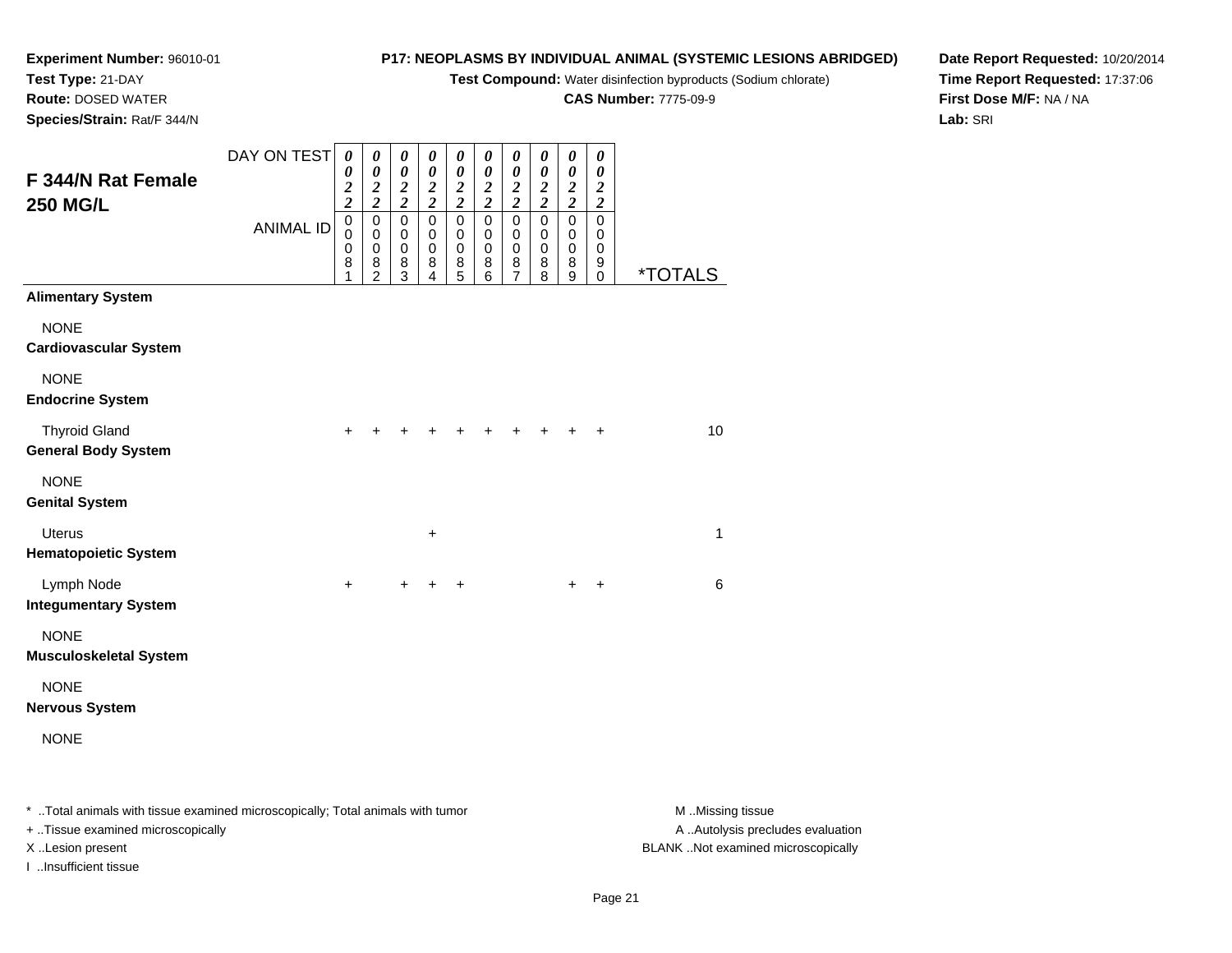**Test Compound:** Water disinfection byproducts (Sodium chlorate)

**CAS Number:** 7775-09-9

**Date Report Requested:** 10/20/2014**Time Report Requested:** 17:37:06**First Dose M/F:** NA / NA**Lab:** SRI

**Test Type:** 21-DAY**Route:** DOSED WATER

**Experiment Number:** 96010-01

**Species/Strain:** Rat/F 344/N

| F 344/N Rat Female<br><b>250 MG/L</b>  | DAY ON TEST<br><b>ANIMAL ID</b> | 0<br>0<br>$\boldsymbol{2}$<br>$\overline{c}$<br>0<br>0<br>0<br>8 | $\boldsymbol{\theta}$<br>0<br>$\boldsymbol{2}$<br>$\boldsymbol{2}$<br>0<br>$\mathbf 0$<br>0<br>8<br>2 | 0<br>$\theta$<br>$\boldsymbol{2}$<br>$\overline{2}$<br>$\mathbf 0$<br>$\mathbf 0$<br>$\mathbf 0$<br>8<br>3 | $\boldsymbol{\theta}$<br>0<br>2<br>$\overline{2}$<br>$\Omega$<br>$\mathbf 0$<br>0<br>8<br>4 | $\boldsymbol{\theta}$<br>0<br>$\boldsymbol{2}$<br>$\overline{2}$<br>$\mathbf 0$<br>0<br>0<br>8<br>5 | 0<br>0<br>2<br>$\overline{c}$<br>$\Omega$<br>0<br>0<br>8<br>6 | 0<br>0<br>$\boldsymbol{2}$<br>$\overline{2}$<br>$\Omega$<br>0<br>0<br>8<br>7 | 0<br>0<br>2<br>$\overline{2}$<br>0<br>0<br>0<br>8<br>8 | $\boldsymbol{\theta}$<br>$\boldsymbol{\theta}$<br>$\frac{2}{2}$<br>0<br>0<br>$\pmb{0}$<br>8<br>9 | 0<br>0<br>2<br>$\overline{c}$<br>0<br>0<br>0<br>9<br>$\Omega$ | <i><b>*TOTALS</b></i> |
|----------------------------------------|---------------------------------|------------------------------------------------------------------|-------------------------------------------------------------------------------------------------------|------------------------------------------------------------------------------------------------------------|---------------------------------------------------------------------------------------------|-----------------------------------------------------------------------------------------------------|---------------------------------------------------------------|------------------------------------------------------------------------------|--------------------------------------------------------|--------------------------------------------------------------------------------------------------|---------------------------------------------------------------|-----------------------|
| <b>Respiratory System</b>              |                                 |                                                                  |                                                                                                       |                                                                                                            |                                                                                             |                                                                                                     |                                                               |                                                                              |                                                        |                                                                                                  |                                                               |                       |
| Lung<br><b>Special Senses System</b>   |                                 | $\ddot{}$                                                        |                                                                                                       |                                                                                                            |                                                                                             |                                                                                                     | $\pm$                                                         |                                                                              |                                                        | $\ddot{}$                                                                                        |                                                               | 3                     |
| <b>NONE</b><br><b>Urinary System</b>   |                                 |                                                                  |                                                                                                       |                                                                                                            |                                                                                             |                                                                                                     |                                                               |                                                                              |                                                        |                                                                                                  |                                                               |                       |
| <b>NONE</b><br><b>SYSTEMIC LESIONS</b> |                                 |                                                                  |                                                                                                       |                                                                                                            |                                                                                             |                                                                                                     |                                                               |                                                                              |                                                        |                                                                                                  |                                                               |                       |
| Multiple Organ                         |                                 | ┿                                                                |                                                                                                       |                                                                                                            |                                                                                             |                                                                                                     |                                                               |                                                                              |                                                        |                                                                                                  | +                                                             | 10                    |

\* ..Total animals with tissue examined microscopically; Total animals with tumor **M** . Missing tissue M ..Missing tissue

+ ..Tissue examined microscopically

I ..Insufficient tissue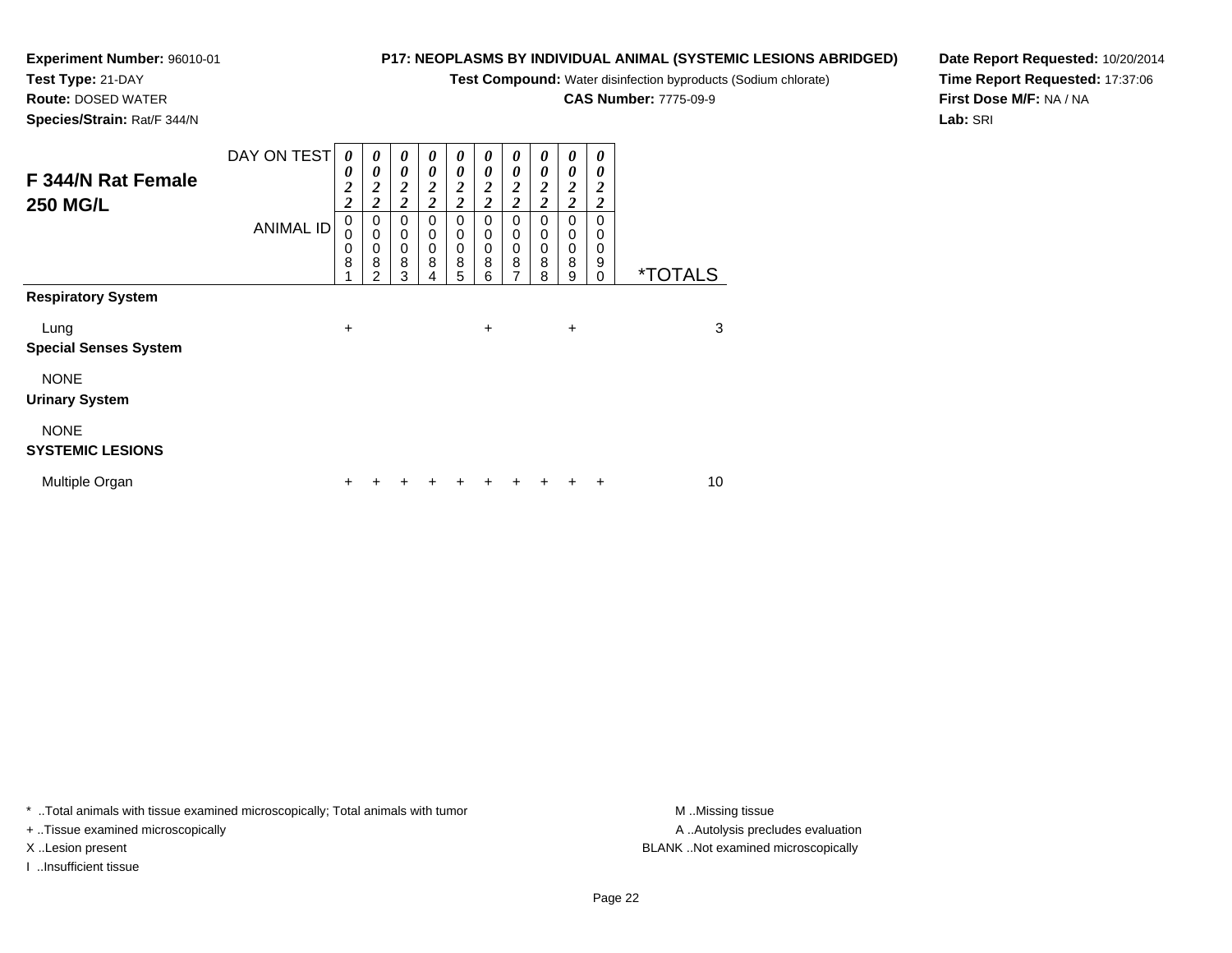**Test Compound:** Water disinfection byproducts (Sodium chlorate)

**CAS Number:** 7775-09-9

**Date Report Requested:** 10/20/2014**Time Report Requested:** 17:37:06**First Dose M/F:** NA / NA**Lab:** SRI

**Experiment Number:** 96010-01**Test Type:** 21-DAY **Route:** DOSED WATER**Species/Strain:** Rat/F 344/N

| F 344/N Rat Female<br><b>500 MG/L</b>                                          | DAY ON TEST      | 0<br>0<br>$\boldsymbol{2}$<br>$\overline{\mathbf{c}}$ | 0<br>$\pmb{\theta}$<br>$\frac{2}{2}$                                        | 0<br>$\pmb{\theta}$<br>$\frac{2}{2}$                              | 0<br>$\boldsymbol{\theta}$<br>$\frac{2}{2}$        | 0<br>$\boldsymbol{\theta}$<br>$\frac{2}{2}$                 | 0<br>$\pmb{\theta}$<br>$\boldsymbol{2}$<br>$\boldsymbol{2}$ | 0<br>$\pmb{\theta}$<br>$\frac{2}{2}$              | 0<br>$\pmb{\theta}$<br>$\frac{2}{2}$ | 0<br>$\pmb{\theta}$<br>$\frac{2}{2}$                                   | $\boldsymbol{\theta}$<br>$\boldsymbol{\theta}$<br>$\boldsymbol{2}$<br>$\boldsymbol{2}$ |                       |
|--------------------------------------------------------------------------------|------------------|-------------------------------------------------------|-----------------------------------------------------------------------------|-------------------------------------------------------------------|----------------------------------------------------|-------------------------------------------------------------|-------------------------------------------------------------|---------------------------------------------------|--------------------------------------|------------------------------------------------------------------------|----------------------------------------------------------------------------------------|-----------------------|
|                                                                                | <b>ANIMAL ID</b> | $\mathbf 0$<br>0<br>0<br>$\boldsymbol{9}$<br>1        | $\mathbf 0$<br>$\pmb{0}$<br>$\pmb{0}$<br>$\boldsymbol{9}$<br>$\overline{c}$ | $\pmb{0}$<br>$\pmb{0}$<br>0<br>$\boldsymbol{9}$<br>$\overline{3}$ | $\pmb{0}$<br>$\,0\,$<br>0<br>$\boldsymbol{9}$<br>4 | $\mathbf 0$<br>0<br>0<br>$\boldsymbol{9}$<br>$\overline{5}$ | $\mathbf 0$<br>0<br>0<br>9<br>6                             | 0<br>0<br>0<br>$\boldsymbol{9}$<br>$\overline{7}$ | $\mathbf 0$<br>0<br>0<br>9<br>8      | $\mathbf 0$<br>$\,0\,$<br>$\pmb{0}$<br>$\mathsf g$<br>$\boldsymbol{9}$ | $\mathbf 0$<br>0<br>$\mathbf{1}$<br>0<br>$\pmb{0}$                                     | <i><b>*TOTALS</b></i> |
| <b>Alimentary System</b>                                                       |                  |                                                       |                                                                             |                                                                   |                                                    |                                                             |                                                             |                                                   |                                      |                                                                        |                                                                                        |                       |
| <b>NONE</b><br><b>Cardiovascular System</b>                                    |                  |                                                       |                                                                             |                                                                   |                                                    |                                                             |                                                             |                                                   |                                      |                                                                        |                                                                                        |                       |
| <b>NONE</b><br><b>Endocrine System</b>                                         |                  |                                                       |                                                                             |                                                                   |                                                    |                                                             |                                                             |                                                   |                                      |                                                                        |                                                                                        |                       |
| <b>Thyroid Gland</b><br><b>General Body System</b>                             |                  | $\ddot{}$                                             |                                                                             |                                                                   |                                                    |                                                             |                                                             |                                                   |                                      |                                                                        | +                                                                                      | 10                    |
| <b>NONE</b><br><b>Genital System</b>                                           |                  |                                                       |                                                                             |                                                                   |                                                    |                                                             |                                                             |                                                   |                                      |                                                                        |                                                                                        |                       |
| <b>NONE</b><br><b>Hematopoietic System</b>                                     |                  |                                                       |                                                                             |                                                                   |                                                    |                                                             |                                                             |                                                   |                                      |                                                                        |                                                                                        |                       |
| Lymph Node<br><b>Integumentary System</b>                                      |                  |                                                       | М                                                                           | $\ddot{}$                                                         |                                                    |                                                             |                                                             |                                                   |                                      |                                                                        |                                                                                        | 1                     |
| <b>NONE</b><br><b>Musculoskeletal System</b>                                   |                  |                                                       |                                                                             |                                                                   |                                                    |                                                             |                                                             |                                                   |                                      |                                                                        |                                                                                        |                       |
| <b>NONE</b><br><b>Nervous System</b>                                           |                  |                                                       |                                                                             |                                                                   |                                                    |                                                             |                                                             |                                                   |                                      |                                                                        |                                                                                        |                       |
| <b>NONE</b>                                                                    |                  |                                                       |                                                                             |                                                                   |                                                    |                                                             |                                                             |                                                   |                                      |                                                                        |                                                                                        |                       |
| * Total animals with tissue examined microscopically; Total animals with tumor |                  |                                                       |                                                                             |                                                                   |                                                    |                                                             |                                                             |                                                   |                                      |                                                                        |                                                                                        | M Missing tiss        |

 $^*$  ..Total animals with tissue examined microscopically; Total animals with tumor  $\quad$   $\quad$   $\quad$  . Missing tissue  $\quad$   $\quad$   $\quad$   $\quad$   $\quad$  .Missing tissue A ..Autolysis precludes evaluation + ..Tissue examined microscopically X ..Lesion present BLANK ..Not examined microscopicallyI ..Insufficient tissue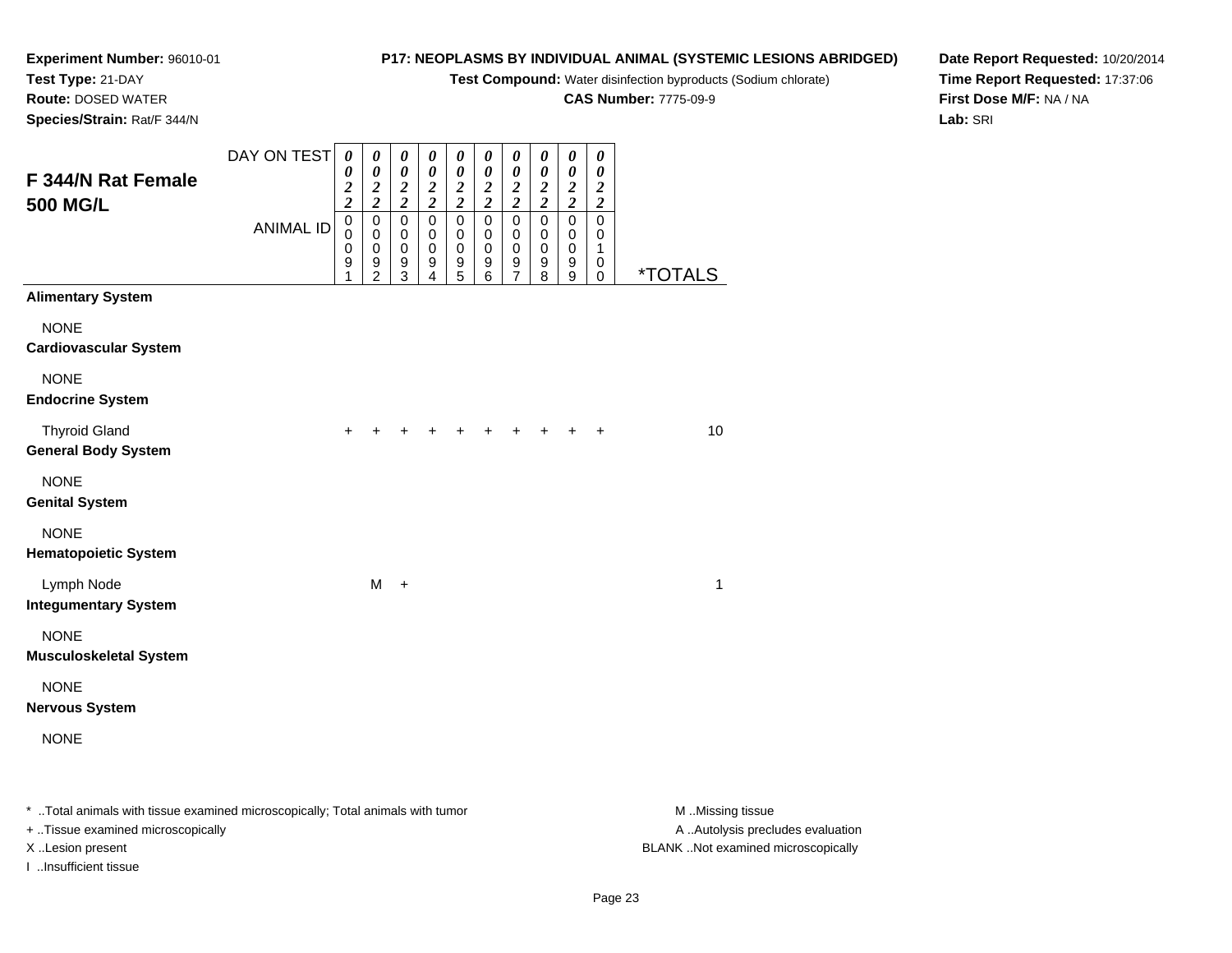## **Experiment Number:** 96010-01

**Test Type:** 21-DAY

**Route:** DOSED WATER

**Species/Strain:** Rat/F 344/N

## **P17: NEOPLASMS BY INDIVIDUAL ANIMAL (SYSTEMIC LESIONS ABRIDGED)**

**Test Compound:** Water disinfection byproducts (Sodium chlorate)

**CAS Number:** 7775-09-9

**Date Report Requested:** 10/20/2014**Time Report Requested:** 17:37:06**First Dose M/F:** NA / NA**Lab:** SRI

|                                             | DAY ON TEST      | 0                                                | 0                                       | 0                                       | 0                                                 | 0                                       | $\boldsymbol{\theta}$                                       | 0                                 | 0                                                | 0                                                | 0                                                |                       |
|---------------------------------------------|------------------|--------------------------------------------------|-----------------------------------------|-----------------------------------------|---------------------------------------------------|-----------------------------------------|-------------------------------------------------------------|-----------------------------------|--------------------------------------------------|--------------------------------------------------|--------------------------------------------------|-----------------------|
| F 344/N Rat Female<br><b>500 MG/L</b>       |                  | 0<br>$\boldsymbol{2}$<br>$\overline{\mathbf{c}}$ | 0<br>$\boldsymbol{2}$<br>$\overline{c}$ | 0<br>$\boldsymbol{2}$<br>$\overline{c}$ | 0<br>$\boldsymbol{2}$<br>$\overline{\mathbf{c}}$  | 0<br>$\boldsymbol{2}$<br>$\overline{c}$ | $\boldsymbol{\theta}$<br>$\boldsymbol{2}$<br>$\overline{2}$ | 0<br>2<br>$\overline{\mathbf{c}}$ | 0<br>$\boldsymbol{2}$<br>$\overline{\mathbf{c}}$ | 0<br>$\boldsymbol{2}$<br>$\overline{\mathbf{c}}$ | 0<br>$\boldsymbol{2}$<br>$\overline{\mathbf{c}}$ |                       |
|                                             | <b>ANIMAL ID</b> | 0<br>0<br>0<br>9                                 | 0<br>0<br>0<br>9<br>2                   | 0<br>0<br>$\mathbf 0$<br>9<br>3         | $\mathbf 0$<br>$\pmb{0}$<br>$\mathbf 0$<br>9<br>4 | 0<br>0<br>$\mathbf 0$<br>9<br>5         | $\mathbf 0$<br>0<br>$\pmb{0}$<br>$\boldsymbol{9}$<br>6      | 0<br>0<br>0<br>9                  | 0<br>0<br>0<br>9<br>8                            | 0<br>0<br>0<br>9<br>9                            | 0<br>0<br>1<br>0<br>$\mathbf 0$                  | <i><b>*TOTALS</b></i> |
| <b>Respiratory System</b>                   |                  |                                                  |                                         |                                         |                                                   |                                         |                                                             |                                   |                                                  |                                                  |                                                  |                       |
| <b>NONE</b><br><b>Special Senses System</b> |                  |                                                  |                                         |                                         |                                                   |                                         |                                                             |                                   |                                                  |                                                  |                                                  |                       |
| <b>NONE</b><br><b>Urinary System</b>        |                  |                                                  |                                         |                                         |                                                   |                                         |                                                             |                                   |                                                  |                                                  |                                                  |                       |
| <b>NONE</b><br><b>SYSTEMIC LESIONS</b>      |                  |                                                  |                                         |                                         |                                                   |                                         |                                                             |                                   |                                                  |                                                  |                                                  |                       |
| Multiple Organ                              |                  | ٠                                                |                                         |                                         |                                                   |                                         |                                                             |                                   |                                                  |                                                  | +                                                | 10                    |

\* ..Total animals with tissue examined microscopically; Total animals with tumor **M** . Missing tissue M ..Missing tissue

+ ..Tissue examined microscopically

I ..Insufficient tissue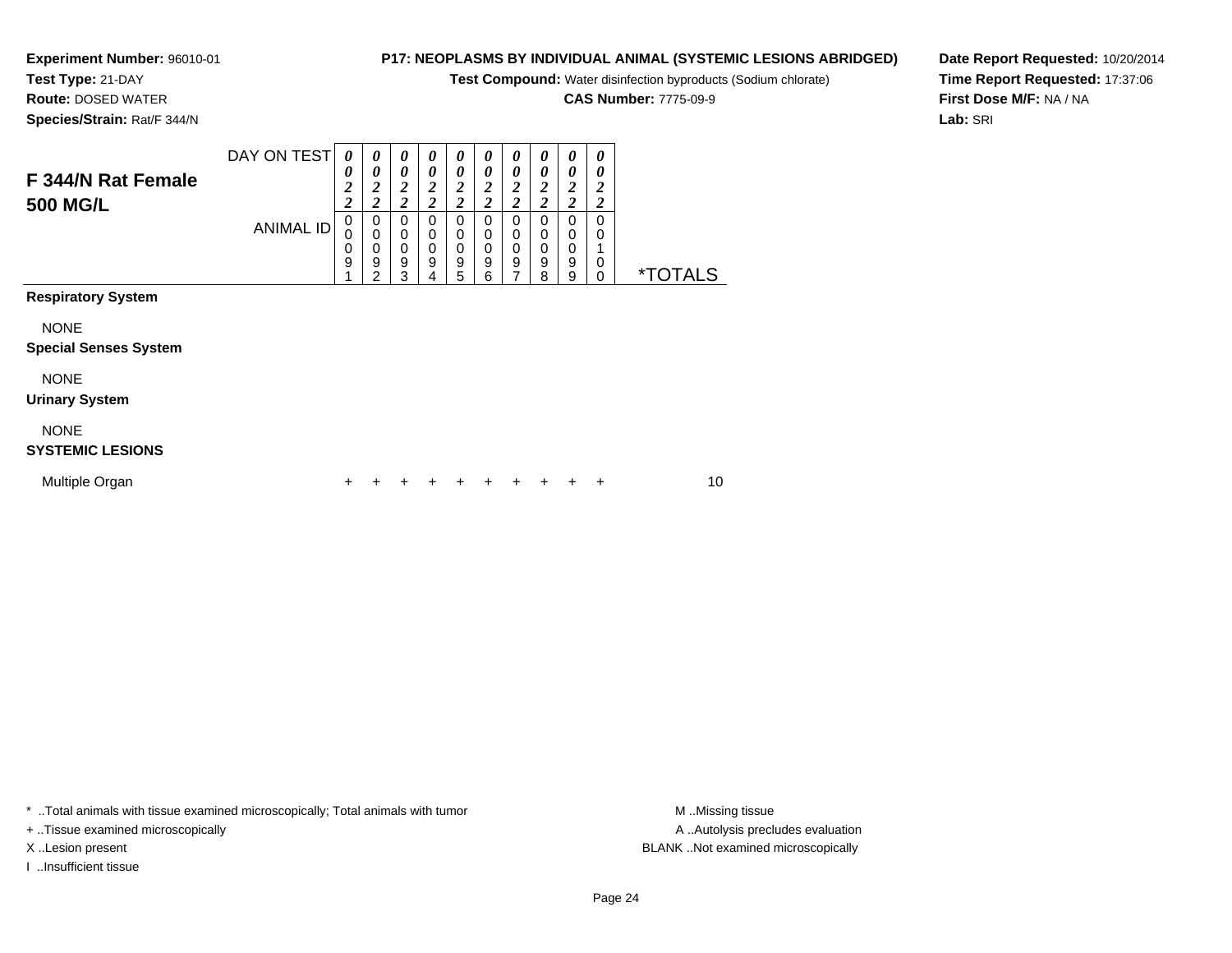**Test Compound:** Water disinfection byproducts (Sodium chlorate)

**CAS Number:** 7775-09-9

**Date Report Requested:** 10/20/2014**Time Report Requested:** 17:37:06**First Dose M/F:** NA / NA**Lab:** SRI

**Experiment Number:** 96010-01**Test Type:** 21-DAY **Route:** DOSED WATER**Species/Strain:** Rat/F 344/N

| F 344/N Rat Female<br>1000MG/L                     | DAY ON TEST      | $\boldsymbol{\theta}$<br>0<br>$\boldsymbol{2}$<br>$\overline{\mathbf{c}}$ | 0<br>$\boldsymbol{\theta}$<br>$\frac{2}{2}$                  | 0<br>$\pmb{\theta}$<br>$\frac{2}{2}$    | 0<br>0<br>$\frac{2}{2}$                 | 0<br>$\boldsymbol{\theta}$<br>$\frac{2}{2}$ | 0<br>$\boldsymbol{\theta}$<br>$\frac{2}{2}$ | 0<br>$\boldsymbol{\theta}$<br>$\frac{2}{2}$ | 0<br>$\boldsymbol{\theta}$<br>$\frac{2}{2}$ | $\pmb{\theta}$<br>$\pmb{\theta}$<br>$\frac{2}{2}$ | 0<br>$\boldsymbol{\theta}$<br>$\frac{2}{2}$ |                       |  |
|----------------------------------------------------|------------------|---------------------------------------------------------------------------|--------------------------------------------------------------|-----------------------------------------|-----------------------------------------|---------------------------------------------|---------------------------------------------|---------------------------------------------|---------------------------------------------|---------------------------------------------------|---------------------------------------------|-----------------------|--|
|                                                    | <b>ANIMAL ID</b> | $\pmb{0}$<br>$\mathbf 0$<br>1<br>0<br>1                                   | $\pmb{0}$<br>$\pmb{0}$<br>1<br>$\mathbf 0$<br>$\overline{2}$ | $\pmb{0}$<br>$\mathbf 0$<br>1<br>0<br>3 | $\pmb{0}$<br>$\mathbf 0$<br>1<br>0<br>4 | $\mathbf 0$<br>$\mathbf 0$<br>1<br>0<br>5   | $\mathsf 0$<br>0<br>1<br>0<br>6             | $\pmb{0}$<br>0<br>1<br>0<br>7               | $\pmb{0}$<br>$\mathbf 0$<br>1<br>0<br>8     | $\pmb{0}$<br>0<br>1<br>0<br>9                     | $\mathbf 0$<br>$\,0\,$<br>1<br>1<br>0       | <i><b>*TOTALS</b></i> |  |
| <b>Alimentary System</b>                           |                  |                                                                           |                                                              |                                         |                                         |                                             |                                             |                                             |                                             |                                                   |                                             |                       |  |
| <b>NONE</b><br>Cardiovascular System               |                  |                                                                           |                                                              |                                         |                                         |                                             |                                             |                                             |                                             |                                                   |                                             |                       |  |
| <b>NONE</b><br><b>Endocrine System</b>             |                  |                                                                           |                                                              |                                         |                                         |                                             |                                             |                                             |                                             |                                                   |                                             |                       |  |
| <b>Thyroid Gland</b><br><b>General Body System</b> |                  | +                                                                         |                                                              |                                         |                                         |                                             |                                             |                                             |                                             |                                                   | $\ddot{}$                                   | 10                    |  |
| <b>NONE</b><br><b>Genital System</b>               |                  |                                                                           |                                                              |                                         |                                         |                                             |                                             |                                             |                                             |                                                   |                                             |                       |  |
| <b>Uterus</b><br><b>Hematopoietic System</b>       |                  |                                                                           |                                                              |                                         |                                         |                                             |                                             | +                                           |                                             |                                                   |                                             | 1                     |  |
| Lymph Node<br><b>Integumentary System</b>          |                  | $\ddot{}$                                                                 |                                                              |                                         | $\ddot{}$                               |                                             |                                             |                                             |                                             |                                                   | $\ddot{}$                                   | 3                     |  |
| <b>NONE</b><br>Musculoskeletal System              |                  |                                                                           |                                                              |                                         |                                         |                                             |                                             |                                             |                                             |                                                   |                                             |                       |  |
| <b>NONE</b><br>Nervous System                      |                  |                                                                           |                                                              |                                         |                                         |                                             |                                             |                                             |                                             |                                                   |                                             |                       |  |
| <b>NONE</b>                                        |                  |                                                                           |                                                              |                                         |                                         |                                             |                                             |                                             |                                             |                                                   |                                             |                       |  |

\* ..Total animals with tissue examined microscopically; Total animals with tumor **M** . Missing tissue M ..Missing tissue A ..Autolysis precludes evaluation + ..Tissue examined microscopically X ..Lesion present BLANK ..Not examined microscopicallyI ..Insufficient tissue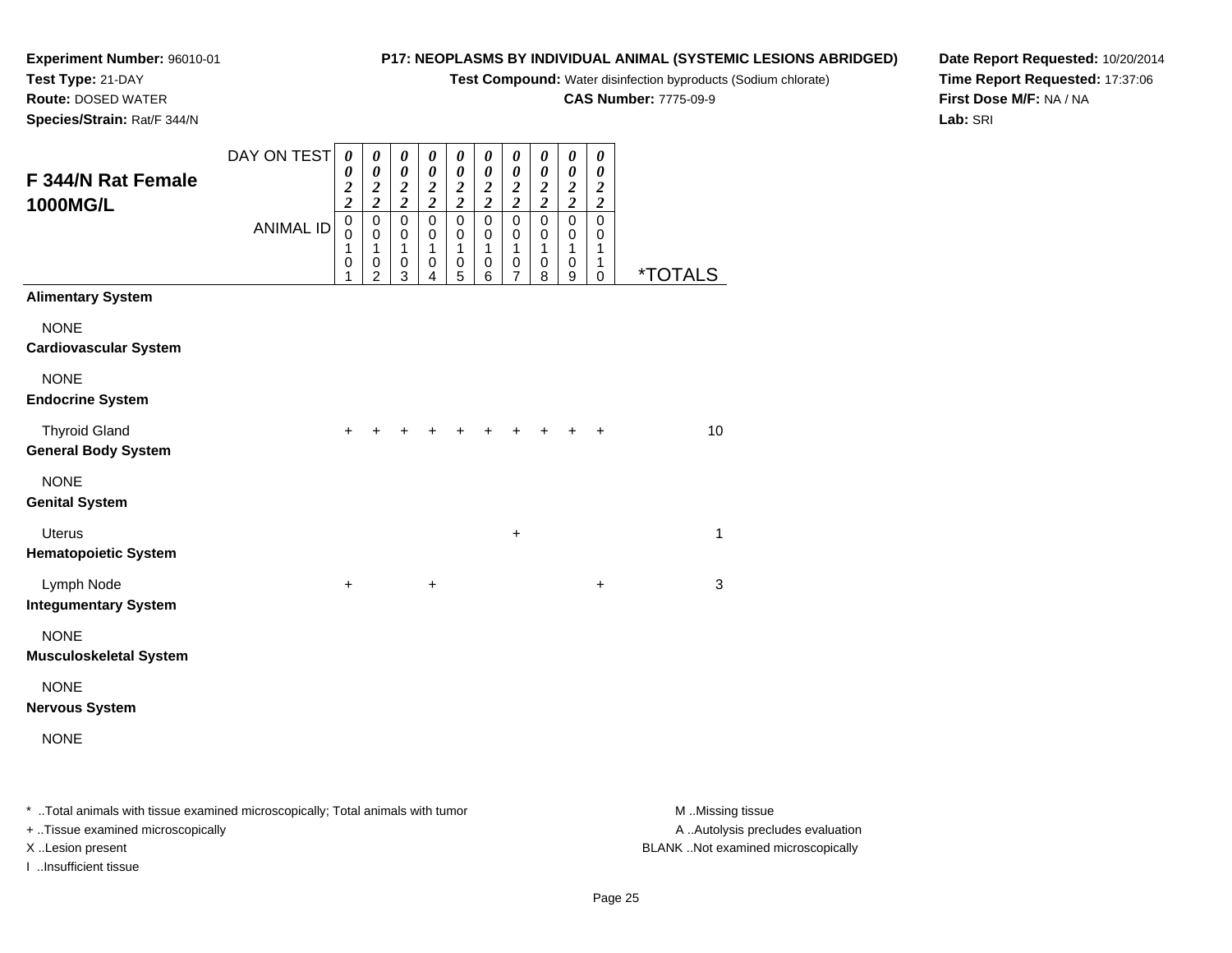## **Experiment Number:** 96010-01

**Test Type:** 21-DAY**Route:** DOSED WATER

**Species/Strain:** Rat/F 344/N

## **P17: NEOPLASMS BY INDIVIDUAL ANIMAL (SYSTEMIC LESIONS ABRIDGED)**

**Test Compound:** Water disinfection byproducts (Sodium chlorate)

**CAS Number:** 7775-09-9

**Date Report Requested:** 10/20/2014**Time Report Requested:** 17:37:06**First Dose M/F:** NA / NA**Lab:** SRI

| F 344/N Rat Female<br>1000MG/L              | DAY ON TEST<br><b>ANIMAL ID</b> | 0<br>0<br>$\boldsymbol{2}$<br>$\overline{c}$<br>0<br>0<br>0 | 0<br>0<br>$\frac{2}{2}$<br>0<br>$\mathbf 0$<br>0<br>$\mathfrak{p}$ | 0<br>0<br>$\boldsymbol{2}$<br>$\overline{2}$<br>$\Omega$<br>$\mathbf 0$<br>0<br>3 | 0<br>0<br>$\boldsymbol{2}$<br>$\overline{c}$<br>0<br>0<br>0<br>4 | $\boldsymbol{\theta}$<br>0<br>$\boldsymbol{2}$<br>$\overline{\mathbf{c}}$<br>0<br>0<br>$\mathbf 0$<br>5 | 0<br>0<br>$\overline{\mathbf{c}}$<br>$\overline{\mathbf{c}}$<br>0<br>0<br>0<br>6 | 0<br>$\boldsymbol{\theta}$<br>$\boldsymbol{2}$<br>$\overline{c}$<br>$\mathbf 0$<br>$\mathbf 0$<br>1<br>$\mathbf 0$<br>7 | 0<br>0<br>2<br>$\boldsymbol{2}$<br>0<br>0<br>0<br>8 | 0<br>0<br>$\frac{2}{2}$<br>0<br>0<br>0<br>9 | 0<br>0<br>2<br>2<br>$\Omega$<br>0<br>0 | <i><b>*TOTALS</b></i> |  |
|---------------------------------------------|---------------------------------|-------------------------------------------------------------|--------------------------------------------------------------------|-----------------------------------------------------------------------------------|------------------------------------------------------------------|---------------------------------------------------------------------------------------------------------|----------------------------------------------------------------------------------|-------------------------------------------------------------------------------------------------------------------------|-----------------------------------------------------|---------------------------------------------|----------------------------------------|-----------------------|--|
| <b>Respiratory System</b>                   |                                 |                                                             |                                                                    |                                                                                   |                                                                  |                                                                                                         |                                                                                  |                                                                                                                         |                                                     |                                             |                                        |                       |  |
| <b>NONE</b><br><b>Special Senses System</b> |                                 |                                                             |                                                                    |                                                                                   |                                                                  |                                                                                                         |                                                                                  |                                                                                                                         |                                                     |                                             |                                        |                       |  |
| <b>NONE</b><br><b>Urinary System</b>        |                                 |                                                             |                                                                    |                                                                                   |                                                                  |                                                                                                         |                                                                                  |                                                                                                                         |                                                     |                                             |                                        |                       |  |
| <b>NONE</b><br><b>SYSTEMIC LESIONS</b>      |                                 |                                                             |                                                                    |                                                                                   |                                                                  |                                                                                                         |                                                                                  |                                                                                                                         |                                                     |                                             |                                        |                       |  |
| Multiple Organ                              |                                 | ٠                                                           |                                                                    |                                                                                   |                                                                  | ٠                                                                                                       |                                                                                  |                                                                                                                         |                                                     |                                             | ٠                                      | 10                    |  |

\* ..Total animals with tissue examined microscopically; Total animals with tumor **M** . Missing tissue M ..Missing tissue

+ ..Tissue examined microscopically

I ..Insufficient tissue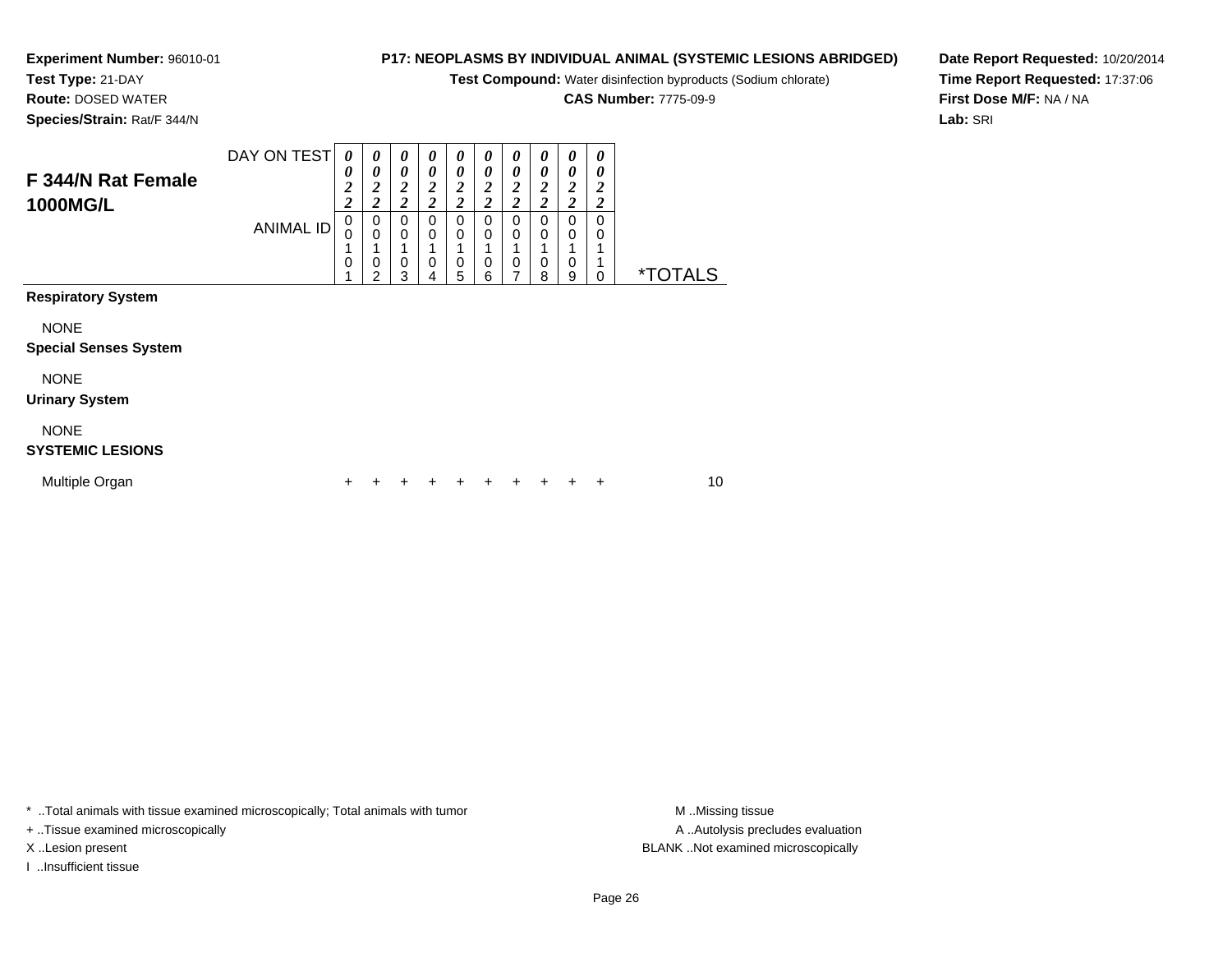**Test Compound:** Water disinfection byproducts (Sodium chlorate)

**CAS Number:** 7775-09-9

**Date Report Requested:** 10/20/2014**Time Report Requested:** 17:37:06**First Dose M/F:** NA / NA**Lab:** SRI

**Experiment Number:** 96010-01**Test Type:** 21-DAY **Route:** DOSED WATER**Species/Strain:** Rat/F 344/N

| F 344/N Rat Female<br><b>2000MG/L</b><br><b>Alimentary System</b> | DAY ON TEST<br><b>ANIMAL ID</b> | $\theta$<br>0<br>$\overline{\mathbf{c}}$<br>$\overline{c}$<br>$\pmb{0}$<br>$\overline{0}$<br>1<br>1<br>1 | $\boldsymbol{\theta}$<br>0<br>$\boldsymbol{2}$<br>$\overline{2}$<br>$\mathbf 0$<br>$\Omega$<br>1<br>1<br>$\overline{2}$ | $\boldsymbol{\theta}$<br>0<br>$\frac{2}{2}$<br>$\mathbf 0$<br>$\Omega$<br>1<br>1<br>3 | $\boldsymbol{\theta}$<br>$\boldsymbol{\theta}$<br>$\frac{2}{2}$<br>$\mathbf 0$<br>$\Omega$<br>1<br>1<br>4 | 0<br>0<br>$\frac{2}{2}$<br>$\mathbf 0$<br>0<br>1<br>1<br>5 | $\boldsymbol{\theta}$<br>$\boldsymbol{\theta}$<br>$\frac{2}{2}$<br>$\mathbf 0$<br>0<br>1<br>1<br>6 | 0<br>0<br>$\frac{2}{2}$<br>$\mathbf 0$<br>0<br>1<br>1<br>7 | 0<br>0<br>$\frac{2}{2}$<br>$\mathbf 0$<br>$\mathbf 0$<br>1<br>1<br>8 | 0<br>0<br>$\frac{2}{2}$<br>$\Omega$<br>$\Omega$<br>1<br>1<br>9 | $\boldsymbol{\theta}$<br>$\boldsymbol{\theta}$<br>$\boldsymbol{2}$<br>$\overline{2}$<br>$\Omega$<br>$\Omega$<br>1<br>$\overline{c}$<br>$\mathbf 0$ | <i><b>*TOTALS</b></i> |
|-------------------------------------------------------------------|---------------------------------|----------------------------------------------------------------------------------------------------------|-------------------------------------------------------------------------------------------------------------------------|---------------------------------------------------------------------------------------|-----------------------------------------------------------------------------------------------------------|------------------------------------------------------------|----------------------------------------------------------------------------------------------------|------------------------------------------------------------|----------------------------------------------------------------------|----------------------------------------------------------------|----------------------------------------------------------------------------------------------------------------------------------------------------|-----------------------|
|                                                                   |                                 |                                                                                                          |                                                                                                                         |                                                                                       |                                                                                                           |                                                            |                                                                                                    |                                                            |                                                                      |                                                                |                                                                                                                                                    |                       |
| Esophagus                                                         |                                 | +                                                                                                        | +                                                                                                                       | +                                                                                     | +                                                                                                         | +                                                          | +                                                                                                  | +                                                          | +                                                                    | +                                                              | $\ddot{}$                                                                                                                                          | 10                    |
| Intestine Large, Cecum                                            |                                 | +                                                                                                        | +                                                                                                                       | +                                                                                     | $\ddot{}$                                                                                                 | +                                                          | +                                                                                                  | +                                                          | +                                                                    | +                                                              | +                                                                                                                                                  | 10                    |
| Intestine Large, Colon                                            |                                 | $\ddot{}$                                                                                                | $\ddot{}$                                                                                                               | $\ddot{}$                                                                             | $\ddot{}$                                                                                                 | +                                                          | +                                                                                                  | $\ddot{}$                                                  | +                                                                    | +                                                              | $\ddot{}$                                                                                                                                          | 10                    |
| Intestine Large, Rectum                                           |                                 | +                                                                                                        | +                                                                                                                       | +                                                                                     | $\ddot{}$                                                                                                 | $\ddot{}$                                                  | +                                                                                                  | $\ddot{}$                                                  | +                                                                    | +                                                              | $\ddot{}$                                                                                                                                          | 10                    |
| Intestine Small, Duodenum                                         |                                 | $\ddot{}$                                                                                                | $\ddot{}$                                                                                                               | +                                                                                     | $\ddot{}$                                                                                                 | +                                                          | $\ddot{}$                                                                                          | $\ddot{}$                                                  | $\ddot{}$                                                            | $\ddot{}$                                                      | $\ddot{}$                                                                                                                                          | 10                    |
| Intestine Small, Ileum                                            |                                 | +                                                                                                        | $\ddot{}$                                                                                                               | +                                                                                     | $\ddot{}$                                                                                                 | +                                                          | +                                                                                                  | +                                                          | +                                                                    | +                                                              | +                                                                                                                                                  | 10                    |
| Intestine Small, Jejunum                                          |                                 | $\ddot{}$                                                                                                | $\ddot{}$                                                                                                               | $\ddot{}$                                                                             | $\ddot{}$                                                                                                 | +                                                          | $\ddot{}$                                                                                          | $\ddot{}$                                                  | $\ddot{}$                                                            | $\ddot{}$                                                      | $\ddot{}$                                                                                                                                          | 10                    |
| Liver                                                             |                                 | $\ddot{}$                                                                                                | $\ddot{}$                                                                                                               | $\ddot{}$                                                                             | $+$                                                                                                       | $\ddot{}$                                                  | $\ddot{}$                                                                                          | $\ddot{}$                                                  | $\ddot{}$                                                            | $+$                                                            | $\ddot{}$                                                                                                                                          | 10                    |
| Pancreas                                                          |                                 | $\ddot{}$                                                                                                | $\ddot{}$                                                                                                               | $\ddot{}$                                                                             | $+$                                                                                                       | +                                                          | $\ddot{}$                                                                                          | $\ddot{}$                                                  | $\ddot{}$                                                            | $\ddot{}$                                                      | $\ddot{}$                                                                                                                                          | 10                    |
| Salivary Glands                                                   |                                 | $\ddot{}$                                                                                                | $\ddot{}$                                                                                                               | +                                                                                     | $\ddot{}$                                                                                                 | +                                                          | $\ddot{}$                                                                                          | +                                                          | $\ddot{}$                                                            | +                                                              | $\ddot{}$                                                                                                                                          | 10                    |
| Stomach, Forestomach                                              |                                 | $\ddot{}$                                                                                                | $\ddot{}$                                                                                                               | $\ddot{}$                                                                             | $\ddot{}$                                                                                                 | $\ddot{}$                                                  | $\ddot{}$                                                                                          | $\ddot{}$                                                  | $\ddot{}$                                                            | $\ddot{}$                                                      | $\ddot{}$                                                                                                                                          | 10                    |
| Stomach, Glandular                                                |                                 | +                                                                                                        | ÷                                                                                                                       | $\ddot{}$                                                                             | $\ddot{}$                                                                                                 | $\ddot{}$                                                  | $\ddot{}$                                                                                          | $\ddot{}$                                                  | $\ddot{}$                                                            | $\ddot{}$                                                      | $\ddot{}$                                                                                                                                          | 10                    |
| <b>Cardiovascular System</b>                                      |                                 |                                                                                                          |                                                                                                                         |                                                                                       |                                                                                                           |                                                            |                                                                                                    |                                                            |                                                                      |                                                                |                                                                                                                                                    |                       |
| <b>Blood Vessel</b>                                               |                                 | +                                                                                                        | +                                                                                                                       | +                                                                                     |                                                                                                           | +                                                          | +                                                                                                  | +                                                          | +                                                                    | +                                                              | +                                                                                                                                                  | 10                    |
| Heart                                                             |                                 | $\ddot{}$                                                                                                |                                                                                                                         | +                                                                                     |                                                                                                           | $\ddot{}$                                                  | $\ddot{}$                                                                                          | +                                                          | $\ddot{}$                                                            | $\ddot{}$                                                      | +                                                                                                                                                  | 10                    |
| <b>Endocrine System</b>                                           |                                 |                                                                                                          |                                                                                                                         |                                                                                       |                                                                                                           |                                                            |                                                                                                    |                                                            |                                                                      |                                                                |                                                                                                                                                    |                       |
| <b>Adrenal Cortex</b>                                             |                                 | +                                                                                                        | +                                                                                                                       | +                                                                                     | +                                                                                                         | +                                                          | +                                                                                                  | +                                                          | +                                                                    | +                                                              | +                                                                                                                                                  | 10                    |
| Adrenal Medulla                                                   |                                 | +                                                                                                        | +                                                                                                                       | +                                                                                     | $\ddot{}$                                                                                                 | $\ddot{}$                                                  | +                                                                                                  | +                                                          | $\ddot{}$                                                            | $\ddot{}$                                                      | $\ddot{}$                                                                                                                                          | 10                    |
| Parathyroid Gland                                                 |                                 | +                                                                                                        | +                                                                                                                       | +                                                                                     | +                                                                                                         | $\ddot{}$                                                  | +                                                                                                  | +                                                          | M                                                                    | M                                                              | M                                                                                                                                                  | 7                     |
| <b>Pituitary Gland</b>                                            |                                 | +                                                                                                        | +                                                                                                                       | +                                                                                     | $\ddot{}$                                                                                                 | M                                                          | +                                                                                                  | +                                                          | +                                                                    | +                                                              | +                                                                                                                                                  | 9                     |

\* ..Total animals with tissue examined microscopically; Total animals with tumor **M** . Missing tissue M ..Missing tissue

+ ..Tissue examined microscopically

I ..Insufficient tissue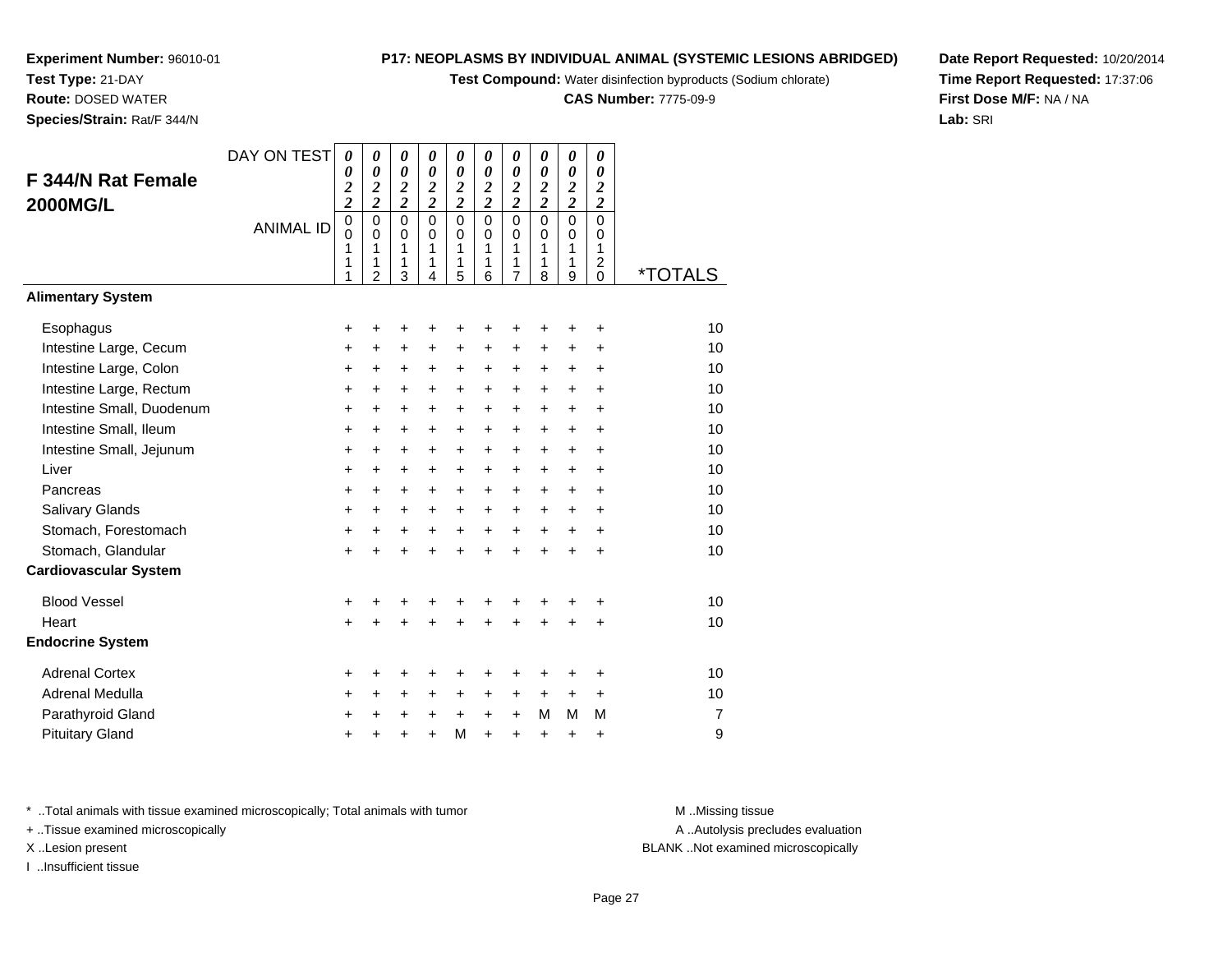**Test Compound:** Water disinfection byproducts (Sodium chlorate)

**CAS Number:** 7775-09-9

**Date Report Requested:** 10/20/2014**Time Report Requested:** 17:37:06**First Dose M/F:** NA / NA**Lab:** SRI

| <b>F344/N Rat Female</b><br><b>2000MG/L</b> | DAY ON TEST<br><b>ANIMAL ID</b> | $\boldsymbol{\theta}$<br>0<br>$\overline{\mathbf{c}}$<br>$\overline{\mathbf{c}}$<br>0<br>$\mathbf 0$<br>1<br>1<br>1 | 0<br>0<br>$\frac{2}{2}$<br>$\mathbf 0$<br>0<br>1<br>1<br>$\overline{c}$ | $\boldsymbol{\theta}$<br>$\boldsymbol{\theta}$<br>$\frac{2}{2}$<br>$\mathbf 0$<br>0<br>1<br>1<br>$\mathbf{3}$ | 0<br>$\boldsymbol{\theta}$<br>$\frac{2}{2}$<br>$\Omega$<br>0<br>1<br>1<br>$\overline{4}$ | 0<br>$\pmb{\theta}$<br>$\frac{2}{2}$<br>$\overline{0}$<br>0<br>$\mathbf{1}$<br>1<br>$\overline{5}$ | 0<br>$\boldsymbol{\theta}$<br>$\frac{2}{2}$<br>$\mathbf 0$<br>0<br>1<br>1<br>6 | 0<br>$\boldsymbol{\theta}$<br>$\frac{2}{2}$<br>$\mathbf 0$<br>0<br>$\mathbf{1}$<br>1<br>$\overline{7}$ | 0<br>$\boldsymbol{\theta}$<br>$\frac{2}{2}$<br>$\mathbf 0$<br>0<br>1<br>1<br>8 | 0<br>$\pmb{\theta}$<br>$\frac{2}{2}$<br>$\overline{0}$<br>$\mathbf 0$<br>1<br>1<br>$\boldsymbol{9}$ | 0<br>0<br>$\boldsymbol{2}$<br>$\overline{c}$<br>$\mathbf 0$<br>0<br>1<br>$\overline{c}$<br>0 | <i><b>*TOTALS</b></i> |
|---------------------------------------------|---------------------------------|---------------------------------------------------------------------------------------------------------------------|-------------------------------------------------------------------------|---------------------------------------------------------------------------------------------------------------|------------------------------------------------------------------------------------------|----------------------------------------------------------------------------------------------------|--------------------------------------------------------------------------------|--------------------------------------------------------------------------------------------------------|--------------------------------------------------------------------------------|-----------------------------------------------------------------------------------------------------|----------------------------------------------------------------------------------------------|-----------------------|
| <b>Thyroid Gland</b>                        |                                 | $\ddot{}$                                                                                                           | $\ddot{}$                                                               | $\ddot{}$                                                                                                     | $\ddot{}$                                                                                | $\ddot{}$                                                                                          | $\ddot{}$                                                                      | $\ddot{}$                                                                                              | $\ddot{}$                                                                      | $\ddot{}$                                                                                           | +                                                                                            | 10                    |
| <b>General Body System</b>                  |                                 |                                                                                                                     |                                                                         |                                                                                                               |                                                                                          |                                                                                                    |                                                                                |                                                                                                        |                                                                                |                                                                                                     |                                                                                              |                       |
| <b>NONE</b>                                 |                                 |                                                                                                                     |                                                                         |                                                                                                               |                                                                                          |                                                                                                    |                                                                                |                                                                                                        |                                                                                |                                                                                                     |                                                                                              |                       |
| <b>Genital System</b>                       |                                 |                                                                                                                     |                                                                         |                                                                                                               |                                                                                          |                                                                                                    |                                                                                |                                                                                                        |                                                                                |                                                                                                     |                                                                                              |                       |
| <b>Clitoral Gland</b>                       |                                 | +                                                                                                                   | +                                                                       | +                                                                                                             |                                                                                          | +                                                                                                  | +                                                                              | +                                                                                                      | +                                                                              | +                                                                                                   | +                                                                                            | 10                    |
| Ovary                                       |                                 | +                                                                                                                   | +                                                                       | $\ddot{}$                                                                                                     | $\ddot{}$                                                                                | $\ddot{}$                                                                                          | $\ddot{}$                                                                      | +                                                                                                      | $\ddot{}$                                                                      | +                                                                                                   | +                                                                                            | 10                    |
| Uterus                                      |                                 | $\ddot{}$                                                                                                           | +                                                                       | +                                                                                                             |                                                                                          | $\ddot{}$                                                                                          | $\ddot{}$                                                                      | $\ddot{}$                                                                                              | $\ddot{}$                                                                      | +                                                                                                   | $\ddot{}$                                                                                    | 10                    |
| <b>Hematopoietic System</b>                 |                                 |                                                                                                                     |                                                                         |                                                                                                               |                                                                                          |                                                                                                    |                                                                                |                                                                                                        |                                                                                |                                                                                                     |                                                                                              |                       |
| <b>Bone Marrow</b>                          |                                 | +                                                                                                                   | +                                                                       | +                                                                                                             | +                                                                                        | +                                                                                                  | +                                                                              | +                                                                                                      | +                                                                              | +                                                                                                   | $\ddot{}$                                                                                    | 10                    |
| Lymph Node                                  |                                 | $\ddot{}$                                                                                                           | $\ddot{}$                                                               | $\ddot{}$                                                                                                     |                                                                                          |                                                                                                    |                                                                                | +                                                                                                      | $\ddot{}$                                                                      | $\ddot{}$                                                                                           |                                                                                              | 6                     |
| Lymph Node, Mandibular                      |                                 | M                                                                                                                   | M                                                                       | M                                                                                                             | м                                                                                        | M                                                                                                  | M                                                                              | M                                                                                                      | м                                                                              | M                                                                                                   | M                                                                                            | $\Omega$              |
| Lymph Node, Mesenteric                      |                                 | +                                                                                                                   | $\ddot{}$                                                               | +                                                                                                             | +                                                                                        | $\ddot{}$                                                                                          | $\ddot{}$                                                                      | $\ddot{}$                                                                                              | $\ddot{}$                                                                      | $\ddot{}$                                                                                           | +                                                                                            | 10                    |
| Spleen                                      |                                 | +                                                                                                                   | $\ddot{}$                                                               | $\ddot{}$                                                                                                     | $\ddot{}$                                                                                | $\ddot{}$                                                                                          | $\ddot{}$                                                                      | $\ddot{}$                                                                                              | $\ddot{}$                                                                      | $\pm$                                                                                               | +                                                                                            | 10                    |
| Thymus                                      |                                 | $\ddot{}$                                                                                                           | $\ddot{}$                                                               | $\ddot{}$                                                                                                     | $\ddot{}$                                                                                | $\ddot{}$                                                                                          | $\ddot{}$                                                                      | $\ddot{}$                                                                                              | $\ddot{}$                                                                      | $\ddot{}$                                                                                           | $\ddot{}$                                                                                    | 10                    |
| <b>Integumentary System</b>                 |                                 |                                                                                                                     |                                                                         |                                                                                                               |                                                                                          |                                                                                                    |                                                                                |                                                                                                        |                                                                                |                                                                                                     |                                                                                              |                       |
| <b>Mammary Gland</b>                        |                                 | +                                                                                                                   | +                                                                       | +                                                                                                             |                                                                                          | +                                                                                                  | +                                                                              | +                                                                                                      |                                                                                | +                                                                                                   | +                                                                                            | 10                    |
| Skin                                        |                                 | $+$                                                                                                                 | $\ddot{}$                                                               | $\ddot{}$                                                                                                     | $\ddot{}$                                                                                | $\ddot{}$                                                                                          | $\ddot{}$                                                                      | $\ddot{}$                                                                                              | $\ddot{}$                                                                      | $\ddot{}$                                                                                           | $\ddot{}$                                                                                    | 10                    |
| <b>Musculoskeletal System</b>               |                                 |                                                                                                                     |                                                                         |                                                                                                               |                                                                                          |                                                                                                    |                                                                                |                                                                                                        |                                                                                |                                                                                                     |                                                                                              |                       |
| <b>Bone</b>                                 |                                 | +                                                                                                                   |                                                                         |                                                                                                               |                                                                                          |                                                                                                    | ٠                                                                              | +                                                                                                      | +                                                                              | ÷                                                                                                   | $\ddot{}$                                                                                    | 10                    |

\* ..Total animals with tissue examined microscopically; Total animals with tumor **M** . Missing tissue M ..Missing tissue

+ ..Tissue examined microscopically

I ..Insufficient tissue